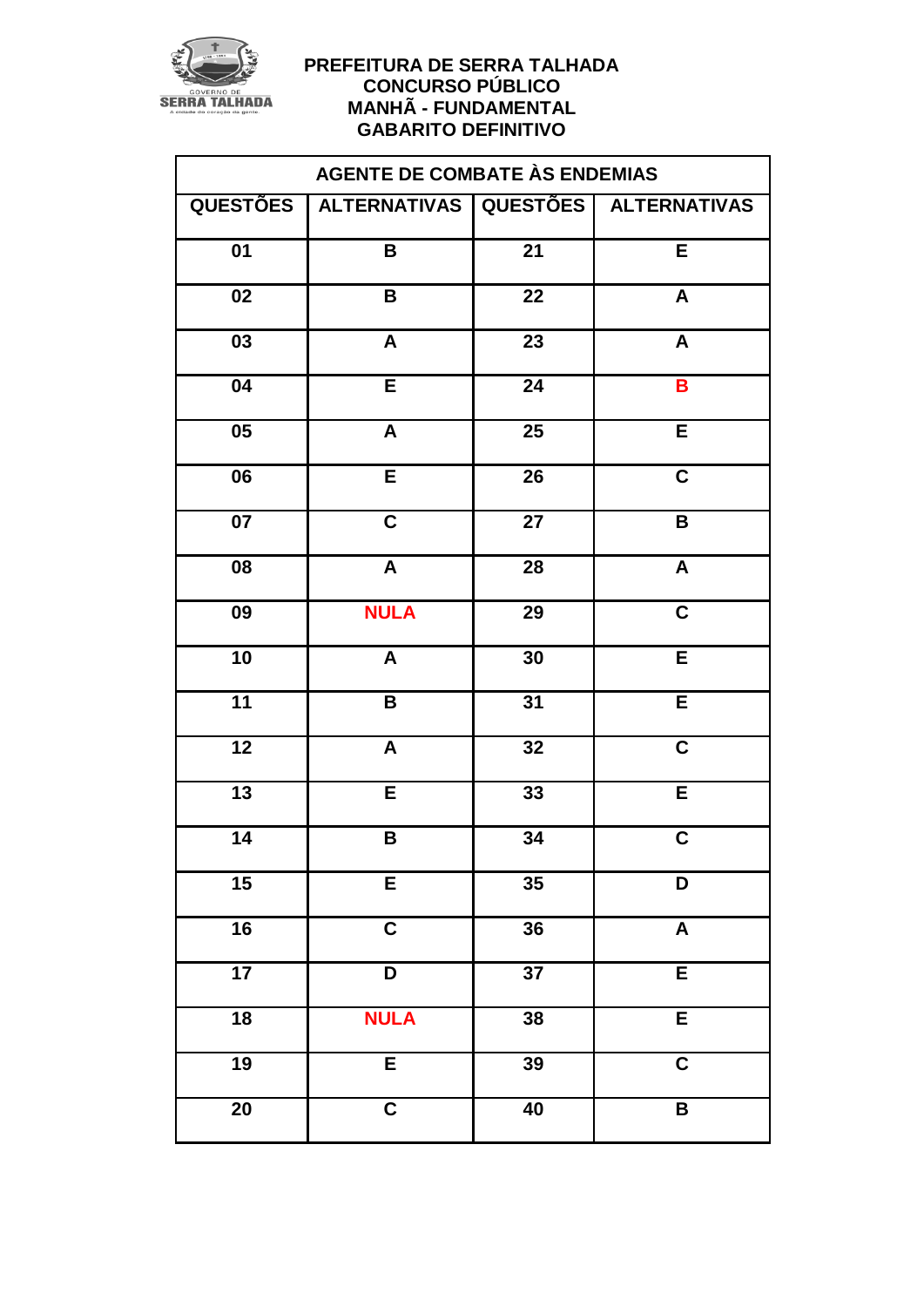

# PREFEITURA DE SERRA TALHADA **CONCURSO PÚBLICO MANHÃ - FUNDAMENTAL GABARITO DEFINITIVO**

| AGENTE COMUNITÁRIO DE SAÚDE |                                    |                 |                           |
|-----------------------------|------------------------------------|-----------------|---------------------------|
| QUESTÕES                    | ALTERNATIVAS QUESTÕES ALTERNATIVAS |                 |                           |
| 01                          | B                                  | $\overline{21}$ | $\boldsymbol{\mathsf{A}}$ |
| $\overline{02}$             | B                                  | $\overline{22}$ | $\overline{\mathsf{c}}$   |
| 03                          | $\blacktriangle$                   | 23              | $\boldsymbol{\mathsf{A}}$ |
| 04                          | $\overline{E}$                     | 24              | $\pmb{\mathsf{B}}$        |
| $\overline{05}$             | $\overline{\mathbf{A}}$            | 25              | $\overline{\mathsf{D}}$   |
| 06                          | $\overline{E}$                     | 26              | $\mathbf C$               |
| $\overline{07}$             | $\overline{\mathsf{C}}$            | $\overline{27}$ | Ē                         |
| 08                          | $\overline{A}$                     | 28              | $\overline{E}$            |
| $\overline{09}$             | <b>NULA</b>                        | $\overline{29}$ | E                         |
| 10                          | $\pmb{\mathsf{A}}$                 | 30              | $\overline{\mathsf{c}}$   |
| $\overline{11}$             | B                                  | 31              | $\overline{\mathsf{D}}$   |
| $\overline{12}$             | $\overline{\mathsf{A}}$            | 32              | $\overline{\mathsf{c}}$   |
| $\overline{13}$             | $\overline{E}$                     | 33              | $\pmb{\mathsf{A}}$        |
| $\overline{14}$             | B                                  | $\overline{34}$ | Ē                         |
| 15                          | E                                  | $\overline{35}$ | $\pmb{\mathsf{B}}$        |
| 16                          | $\overline{\mathbf{C}}$            | $\overline{36}$ | $\overline{\mathbf{C}}$   |
| $\overline{17}$             | $\overline{\mathsf{D}}$            | $\overline{37}$ | D                         |
| 18                          | <b>NULA</b>                        | 38              | D                         |
| 19                          | E                                  | 39              | $\overline{\mathbf{B}}$   |
| $\overline{20}$             | $\overline{\mathbf{C}}$            | $\overline{40}$ | $\overline{\mathbf{C}}$   |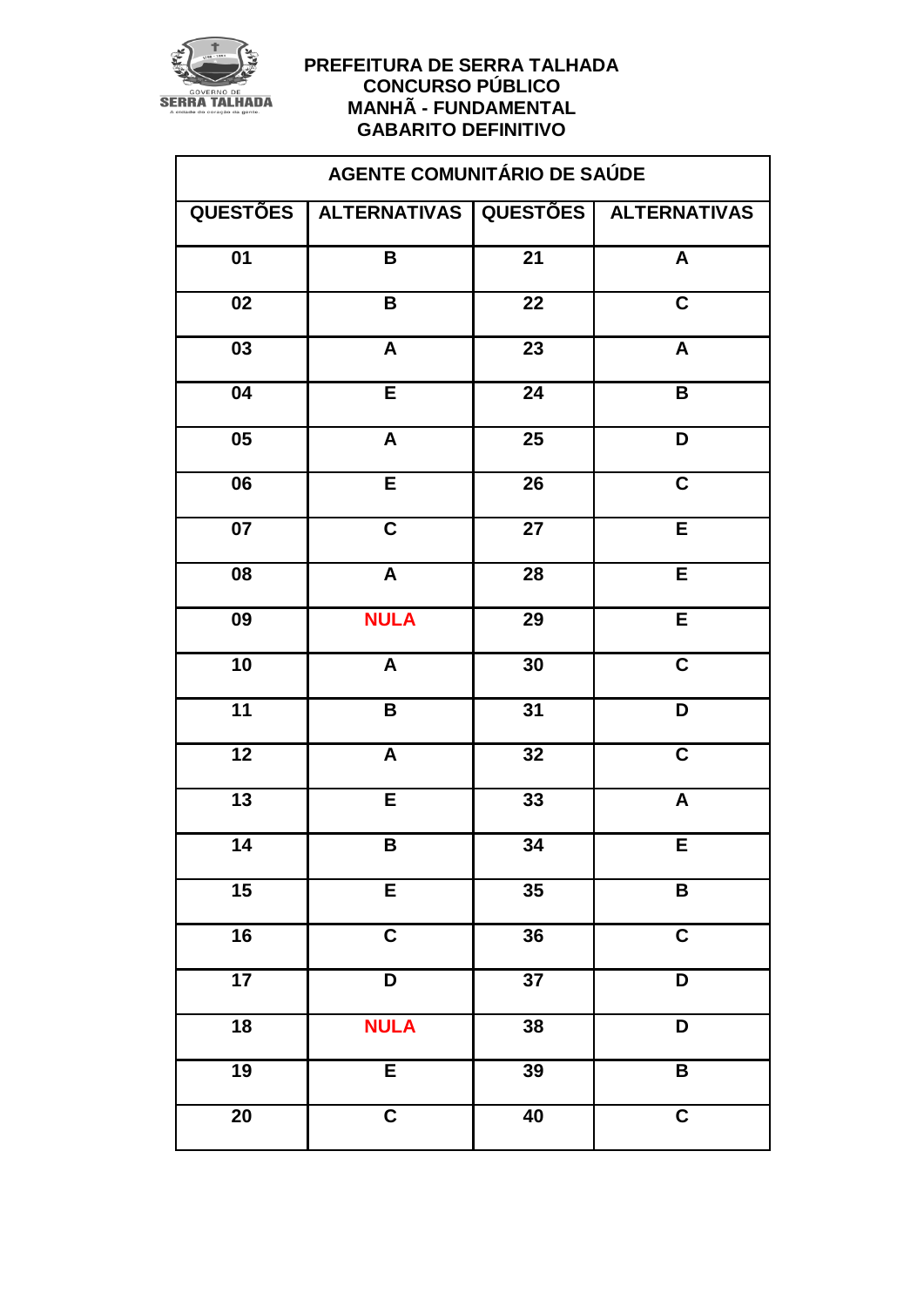

| <b>AGENTE ADMINISTRATIVO</b>        |                         |                 |                         |
|-------------------------------------|-------------------------|-----------------|-------------------------|
| <b>QUESTÕES</b>                     | <b>ALTERNATIVAS</b>     |                 | QUESTÕES ALTERNATIVAS   |
| $\overline{01}$                     | D                       | $\overline{21}$ | <b>NULA</b>             |
| 02                                  | E                       | 22              | $\overline{\mathbf{C}}$ |
| 03                                  | $\mathbf C$             | 23              | D                       |
| 04                                  | $\boldsymbol{A}$        | $\overline{24}$ | $\pmb{\mathsf{A}}$      |
| $\overline{\overline{\textbf{05}}}$ | D                       | $\overline{25}$ | $\overline{\mathsf{D}}$ |
| $\overline{06}$                     | <b>NULA</b>             | $\overline{26}$ | Ē                       |
| 07                                  | $\mathbf C$             | $\overline{27}$ | $\overline{\mathsf{D}}$ |
| $\overline{08}$                     | B                       | 28              | $\overline{\mathbf{A}}$ |
| 09                                  | $\overline{E}$          | $\overline{29}$ | $\overline{\mathsf{B}}$ |
| 10                                  | D                       | 30              | $\overline{\mathsf{c}}$ |
| 11                                  | D                       | $\overline{31}$ | $\overline{\mathsf{B}}$ |
| 12                                  | $\overline{\mathbf{C}}$ | 32              | $\overline{\mathsf{D}}$ |
| $\overline{13}$                     | E                       | 33              | $\overline{\mathsf{c}}$ |
| $\overline{14}$                     | D                       | 34              | Ē                       |
| $\overline{15}$                     | B                       | $\overline{35}$ | $\overline{\mathbf{B}}$ |
| $\overline{16}$                     | $\overline{\mathbf{C}}$ | 36              | <b>NULA</b>             |
| 17                                  | D                       | 37              | $\overline{\mathsf{D}}$ |
| $\overline{18}$                     | $\overline{A}$          | $\overline{38}$ | $\overline{\mathsf{A}}$ |
| 19                                  | D                       | 39              | $\mathsf D$             |
| $\overline{2}0$                     | $\overline{\mathbf{C}}$ | $\overline{40}$ | $\mathsf D$             |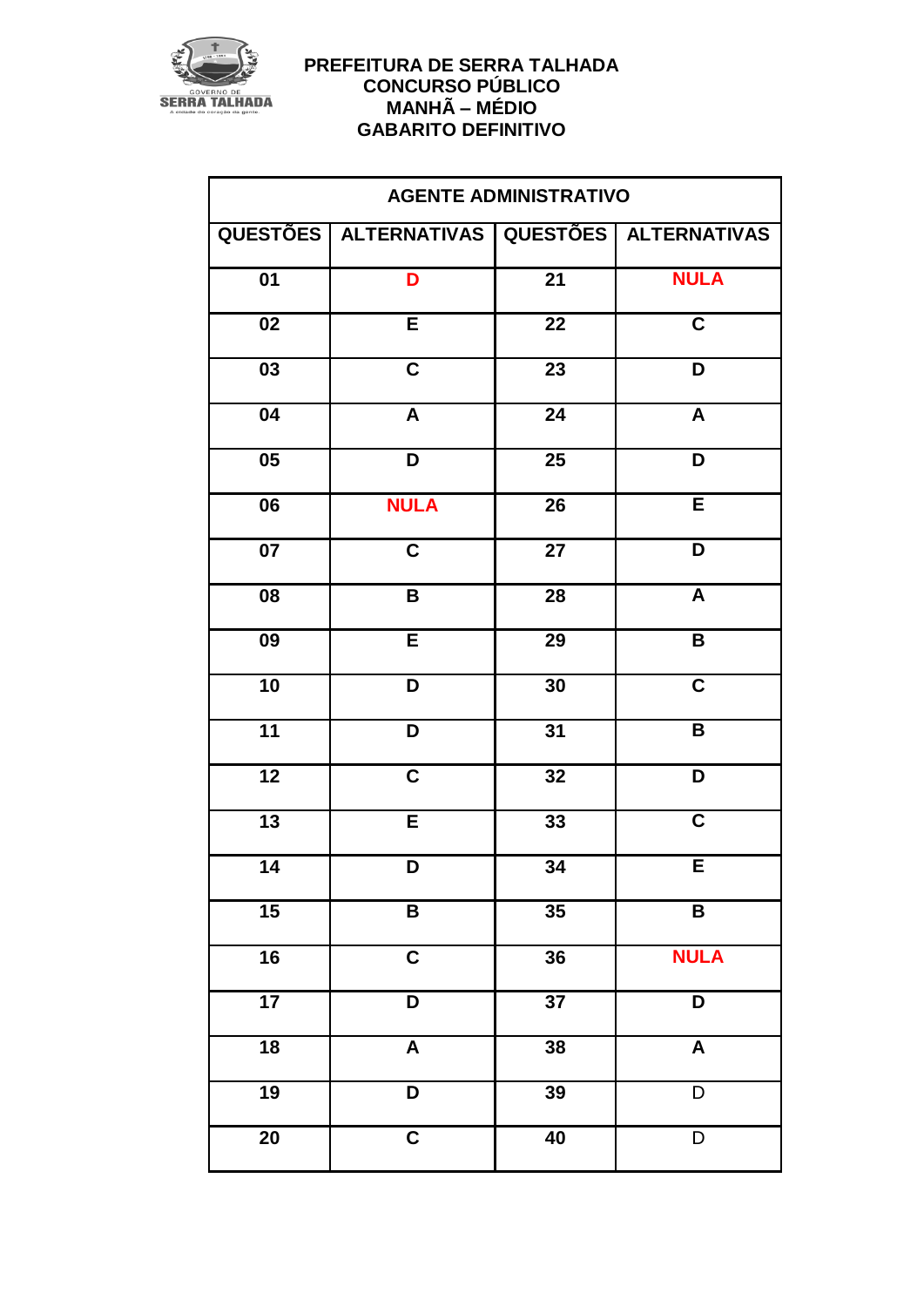

| <b>AGENTE FAZENDÁRIO</b> |                                                   |                 |                           |
|--------------------------|---------------------------------------------------|-----------------|---------------------------|
|                          | QUESTÕES   ALTERNATIVAS   QUESTÕES   ALTERNATIVAS |                 |                           |
| $\overline{01}$          | D                                                 | $\overline{21}$ | B                         |
| $\overline{02}$          | $\overline{E}$                                    | $\overline{22}$ | $\overline{\mathsf{c}}$   |
| 03                       | $\mathbf C$                                       | 23              | $\pmb{\mathsf{B}}$        |
| $\overline{04}$          | $\boldsymbol{\mathsf{A}}$                         | $\overline{24}$ | $\overline{\mathsf{c}}$   |
| 05                       | D                                                 | 25              | $\pmb{\mathsf{A}}$        |
| $\overline{06}$          | <b>NULA</b>                                       | $\overline{26}$ | $\overline{\mathbf{B}}$   |
| $\overline{07}$          | $\mathbf C$                                       | $\overline{27}$ | $\overline{\mathbf{c}}$   |
| 08                       | B                                                 | $\overline{28}$ | $\boldsymbol{\mathsf{A}}$ |
| $\overline{09}$          | E                                                 | $\overline{29}$ | $\overline{\mathsf{c}}$   |
| 10                       | D                                                 | 30              | $\pmb{\mathsf{A}}$        |
| $\overline{11}$          | D                                                 | $\overline{31}$ | E                         |
| 12                       | $\overline{\mathsf{c}}$                           | 32              | $\overline{\mathsf{E}}$   |
| $\overline{13}$          | $\overline{E}$                                    | 33              | D                         |
| $\overline{14}$          | D                                                 | 34              | $\overline{\mathbf{C}}$   |
| 15                       | B                                                 | $\overline{35}$ | E                         |
| $\overline{16}$          | $\overline{\mathbf{C}}$                           | 36              | $\overline{\mathsf{D}}$   |
| 17                       | D                                                 | $\overline{37}$ | $\overline{\mathbf{C}}$   |
| $\overline{18}$          | $\pmb{\mathsf{A}}$                                | 38              | $\pmb{\mathsf{B}}$        |
| $\overline{19}$          | D                                                 | 39              | $\overline{\mathbf{B}}$   |
| 20                       | $\overline{\mathbf{C}}$                           | 40              | <b>NULA</b>               |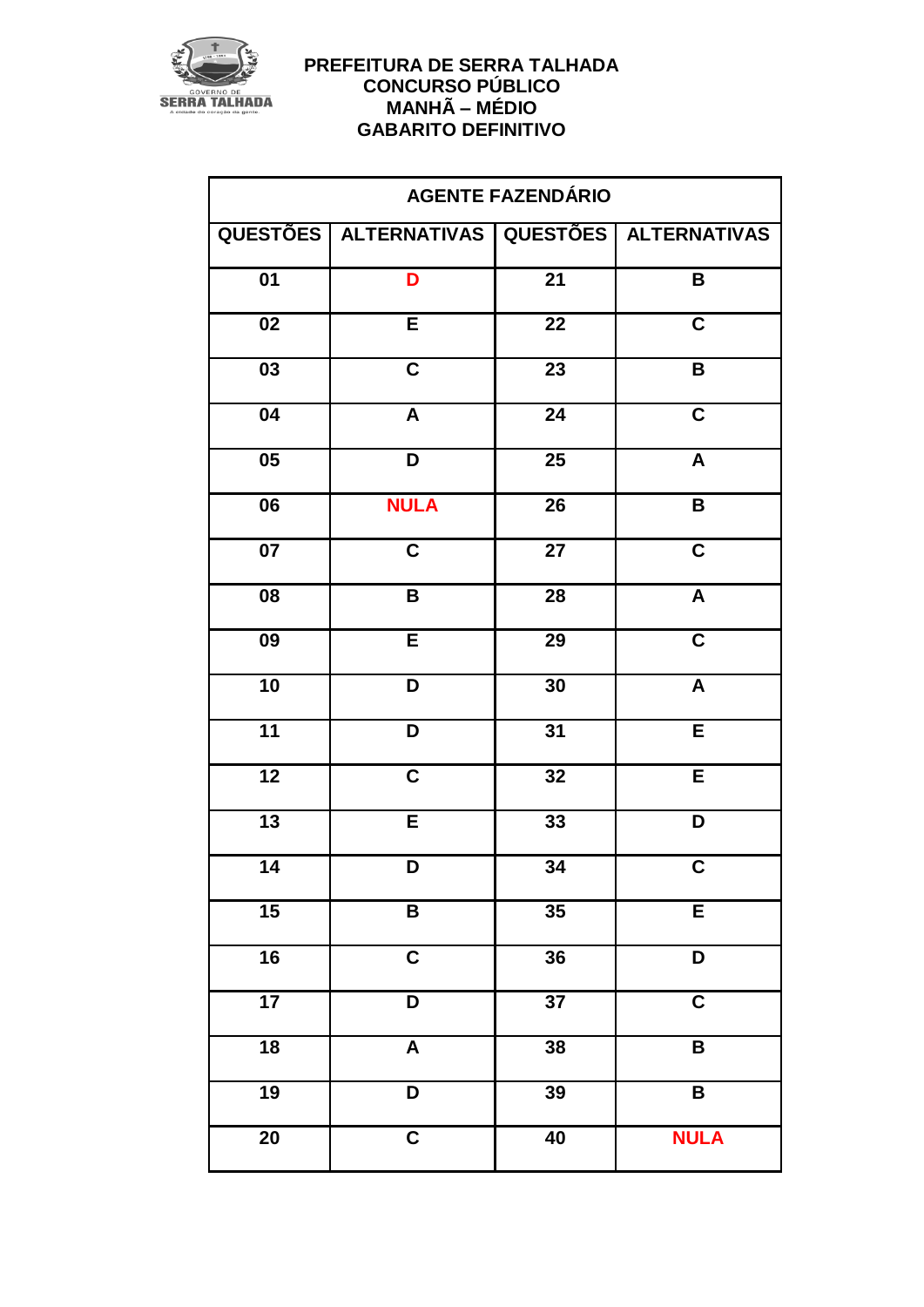

| <b>GUARDA MUNICIPAL</b> |                                                   |                 |                           |
|-------------------------|---------------------------------------------------|-----------------|---------------------------|
|                         | QUESTÕES   ALTERNATIVAS   QUESTÕES   ALTERNATIVAS |                 |                           |
| $\overline{01}$         | D                                                 | $\overline{21}$ | B                         |
| 02                      | E                                                 | 22              | $\pmb{\mathsf{B}}$        |
| $\overline{03}$         | $\overline{c}$                                    | $\overline{23}$ | $\overline{\mathsf{c}}$   |
| 04                      | $\pmb{\mathsf{A}}$                                | $\overline{24}$ | $\overline{\mathbf{A}}$   |
| $\overline{05}$         | $\overline{\mathsf{D}}$                           | $\overline{25}$ | $\overline{\mathsf{B}}$   |
| 06                      | <b>NULA</b>                                       | $\overline{26}$ | B                         |
| $\overline{07}$         | $\mathbf C$                                       | $\overline{27}$ | E                         |
| $\overline{08}$         | $\overline{\mathbf{B}}$                           | $\overline{28}$ | $\overline{\mathsf{D}}$   |
| 09                      | E                                                 | 29              | <b>NULA</b>               |
| 10                      | D                                                 | 30              | B                         |
| $\overline{11}$         | D                                                 | $\overline{31}$ | $\pmb{\mathsf{B}}$        |
| $\overline{12}$         | $\overline{\mathbf{C}}$                           | 32              | $\overline{\mathbf{C}}$   |
| $\overline{13}$         | E                                                 | 33              | E                         |
| $\overline{14}$         | D                                                 | $\overline{34}$ | $\boldsymbol{\mathsf{A}}$ |
| $\overline{15}$         | $\overline{\mathbf{B}}$                           | $\overline{35}$ | $\boldsymbol{\mathsf{A}}$ |
| 16                      | $\overline{\mathbf{C}}$                           | 36              | $\overline{D}$            |
| 17                      | D                                                 | $\overline{37}$ | $\overline{\mathsf{C}}$   |
| $\overline{18}$         | $\overline{A}$                                    | $\overline{38}$ | $\overline{\mathsf{B}}$   |
| $\overline{19}$         | $\overline{\mathsf{D}}$                           | $\overline{39}$ | $\boldsymbol{\mathsf{A}}$ |
| $\overline{20}$         | $\overline{\mathbf{C}}$                           | $\overline{40}$ | $\overline{\mathbf{B}}$   |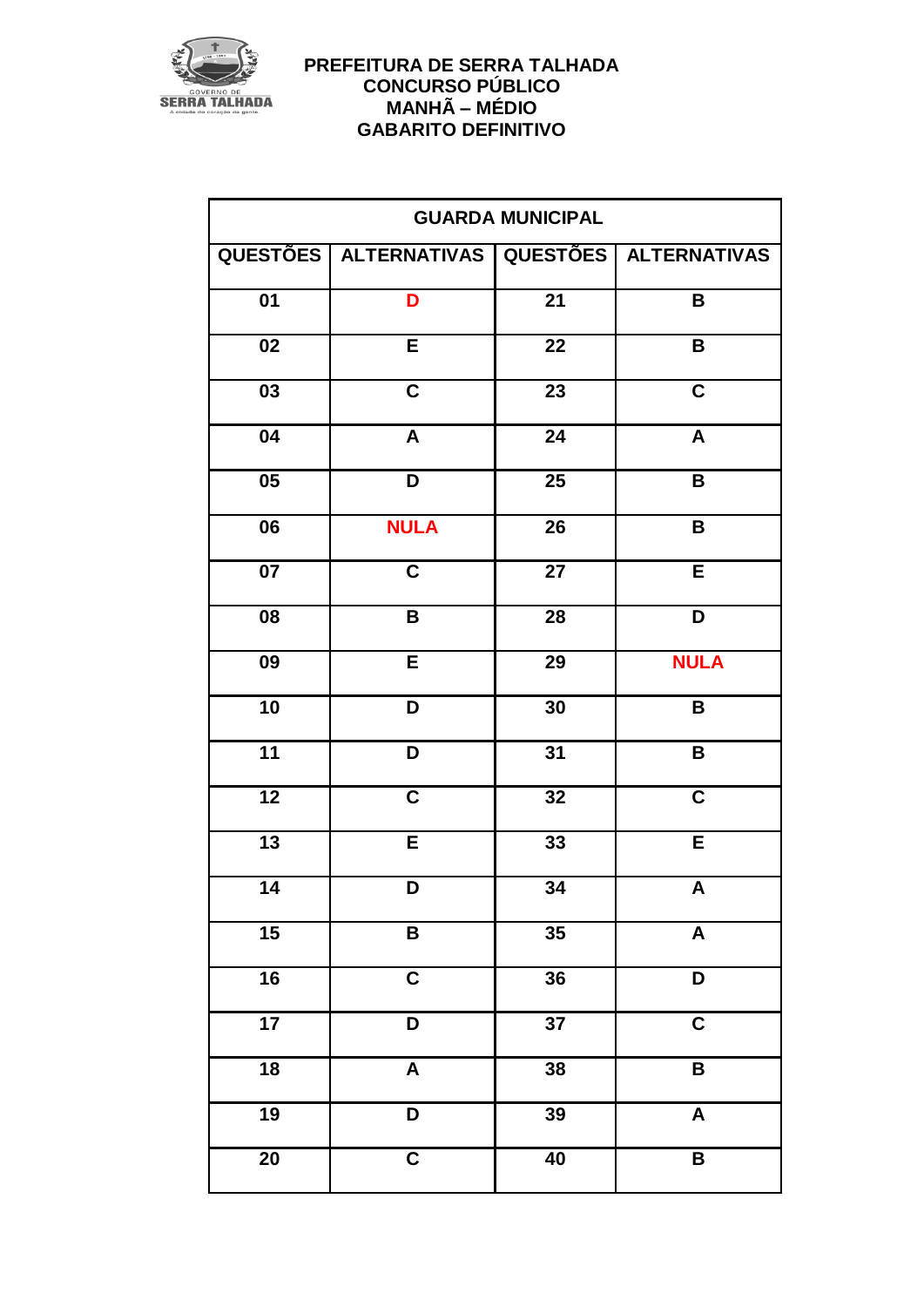

| <b>AGENTE SOCIAL</b> |                         |                 |                           |
|----------------------|-------------------------|-----------------|---------------------------|
|                      | QUESTÕES   ALTERNATIVAS | <b>QUESTÕES</b> | <b>ALTERNATIVAS</b>       |
| $\overline{01}$      | D                       | $\overline{21}$ | $\boldsymbol{\mathsf{A}}$ |
| $\overline{02}$      | E                       | $\overline{22}$ | $\boldsymbol{\mathsf{A}}$ |
| $\overline{03}$      | $\overline{\mathsf{c}}$ | $\overline{23}$ | $\overline{A}$            |
| 04                   | $\pmb{\mathsf{A}}$      | $\overline{24}$ | $\overline{\mathbf{C}}$   |
| $\overline{05}$      | $\overline{\mathsf{D}}$ | $\overline{25}$ | E                         |
| 06                   | <b>NULA</b>             | $\overline{26}$ | D                         |
| $\overline{07}$      | $\mathbf C$             | $\overline{27}$ | $\overline{\mathsf{c}}$   |
| $\overline{08}$      | $\overline{\mathbf{B}}$ | $\overline{28}$ | $\overline{\mathsf{A}}$   |
| 09                   | E                       | 29              | $\overline{E}$            |
| 10                   | D                       | 30              | $\overline{E}$            |
| 11                   | D                       | 31              | B                         |
| $\overline{12}$      | $\overline{\mathbf{C}}$ | 32              | $\overline{\mathbf{B}}$   |
| $\overline{13}$      | $\overline{E}$          | 33              | $\overline{c}$            |
| 14                   | D                       | $\overline{34}$ | $\overline{c}$            |
| $\overline{15}$      | $\overline{\mathbf{B}}$ | 35              | $\overline{c}$            |
| 16                   | $\overline{c}$          | 36              | $\pmb{\mathsf{A}}$        |
| 17                   | D                       | $\overline{37}$ | $\overline{\mathbf{B}}$   |
| $\overline{18}$      | $\overline{\mathbf{A}}$ | 38              | $\overline{\mathsf{D}}$   |
| 19                   | $\overline{\mathsf{D}}$ | 39              | $\overline{\mathbf{C}}$   |
| $\overline{20}$      | $\overline{\mathsf{C}}$ | $\overline{40}$ | $\overline{\mathsf{D}}$   |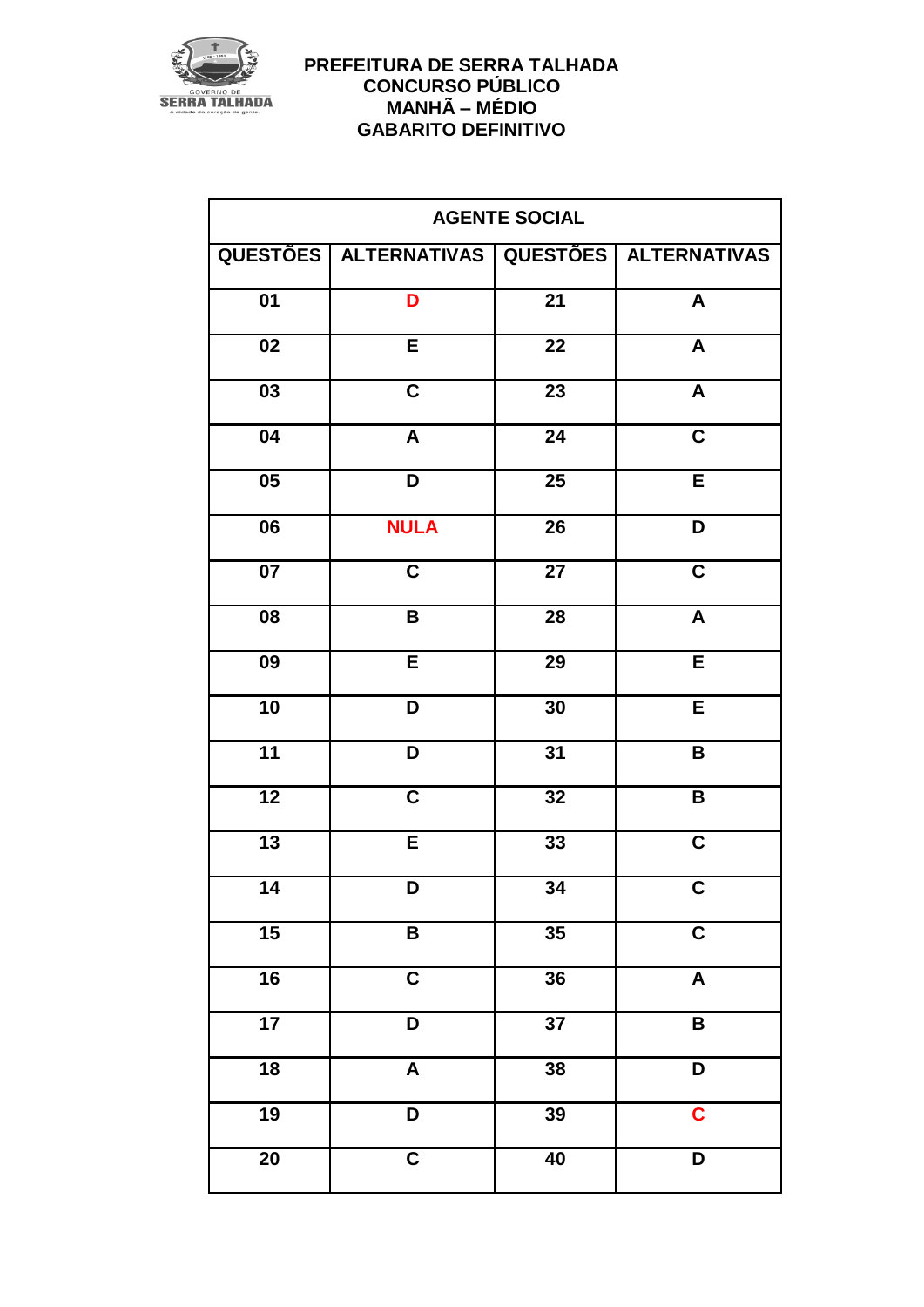

| <b>AUXILIAR DE EPIDEMIOLOGIA</b> |                                                   |                 |                         |
|----------------------------------|---------------------------------------------------|-----------------|-------------------------|
|                                  | QUESTÕES   ALTERNATIVAS   QUESTÕES   ALTERNATIVAS |                 |                         |
| $\overline{01}$                  | D                                                 | $\overline{21}$ | E                       |
| $\overline{02}$                  | E                                                 | 22              | $\pmb{\mathsf{B}}$      |
| 03                               | $\overline{\mathbf{C}}$                           | $\overline{23}$ | $\boldsymbol{A}$        |
| 04                               | A                                                 | 24              | B                       |
| $\overline{05}$                  | D                                                 | 25              | $\overline{\mathsf{A}}$ |
| 06                               | <b>NULA</b>                                       | 26              | $\overline{\mathbf{C}}$ |
| $\overline{07}$                  | $\overline{\mathsf{C}}$                           | $\overline{27}$ | $\overline{\mathsf{A}}$ |
| 08                               | $\overline{\mathbf{B}}$                           | $\overline{28}$ | E                       |
| $\overline{09}$                  | $\overline{E}$                                    | 29              | $\pmb{\mathsf{B}}$      |
| 10                               | D                                                 | 30              | B                       |
| $\overline{11}$                  | D                                                 | 31              | $\overline{\mathbf{C}}$ |
| $\overline{12}$                  | $\overline{\mathsf{c}}$                           | 32              | $\overline{\mathsf{c}}$ |
| $\overline{13}$                  | E                                                 | 33              | $\overline{\mathbf{C}}$ |
| 14                               | D                                                 | 34              | B                       |
| $\overline{15}$                  | $\overline{\mathbf{B}}$                           | 35              | E                       |
| $\overline{16}$                  | $\overline{c}$                                    | 36              | D                       |
| 17                               | $\overline{\mathsf{D}}$                           | $\overline{37}$ | $\overline{\mathsf{A}}$ |
| $\overline{18}$                  | $\pmb{\mathsf{A}}$                                | 38              | $\pmb{\mathsf{B}}$      |
| $\overline{19}$                  | D                                                 | $\overline{39}$ | $\overline{\mathbf{c}}$ |
| $\overline{20}$                  | $\overline{\mathsf{c}}$                           | $\overline{40}$ | $\overline{\mathbf{B}}$ |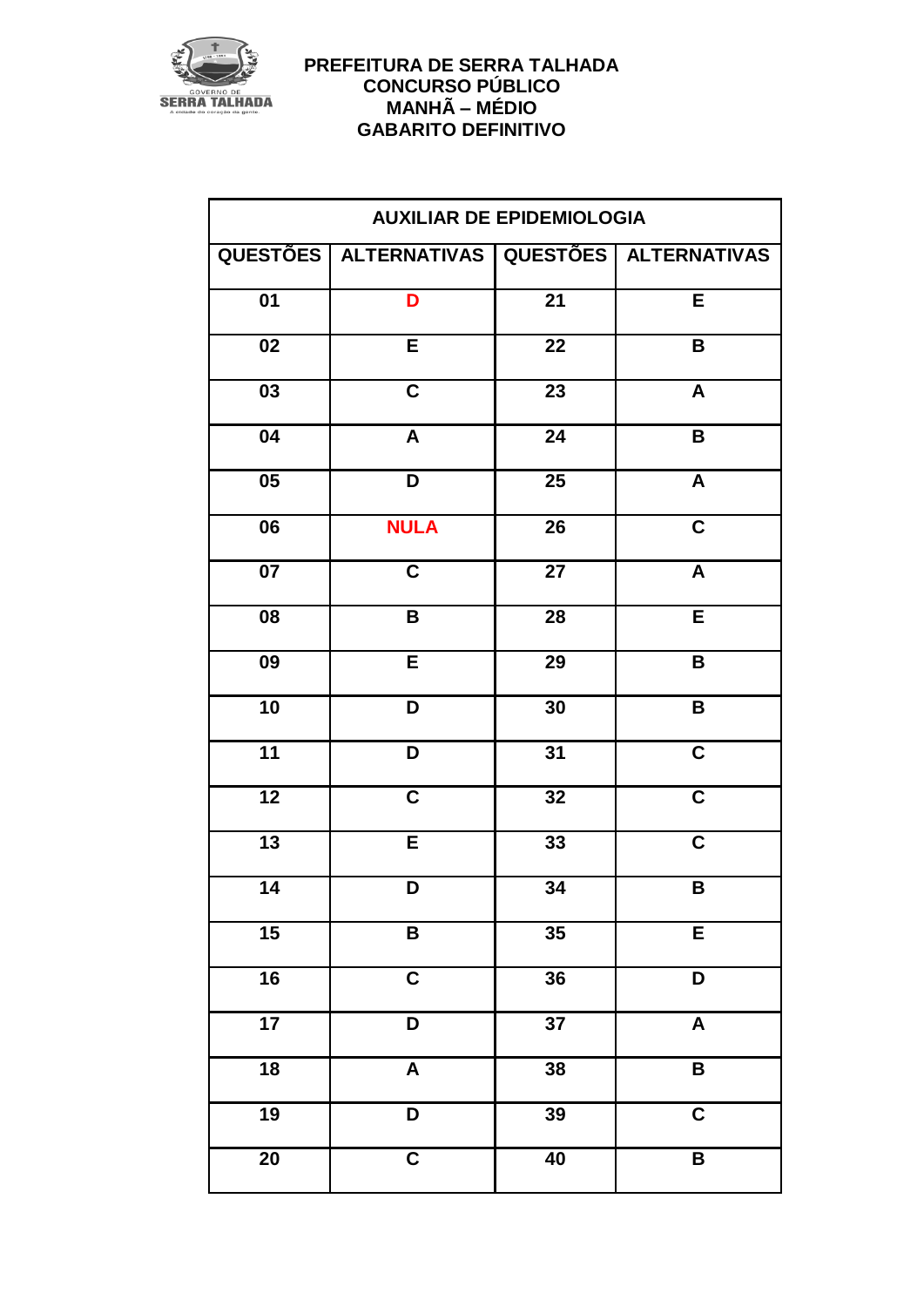

| <b>AUXILIAR DE LABORATÓRIO</b> |                                                   |                 |                           |
|--------------------------------|---------------------------------------------------|-----------------|---------------------------|
|                                | QUESTÕES   ALTERNATIVAS   QUESTÕES   ALTERNATIVAS |                 |                           |
| $\overline{01}$                | D                                                 | $\overline{21}$ | D                         |
| $\overline{02}$                | $\overline{E}$                                    | $\overline{22}$ | D                         |
| $\overline{03}$                | $\overline{\mathsf{C}}$                           | $\overline{23}$ | D                         |
| 04                             | $\boldsymbol{\mathsf{A}}$                         | $\overline{24}$ | $\mathsf E$               |
| $\overline{05}$                | D                                                 | $\overline{25}$ | $\pmb{\mathsf{B}}$        |
| $\overline{06}$                | <b>NULA</b>                                       | $\overline{26}$ | $\boldsymbol{\mathsf{A}}$ |
| $\overline{07}$                | $\mathbf C$                                       | $\overline{27}$ | E                         |
| 08                             | B                                                 | $\overline{28}$ | $\overline{\mathsf{A}}$   |
| $\overline{09}$                | $\overline{E}$                                    | $\overline{29}$ | $\overline{\mathbf{c}}$   |
| 10                             | D                                                 | 30              | D                         |
| $\overline{11}$                | D                                                 | 31              | $\pmb{\mathsf{B}}$        |
| $\overline{12}$                | $\overline{\mathsf{c}}$                           | 32              | $\overline{\mathbf{C}}$   |
| $\overline{13}$                | $\overline{E}$                                    | 33              | $\overline{\mathbf{C}}$   |
| 14                             | D                                                 | $\overline{34}$ | $\overline{\mathbf{C}}$   |
| 15                             | B                                                 | 35              | B                         |
| $\overline{16}$                | $\overline{\mathbf{C}}$                           | 36              | $\pmb{\mathsf{B}}$        |
| $\overline{17}$                | $\overline{\mathsf{D}}$                           | $\overline{37}$ | D                         |
| $\overline{18}$                | $\pmb{\mathsf{A}}$                                | 38              | $\overline{E}$            |
| $\overline{19}$                | $\overline{\mathsf{D}}$                           | 39              | $\overline{\mathsf{A}}$   |
| $\overline{20}$                | $\overline{\mathsf{c}}$                           | $\overline{40}$ | $\overline{\mathbf{C}}$   |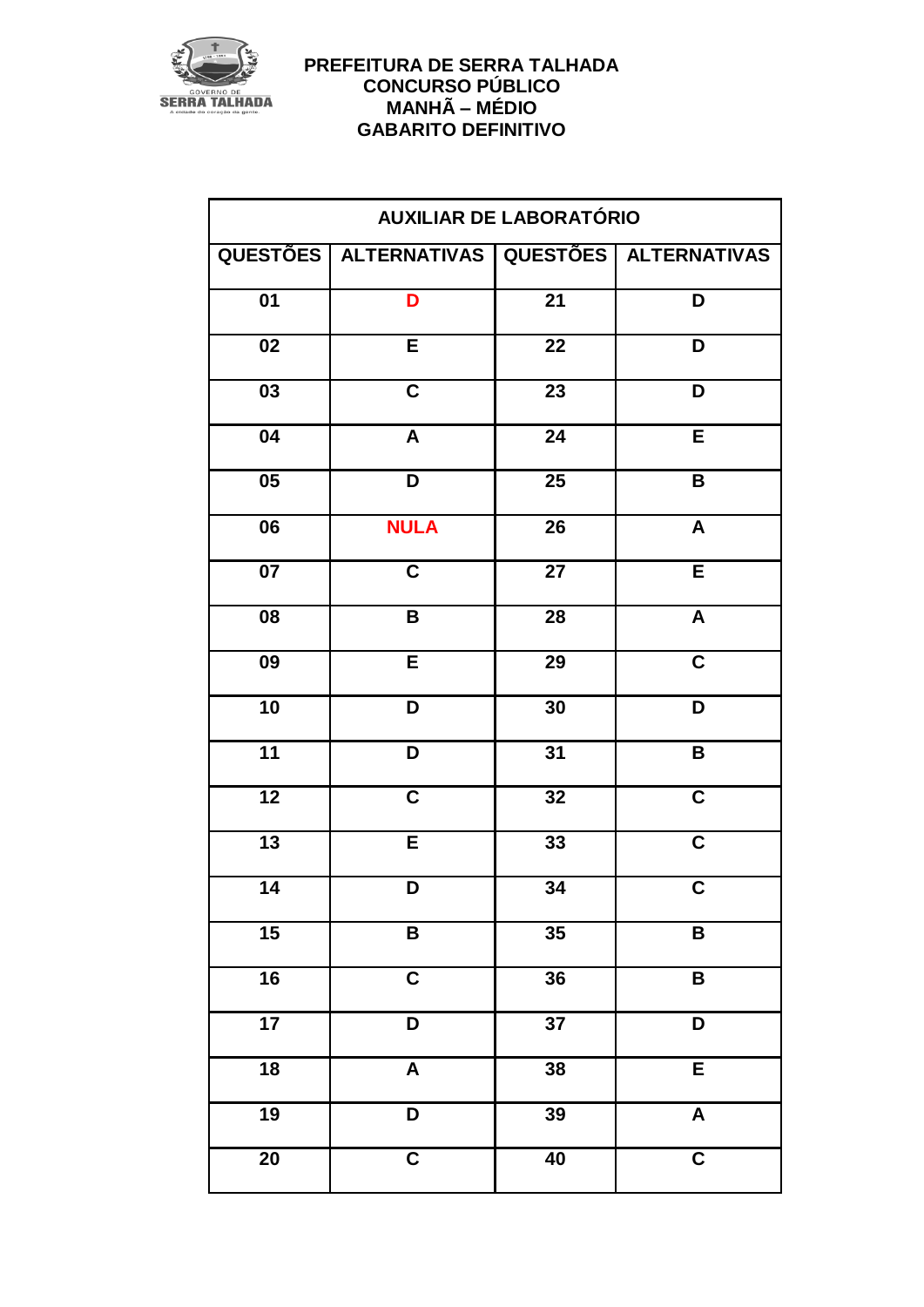

| <b>CUIDADOR SOCIAL</b> |                                                   |                 |                           |
|------------------------|---------------------------------------------------|-----------------|---------------------------|
|                        | QUESTÕES   ALTERNATIVAS   QUESTÕES   ALTERNATIVAS |                 |                           |
| $\overline{01}$        | D                                                 | $\overline{21}$ | $\boldsymbol{\mathsf{A}}$ |
| 02                     | E                                                 | 22              | $\overline{\mathbf{B}}$   |
| $\overline{03}$        | $\overline{\mathsf{c}}$                           | $\overline{23}$ | $\overline{\mathbf{C}}$   |
| $\overline{04}$        | $\pmb{\mathsf{A}}$                                | $\overline{24}$ | $\overline{\mathbf{B}}$   |
| $\overline{05}$        | $\overline{\mathsf{D}}$                           | $\overline{25}$ | E                         |
| 06                     | <b>NULA</b>                                       | $\overline{26}$ | $\overline{\mathbf{C}}$   |
| $\overline{07}$        | $\overline{\mathbf{C}}$                           | $\overline{27}$ | $\overline{\mathsf{E}}$   |
| $\overline{08}$        | $\overline{\mathbf{B}}$                           | $\overline{28}$ | $\overline{A}$            |
| 09                     | E                                                 | $\overline{29}$ | $\overline{A}$            |
| 10                     | D                                                 | 30              | $\pmb{\mathsf{B}}$        |
| $\overline{11}$        | D                                                 | 31              | $\overline{\mathbf{C}}$   |
| $\overline{12}$        | $\overline{\mathbf{C}}$                           | $\overline{32}$ | $\overline{\mathsf{D}}$   |
| $\overline{13}$        | E                                                 | 33              | E                         |
| $\overline{14}$        | D                                                 | $\overline{34}$ | $\overline{\mathbf{c}}$   |
| 15                     | B                                                 | 35              | $\overline{c}$            |
| 16                     | $\overline{\mathsf{C}}$                           | 36              | $\overline{\mathbf{B}}$   |
| $\overline{17}$        | $\overline{\mathsf{D}}$                           | $\overline{37}$ | E                         |
| $\overline{18}$        | $\overline{\mathbf{A}}$                           | 38              | $\overline{\mathsf{A}}$   |
| $\overline{19}$        | $\overline{\mathsf{D}}$                           | $\overline{39}$ | $\overline{\mathbf{B}}$   |
| $\overline{20}$        | $\overline{c}$                                    | $\overline{40}$ | $\overline{\mathsf{A}}$   |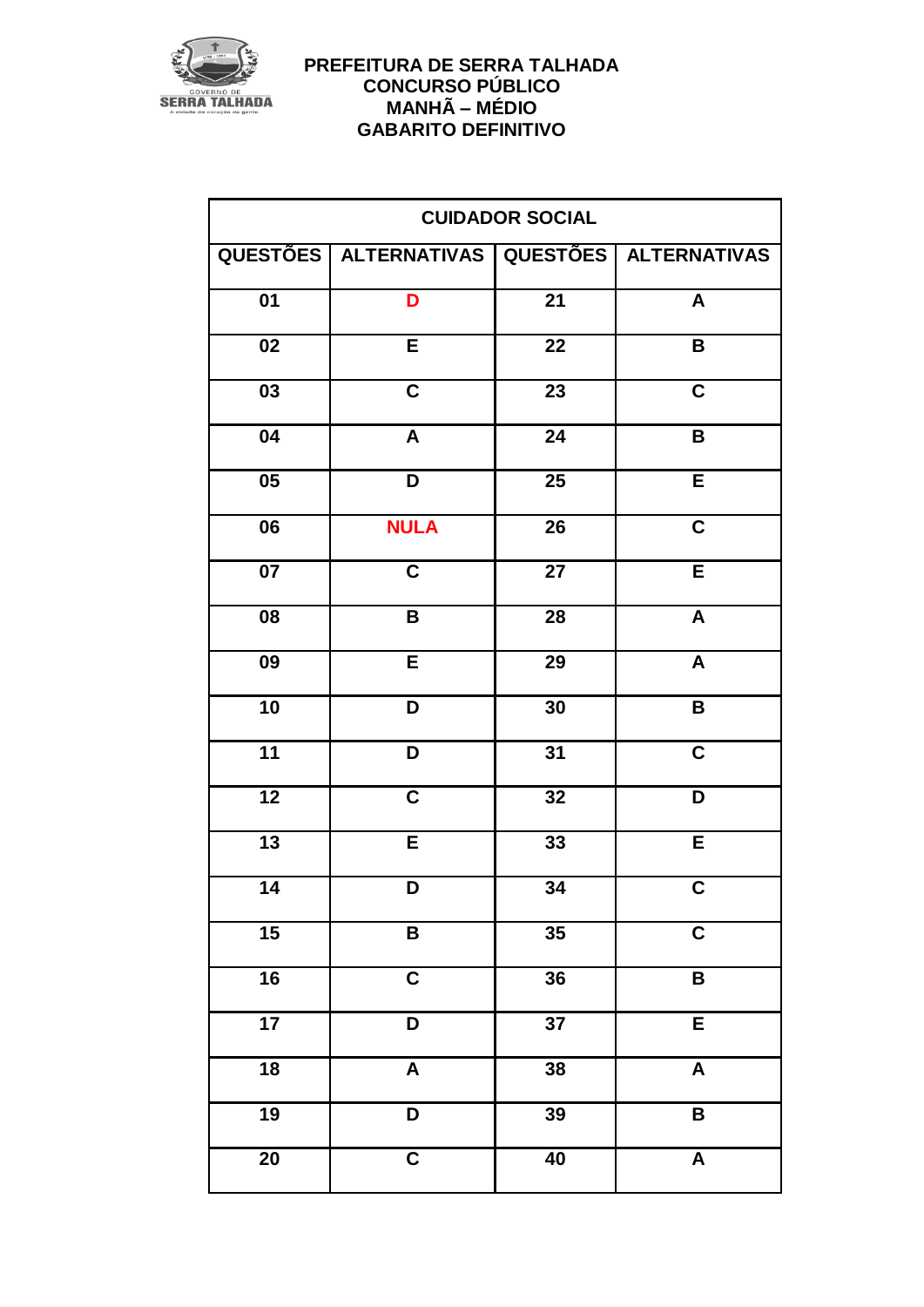

| <b>DIGITADOR</b> |                                                   |                 |                         |
|------------------|---------------------------------------------------|-----------------|-------------------------|
|                  | QUESTÕES   ALTERNATIVAS   QUESTÕES   ALTERNATIVAS |                 |                         |
| $\overline{01}$  | D                                                 | $\overline{21}$ | $\pmb{\mathsf{B}}$      |
| 02               | E                                                 | 22              | $\pmb{\mathsf{B}}$      |
| $\overline{03}$  | $\overline{\mathbf{C}}$                           | $\overline{23}$ | $\overline{E}$          |
| 04               | $\pmb{\mathsf{A}}$                                | $\overline{24}$ | $\overline{\mathsf{A}}$ |
| $\overline{05}$  | $\overline{\mathsf{D}}$                           | $\overline{25}$ | $\overline{\mathsf{A}}$ |
| 06               | <b>NULA</b>                                       | $\overline{26}$ | E                       |
| $\overline{07}$  | $\mathbf C$                                       | $\overline{27}$ | $\overline{\mathsf{c}}$ |
| $\overline{08}$  | $\overline{\mathbf{B}}$                           | $\overline{28}$ | $\overline{\mathbf{B}}$ |
| 09               | $\overline{E}$                                    | 29              | $\overline{\mathbf{A}}$ |
| 10               | D                                                 | 30              | D                       |
| 11               | D                                                 | 31              | $\overline{\mathsf{D}}$ |
| $\overline{12}$  | $\overline{\mathbf{C}}$                           | $\overline{32}$ | $\overline{\mathbf{C}}$ |
| $\overline{13}$  | E                                                 | 33              | D                       |
| $\overline{14}$  | D                                                 | $\overline{34}$ | E                       |
| 15               | $\overline{\mathbf{B}}$                           | 35              | $\pmb{\mathsf{A}}$      |
| 16               | $\overline{\mathbf{C}}$                           | $\overline{36}$ | $\overline{\mathsf{D}}$ |
| 17               | D                                                 | $\overline{37}$ | $\overline{\mathsf{C}}$ |
| $\overline{18}$  | $\overline{A}$                                    | $\overline{38}$ | $\overline{\mathsf{D}}$ |
| $\overline{19}$  | $\overline{\mathsf{D}}$                           | $\overline{39}$ | E                       |
| $\overline{20}$  | $\overline{\mathbf{C}}$                           | $\overline{40}$ | $\overline{\mathsf{D}}$ |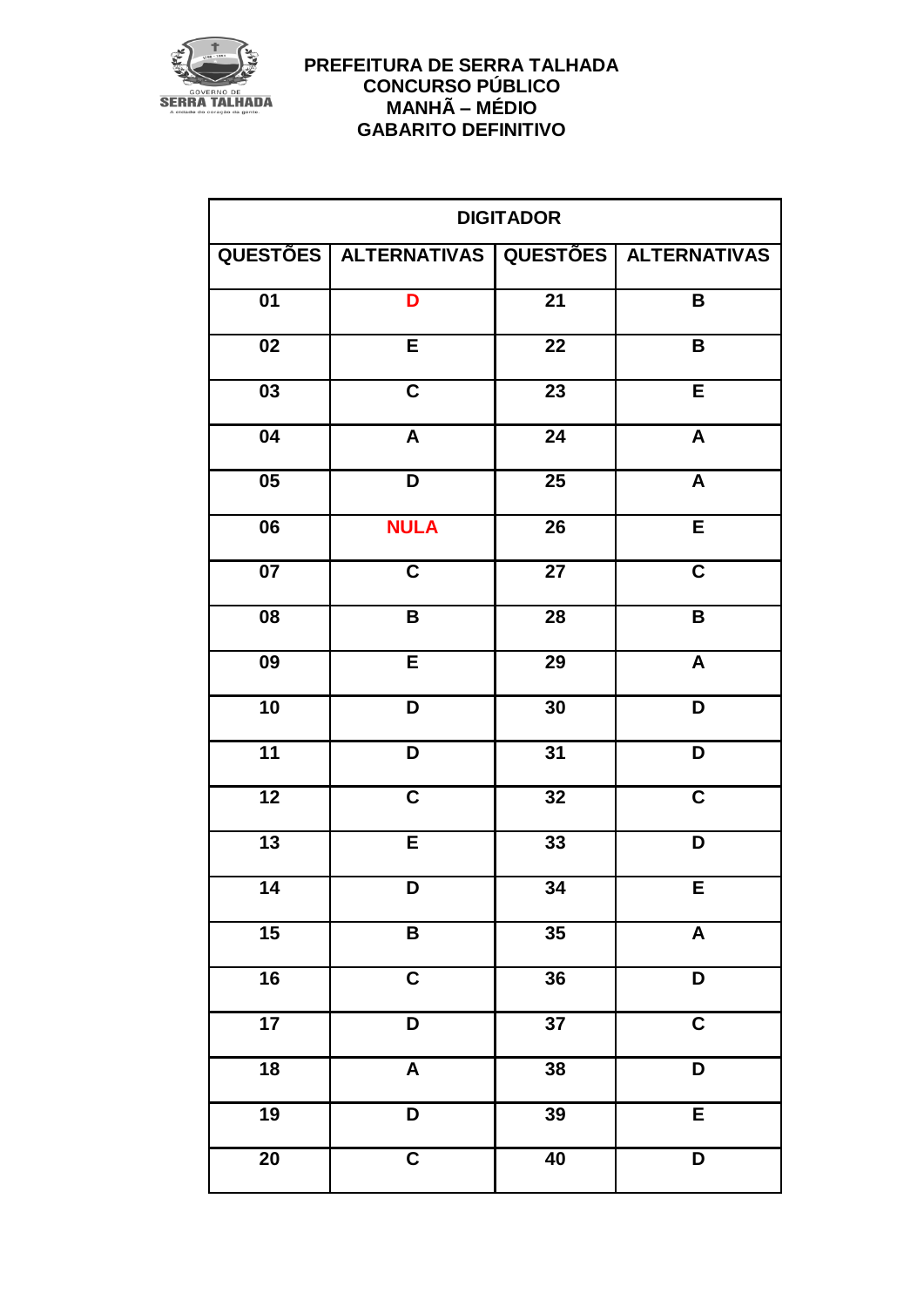

| <b>EDUCADOR SOCIAL</b> |                                                   |                 |                           |
|------------------------|---------------------------------------------------|-----------------|---------------------------|
|                        | QUESTÕES   ALTERNATIVAS   QUESTÕES   ALTERNATIVAS |                 |                           |
| $\overline{01}$        | D                                                 | $\overline{21}$ | $\pmb{\mathsf{A}}$        |
| 02                     | E                                                 | 22              | D                         |
| $\overline{03}$        | $\overline{\mathsf{c}}$                           | $\overline{23}$ | $\overline{E}$            |
| 04                     | $\pmb{\mathsf{A}}$                                | $\overline{24}$ | D                         |
| $\overline{05}$        | $\overline{\mathsf{D}}$                           | $\overline{25}$ | E                         |
| 06                     | <b>NULA</b>                                       | $\overline{26}$ | E                         |
| $\overline{07}$        | $\mathbf C$                                       | $\overline{27}$ | E                         |
| $\overline{08}$        | $\overline{\mathbf{B}}$                           | $\overline{28}$ | $\overline{\mathbf{C}}$   |
| 09                     | E                                                 | 29              | $\overline{\mathsf{D}}$   |
| 10                     | D                                                 | 30              | $\overline{c}$            |
| $\overline{11}$        | D                                                 | 31              | $\overline{\mathsf{D}}$   |
| $\overline{12}$        | $\overline{\mathbf{C}}$                           | $\overline{3}2$ | D                         |
| $\overline{13}$        | E                                                 | 33              | $\boldsymbol{\mathsf{A}}$ |
| $\overline{14}$        | D                                                 | $\overline{34}$ | E                         |
| 15                     | $\overline{\mathbf{B}}$                           | 35              | $\overline{c}$            |
| 16                     | $\overline{\mathbf{C}}$                           | 36              | $\overline{A}$            |
| 17                     | D                                                 | $\overline{37}$ | $\overline{D}$            |
| $\overline{18}$        | $\overline{\mathbf{A}}$                           | 38              | $\overline{\mathsf{A}}$   |
| $\overline{19}$        | $\overline{\mathsf{D}}$                           | $\overline{39}$ | $\overline{\mathbf{B}}$   |
| $\overline{20}$        | $\overline{\mathbf{C}}$                           | $\overline{40}$ | $\overline{\mathsf{E}}$   |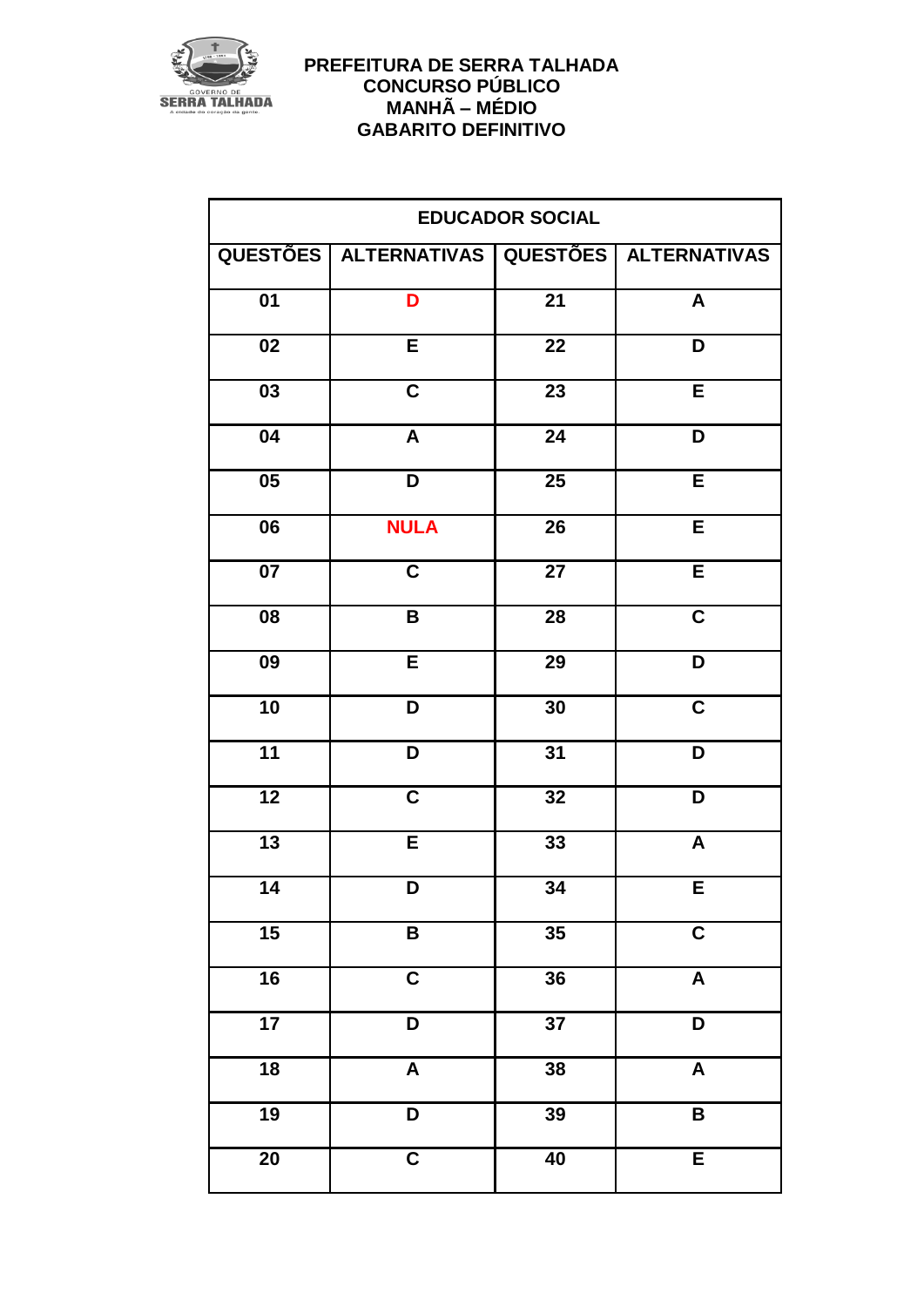

| ENTREVISTADOR SOCIAL / PROGRAMA BOLSA FAMÍLIA |                         |                 |                           |
|-----------------------------------------------|-------------------------|-----------------|---------------------------|
|                                               | QUESTÕES   ALTERNATIVAS |                 | QUESTÕES ALTERNATIVAS     |
| $\overline{01}$                               | D                       | $\overline{21}$ | $\boldsymbol{\mathsf{A}}$ |
| 02                                            | E                       | 22              | $\overline{\mathbf{C}}$   |
| $\overline{03}$                               | $\overline{c}$          | $\overline{23}$ | $\overline{\mathsf{D}}$   |
| 04                                            | $\boldsymbol{A}$        | 24              | Ē                         |
| $\overline{\overline{\textbf{05}}}$           | $\overline{\mathsf{D}}$ | 25              | $\overline{\mathsf{c}}$   |
| 06                                            | <b>NULA</b>             | 26              | B                         |
| 07                                            | $\mathbf C$             | 27              | $\overline{\mathsf{A}}$   |
| $\overline{08}$                               | $\overline{B}$          | $\overline{28}$ | $\overline{\mathbf{C}}$   |
| 09                                            | E                       | 29              | $\overline{\mathsf{D}}$   |
| 10                                            | D                       | 30              | $\overline{E}$            |
| $\overline{11}$                               | D                       | 31              | $\overline{\mathbf{B}}$   |
| $\overline{12}$                               | $\overline{\mathbf{C}}$ | 32              | $\overline{\mathsf{D}}$   |
| 13                                            | E                       | 33              | $\boldsymbol{A}$          |
| 14                                            | D                       | $\overline{34}$ | D                         |
| $\overline{15}$                               | B                       | 35              | $\overline{E}$            |
| $\overline{16}$                               | $\overline{\mathbf{C}}$ | 36              | $\overline{\mathsf{C}}$   |
| 17                                            | D                       | 37              | $\overline{E}$            |
| $\overline{18}$                               | $\overline{\mathbf{A}}$ | 38              | <b>NULA</b>               |
| 19                                            | D                       | $\overline{39}$ | $\overline{\mathsf{A}}$   |
| $\overline{20}$                               | $\overline{\mathbf{C}}$ | $\overline{40}$ | $\overline{\mathsf{E}}$   |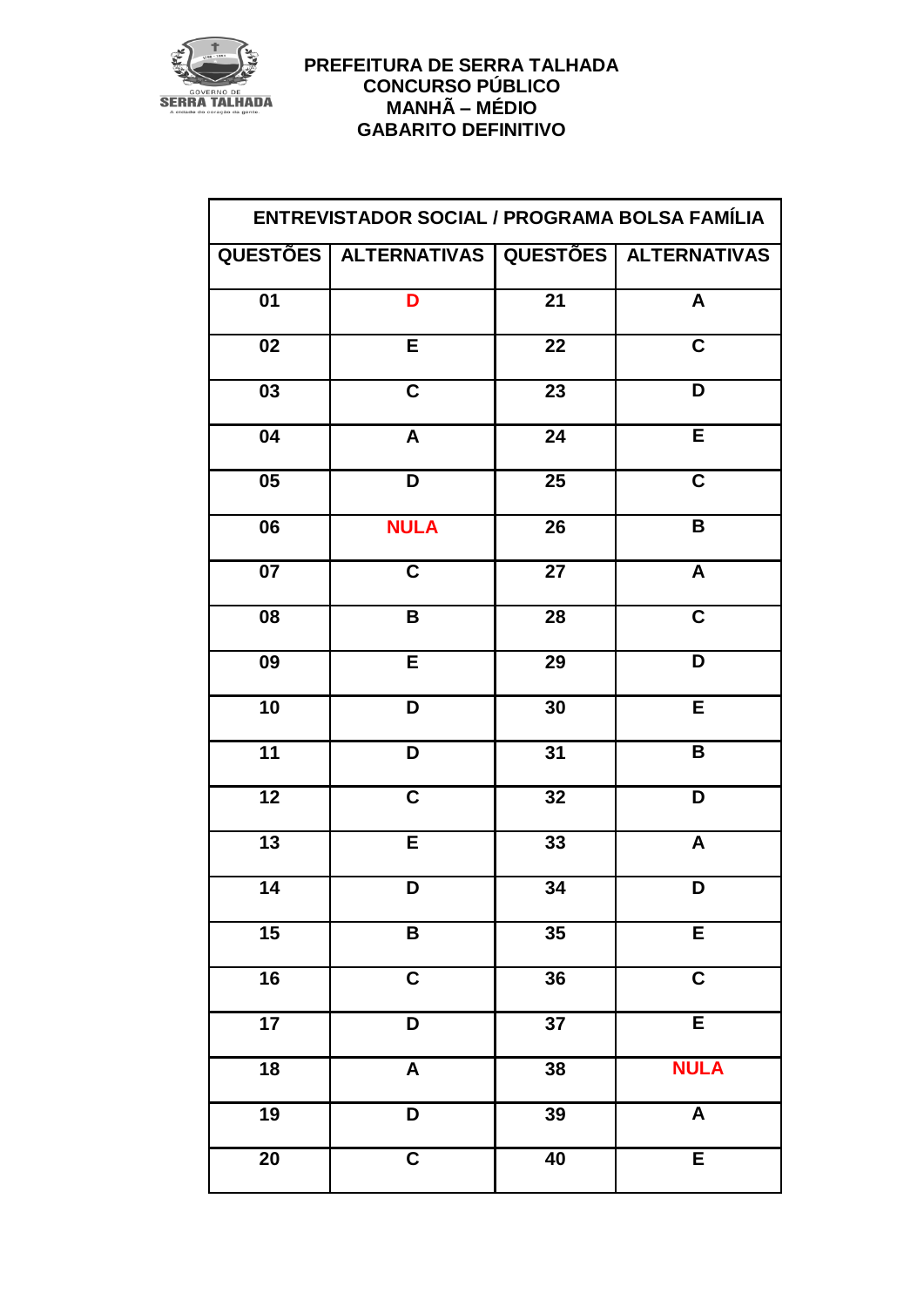

| <b>FISCAL DE TRIBUTOS</b> |                                                   |                 |                           |
|---------------------------|---------------------------------------------------|-----------------|---------------------------|
|                           | QUESTÕES   ALTERNATIVAS   QUESTÕES   ALTERNATIVAS |                 |                           |
| $\overline{01}$           | D                                                 | $\overline{21}$ | $\mathbf B$               |
| 02                        | E                                                 | 22              | D                         |
| $\overline{03}$           | $\overline{\mathsf{C}}$                           | $\overline{23}$ | $\mathsf{A}$              |
| 04                        | $\mathsf{A}$                                      | $\overline{24}$ | D                         |
| $\overline{05}$           | $\overline{\mathsf{D}}$                           | $\overline{25}$ | $\overline{\mathsf{c}}$   |
| 06                        | <b>NULA</b>                                       | $\overline{26}$ | $\overline{\mathsf{c}}$   |
| $\overline{07}$           | $\mathbf C$                                       | $\overline{27}$ | $\pmb{\mathsf{B}}$        |
| $\overline{08}$           | $\overline{\mathbf{B}}$                           | $\overline{28}$ | $\overline{E}$            |
| 09                        | $\overline{E}$                                    | 29              | $\overline{\mathbf{A}}$   |
| 10                        | D                                                 | 30              | D                         |
| $\overline{11}$           | D                                                 | 31              | $\boldsymbol{\mathsf{A}}$ |
| $\overline{12}$           | $\overline{\mathsf{c}}$                           | 32              | $\pmb{\mathsf{B}}$        |
| $\overline{13}$           | $\overline{E}$                                    | 33              | $\overline{E}$            |
| $\overline{14}$           | D                                                 | $\overline{34}$ | $\boldsymbol{\mathsf{A}}$ |
| 15                        | $\overline{\mathbf{B}}$                           | 35              | $\pmb{\mathsf{A}}$        |
| 16                        | $\overline{\mathsf{c}}$                           | 36              | $\overline{A}$            |
| 17                        | D                                                 | $\overline{37}$ | $\overline{E}$            |
| $\overline{18}$           | $\overline{A}$                                    | 38              | $\overline{\mathsf{D}}$   |
| $\overline{19}$           | $\overline{\mathsf{D}}$                           | $\overline{39}$ | D                         |
| $\overline{20}$           | $\overline{\mathbf{C}}$                           | $\overline{40}$ | $\overline{E}$            |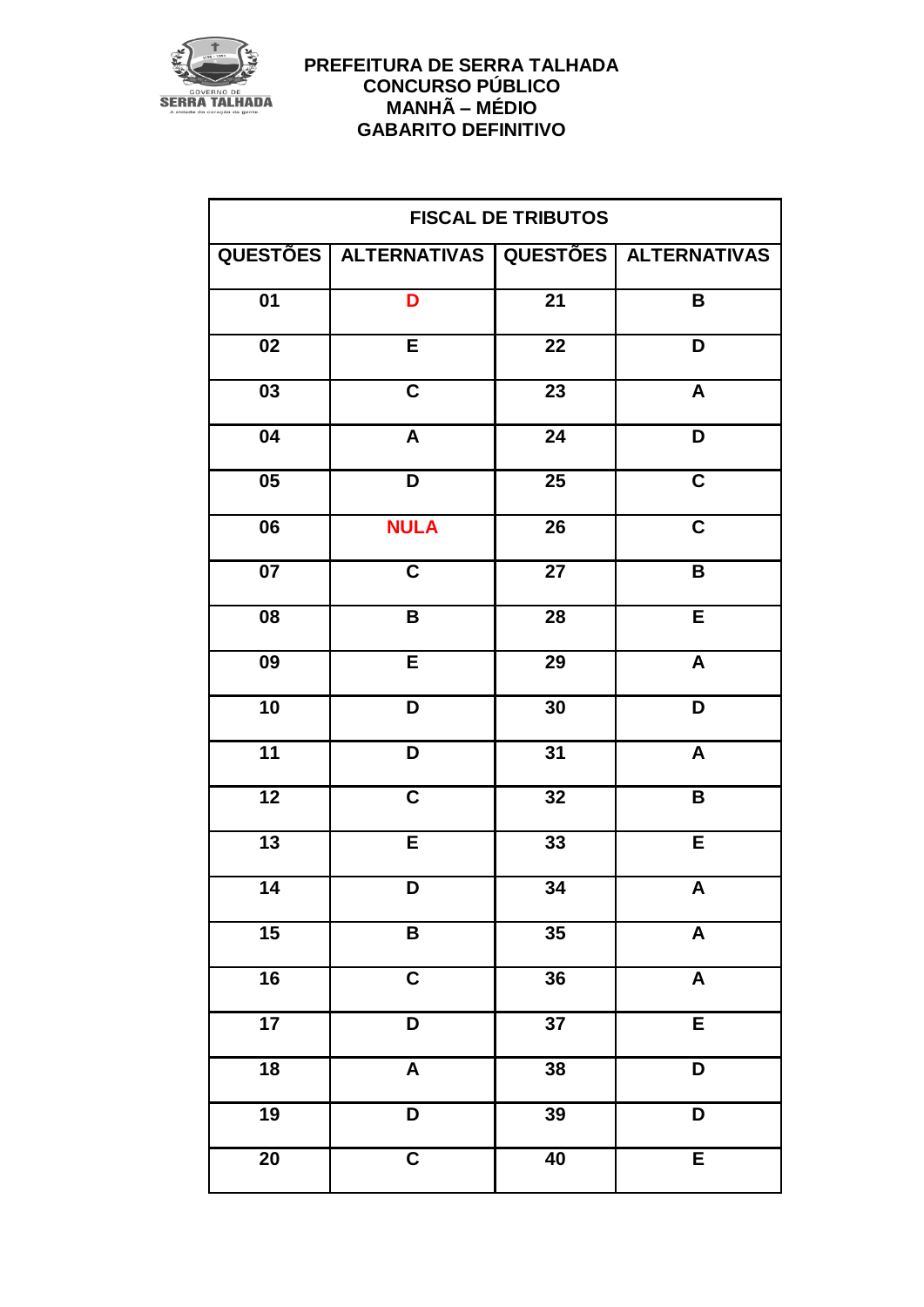

| FISCAL DE CONTROLE URBANO |                         |                 |                         |
|---------------------------|-------------------------|-----------------|-------------------------|
|                           | QUESTÕES   ALTERNATIVAS |                 | QUESTÕES   ALTERNATIVAS |
| $\overline{01}$           | D                       | $\overline{21}$ | $\pmb{\mathsf{B}}$      |
| 02                        | E                       | 22              | D                       |
| $\overline{03}$           | $\overline{\mathsf{c}}$ | $\overline{23}$ | $\overline{E}$          |
| 04                        | A                       | 24              | $\overline{\mathbf{C}}$ |
| $\overline{05}$           | $\overline{\mathsf{D}}$ | 25              | $\overline{\mathsf{A}}$ |
| 06                        | <b>NULA</b>             | $\overline{26}$ | D                       |
| $\overline{07}$           | $\mathbf C$             | $\overline{27}$ | $\, {\bf B}$            |
| $\overline{08}$           | $\overline{\mathbf{B}}$ | $\overline{28}$ | $\overline{\mathbf{A}}$ |
| 09                        | E                       | 29              | $\overline{E}$          |
| 10                        | D                       | 30              | $\overline{\mathbf{C}}$ |
| $\overline{11}$           | D                       | 31              | D                       |
| $\overline{12}$           | $\overline{\mathbf{C}}$ | 32              | $\boldsymbol{A}$        |
| $\overline{13}$           | $\overline{E}$          | 33              | $\overline{E}$          |
| 14                        | D                       | 34              | $\mathbf C$             |
| $\overline{15}$           | B                       | 35              | B                       |
| 16                        | $\overline{\mathsf{c}}$ | 36              | E                       |
| 17                        | D                       | $\overline{37}$ | $\pmb{\mathsf{B}}$      |
| $\overline{18}$           | $\overline{A}$          | 38              | $\overline{\mathsf{E}}$ |
| $\overline{19}$           | $\overline{\mathsf{D}}$ | $\overline{39}$ | $\overline{\mathsf{A}}$ |
| $\overline{20}$           | $\overline{\mathsf{C}}$ | $\overline{40}$ | $\overline{\mathsf{c}}$ |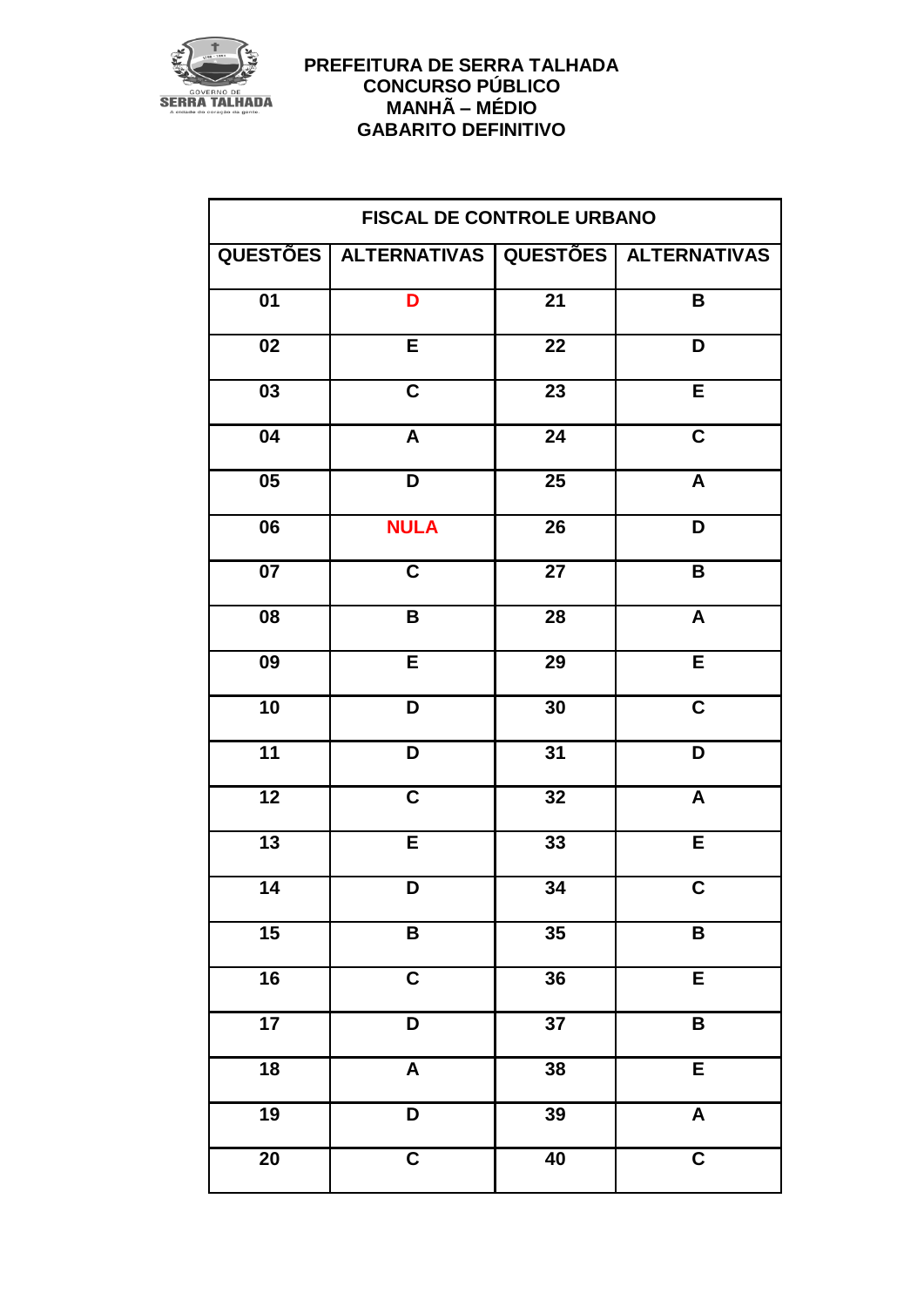

| <b>TÉCNICO AGRÍCOLA</b> |                         |                 |                         |
|-------------------------|-------------------------|-----------------|-------------------------|
|                         | QUESTÕES   ALTERNATIVAS |                 | QUESTÕES   ALTERNATIVAS |
| $\overline{01}$         | D                       | $\overline{21}$ | $\overline{\mathbf{C}}$ |
| $\overline{02}$         | E                       | $\overline{22}$ | $\pmb{\mathsf{B}}$      |
| $\overline{03}$         | $\overline{\mathsf{c}}$ | $\overline{23}$ | D                       |
| 04                      | A                       | 24              | D                       |
| $\overline{05}$         | $\overline{\mathsf{D}}$ | $\overline{25}$ | $\overline{\mathsf{c}}$ |
| 06                      | <b>NULA</b>             | $\overline{26}$ | $\pmb{\mathsf{A}}$      |
| $\overline{07}$         | $\mathbf C$             | $\overline{27}$ | E                       |
| $\overline{08}$         | $\overline{\mathsf{B}}$ | $\overline{28}$ | $\overline{\mathsf{c}}$ |
| 09                      | E                       | 29              | $\overline{\mathbf{A}}$ |
| 10                      | D                       | 30              | E                       |
| $\overline{11}$         | D                       | 31              | D                       |
| $\overline{12}$         | $\overline{\mathbf{C}}$ | 32              | $\overline{\mathbf{c}}$ |
| $\overline{13}$         | $\overline{E}$          | 33              | B                       |
| 14                      | D                       | $\overline{34}$ | E                       |
| $\overline{15}$         | B                       | 35              | $\overline{c}$          |
| 16                      | $\overline{\mathsf{c}}$ | 36              | B                       |
| 17                      | D                       | $\overline{37}$ | $\overline{\mathsf{A}}$ |
| $\overline{18}$         | $\overline{A}$          | 38              | $\overline{\mathbf{B}}$ |
| $\overline{19}$         | $\overline{\mathsf{D}}$ | $\overline{39}$ | $\overline{\mathsf{D}}$ |
| $\overline{20}$         | $\overline{\mathsf{C}}$ | $\overline{40}$ | $\overline{\mathsf{A}}$ |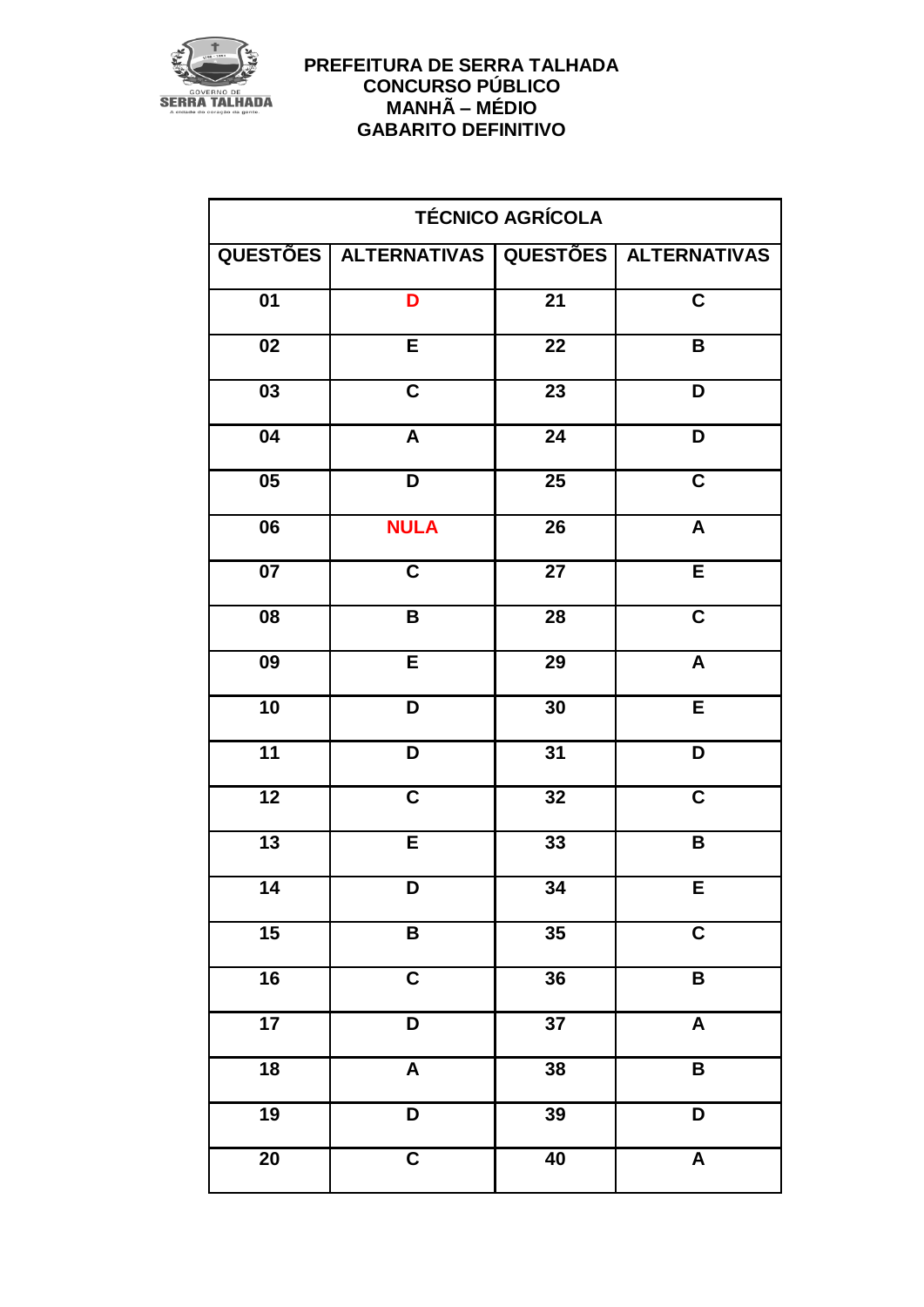

| <b>TÉCNICO AMBIENTAL</b> |                                                   |                 |                         |
|--------------------------|---------------------------------------------------|-----------------|-------------------------|
|                          | QUESTÕES   ALTERNATIVAS   QUESTÕES   ALTERNATIVAS |                 |                         |
| $\overline{01}$          | D                                                 | $\overline{21}$ | $\pmb{\mathsf{A}}$      |
| 02                       | E                                                 | 22              | $\overline{\mathbf{A}}$ |
| $\overline{03}$          | $\overline{\mathsf{c}}$                           | $\overline{23}$ | $\overline{\mathbf{C}}$ |
| 04                       | $\pmb{\mathsf{A}}$                                | $\overline{24}$ | $\overline{\mathsf{D}}$ |
| $\overline{05}$          | $\overline{\mathsf{D}}$                           | $\overline{25}$ | $\overline{\mathsf{B}}$ |
| 06                       | <b>NULA</b>                                       | $\overline{26}$ | E                       |
| $\overline{07}$          | $\mathbf C$                                       | $\overline{27}$ | $\overline{\mathsf{A}}$ |
| $\overline{08}$          | $\overline{\mathbf{B}}$                           | $\overline{28}$ | $\overline{\mathsf{D}}$ |
| 09                       | E                                                 | 29              | D                       |
| 10                       | D                                                 | 30              | B                       |
| $\overline{11}$          | D                                                 | $\overline{31}$ | $\overline{\mathsf{A}}$ |
| $\overline{12}$          | $\overline{\mathbf{C}}$                           | $\overline{3}2$ | E                       |
| $\overline{13}$          | E                                                 | 33              | $\overline{\mathsf{c}}$ |
| $\overline{14}$          | D                                                 | $\overline{34}$ | $\overline{\mathsf{D}}$ |
| $\overline{15}$          | $\overline{\mathbf{B}}$                           | $\overline{35}$ | E                       |
| 16                       | $\overline{\mathbf{C}}$                           | 36              | $\overline{\mathsf{A}}$ |
| 17                       | D                                                 | $\overline{37}$ | $\overline{D}$          |
| $\overline{18}$          | $\overline{\mathbf{A}}$                           | 38              | E                       |
| $\overline{19}$          | $\overline{\mathsf{D}}$                           | $\overline{39}$ | $\overline{\mathsf{D}}$ |
| $\overline{20}$          | $\overline{\mathbf{C}}$                           | $\overline{40}$ | $\overline{\mathbf{A}}$ |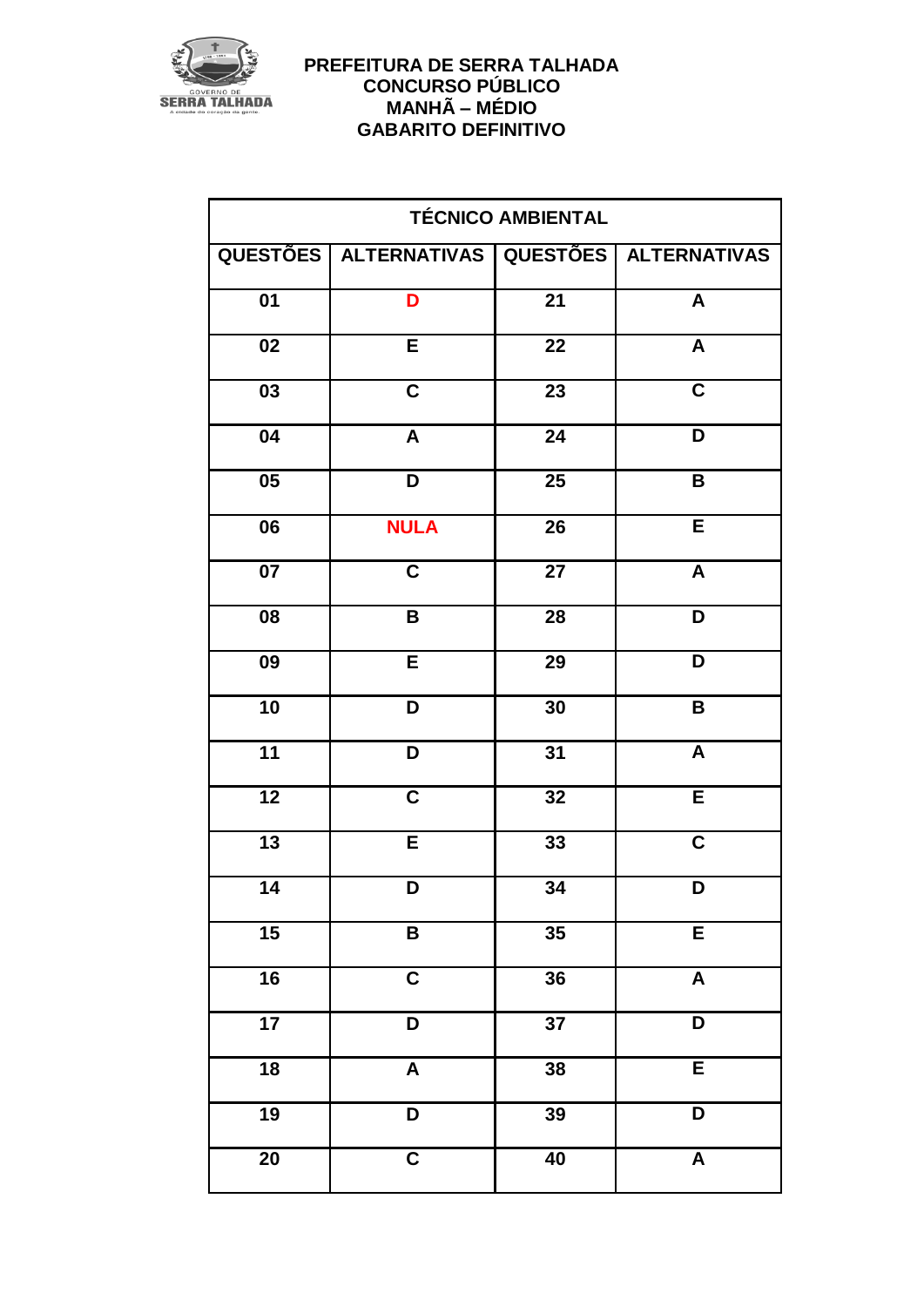

| <b>TÉCNICO EM EDIFICAÇÕES</b>       |                                                   |                 |                           |
|-------------------------------------|---------------------------------------------------|-----------------|---------------------------|
|                                     | QUESTÕES   ALTERNATIVAS   QUESTÕES   ALTERNATIVAS |                 |                           |
| $\overline{01}$                     | D                                                 | $\overline{21}$ | $\pmb{\mathsf{A}}$        |
| 02                                  | E                                                 | $\overline{22}$ | $\overline{\mathbf{B}}$   |
| $\overline{03}$                     | $\overline{\mathsf{c}}$                           | $\overline{23}$ | $\overline{\mathsf{D}}$   |
| $\overline{04}$                     | $\overline{A}$                                    | $\overline{24}$ | $\overline{\mathbf{c}}$   |
| $\overline{\overline{\mathbf{05}}}$ | $\overline{\mathsf{D}}$                           | $\overline{25}$ | E                         |
| $\overline{06}$                     | <b>NULA</b>                                       | $\overline{26}$ | $\overline{\mathbf{C}}$   |
| $\overline{07}$                     | $\overline{\mathbf{C}}$                           | $\overline{27}$ | E                         |
| $\overline{08}$                     | $\overline{\mathbf{B}}$                           | $\overline{28}$ | $\overline{\mathsf{B}}$   |
| 09                                  | $\overline{E}$                                    | $\overline{29}$ | $\overline{\mathbf{C}}$   |
| 10                                  | D                                                 | 30              | $\pmb{\mathsf{A}}$        |
| 11                                  | D                                                 | $\overline{31}$ | $\overline{\mathsf{A}}$   |
| $\overline{12}$                     | $\overline{\mathbf{C}}$                           | $\overline{32}$ | $\overline{\mathsf{D}}$   |
| $\overline{13}$                     | E                                                 | 33              | $\pmb{\mathsf{B}}$        |
| $\overline{14}$                     | D                                                 | $\overline{34}$ | $\overline{\mathsf{c}}$   |
| $\overline{15}$                     | B                                                 | $\overline{35}$ | $\overline{E}$            |
| 16                                  | $\overline{\mathbf{C}}$                           | 36              | $\overline{\mathbf{C}}$   |
| $\overline{17}$                     | D                                                 | $\overline{37}$ | $\pmb{\mathsf{B}}$        |
| $\overline{18}$                     | $\overline{\mathbf{A}}$                           | 38              | $\overline{\mathsf{D}}$   |
| $\overline{19}$                     | D                                                 | $\overline{39}$ | $\boldsymbol{\mathsf{A}}$ |
| $\overline{20}$                     | $\overline{\mathbf{C}}$                           | $\overline{40}$ | $\overline{\mathsf{E}}$   |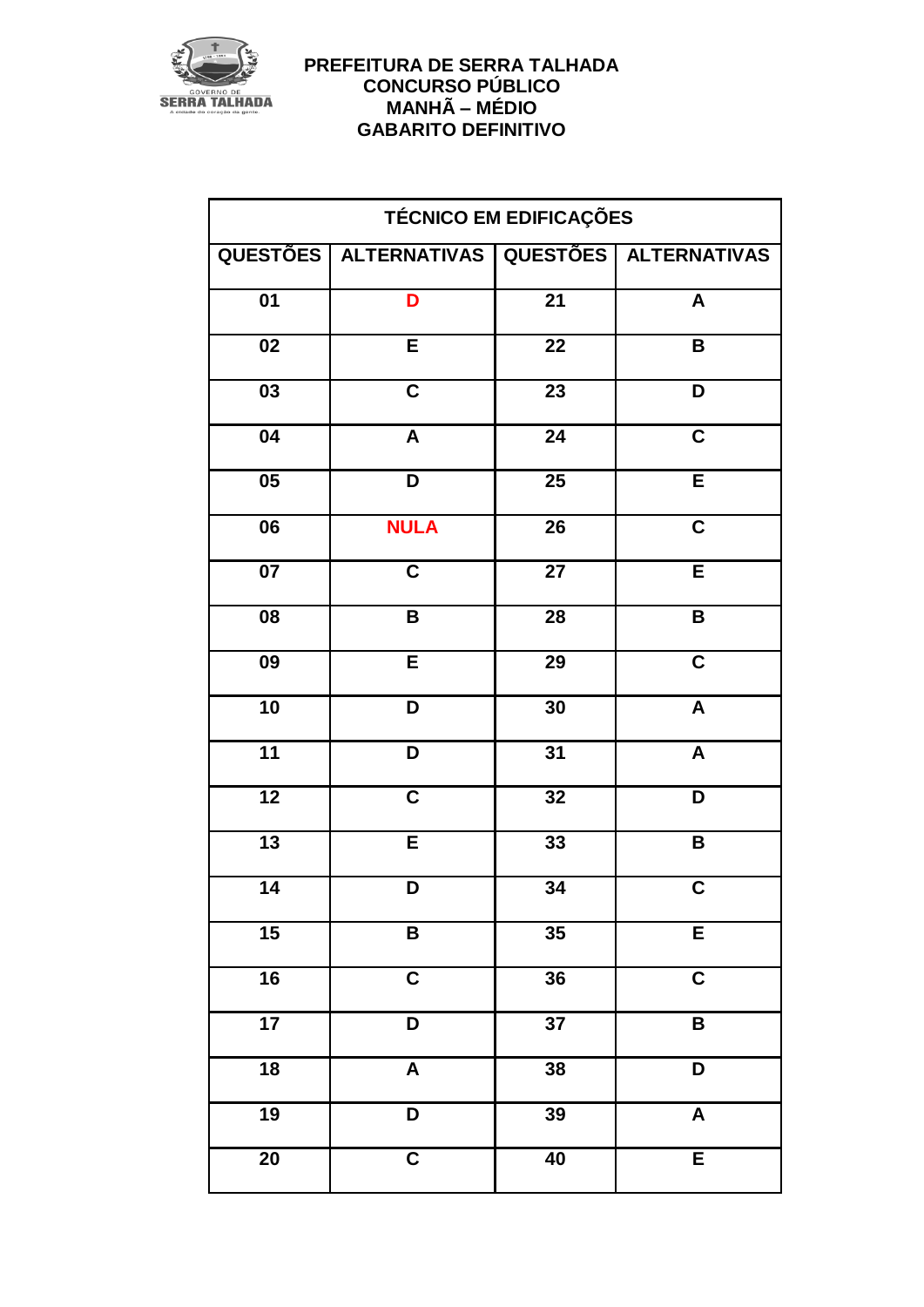

| <b>TÉCNICO EM ELETRICIDADE</b> |                                                   |                 |                         |
|--------------------------------|---------------------------------------------------|-----------------|-------------------------|
|                                | QUESTÕES   ALTERNATIVAS   QUESTÕES   ALTERNATIVAS |                 |                         |
| $\overline{01}$                | D                                                 | $\overline{21}$ | $\overline{\mathbf{C}}$ |
| $\overline{02}$                | E                                                 | $\overline{22}$ | D                       |
| 03                             | $\overline{\mathbf{C}}$                           | $\overline{23}$ | $\mathbf B$             |
| 04                             | $\pmb{\mathsf{A}}$                                | 24              | E                       |
| $\overline{05}$                | $\overline{\mathsf{D}}$                           | $\overline{25}$ | $\overline{\mathsf{A}}$ |
| 06                             | <b>NULA</b>                                       | 26              | $\pmb{\mathsf{B}}$      |
| $\overline{07}$                | $\overline{\mathsf{C}}$                           | $\overline{27}$ | $\overline{\mathbf{C}}$ |
| 08                             | $\overline{\mathbf{B}}$                           | $\overline{28}$ | E                       |
| $\overline{09}$                | $\overline{E}$                                    | $\overline{29}$ | $\overline{\mathsf{D}}$ |
| 10                             | D                                                 | 30              | $\pmb{\mathsf{A}}$      |
| 11                             | D                                                 | 31              | E                       |
| $\overline{12}$                | $\overline{\mathsf{c}}$                           | $\overline{32}$ | $\overline{\mathsf{D}}$ |
| $\overline{13}$                | $\overline{E}$                                    | 33              | $\overline{\mathbf{C}}$ |
| 14                             | D                                                 | $\overline{34}$ | A                       |
| 15                             | $\overline{\mathbf{B}}$                           | 35              | B                       |
| $\overline{16}$                | $\overline{c}$                                    | 36              | $\pmb{\mathsf{A}}$      |
| 17                             | $\overline{\mathsf{D}}$                           | $\overline{37}$ | $\overline{E}$          |
| $\overline{18}$                | $\pmb{\mathsf{A}}$                                | 38              | $\overline{\mathsf{c}}$ |
| $\overline{19}$                | D                                                 | $\overline{39}$ | $\overline{\mathbf{B}}$ |
| $\overline{20}$                | $\overline{\mathbf{C}}$                           | $\overline{40}$ | $\overline{\mathsf{D}}$ |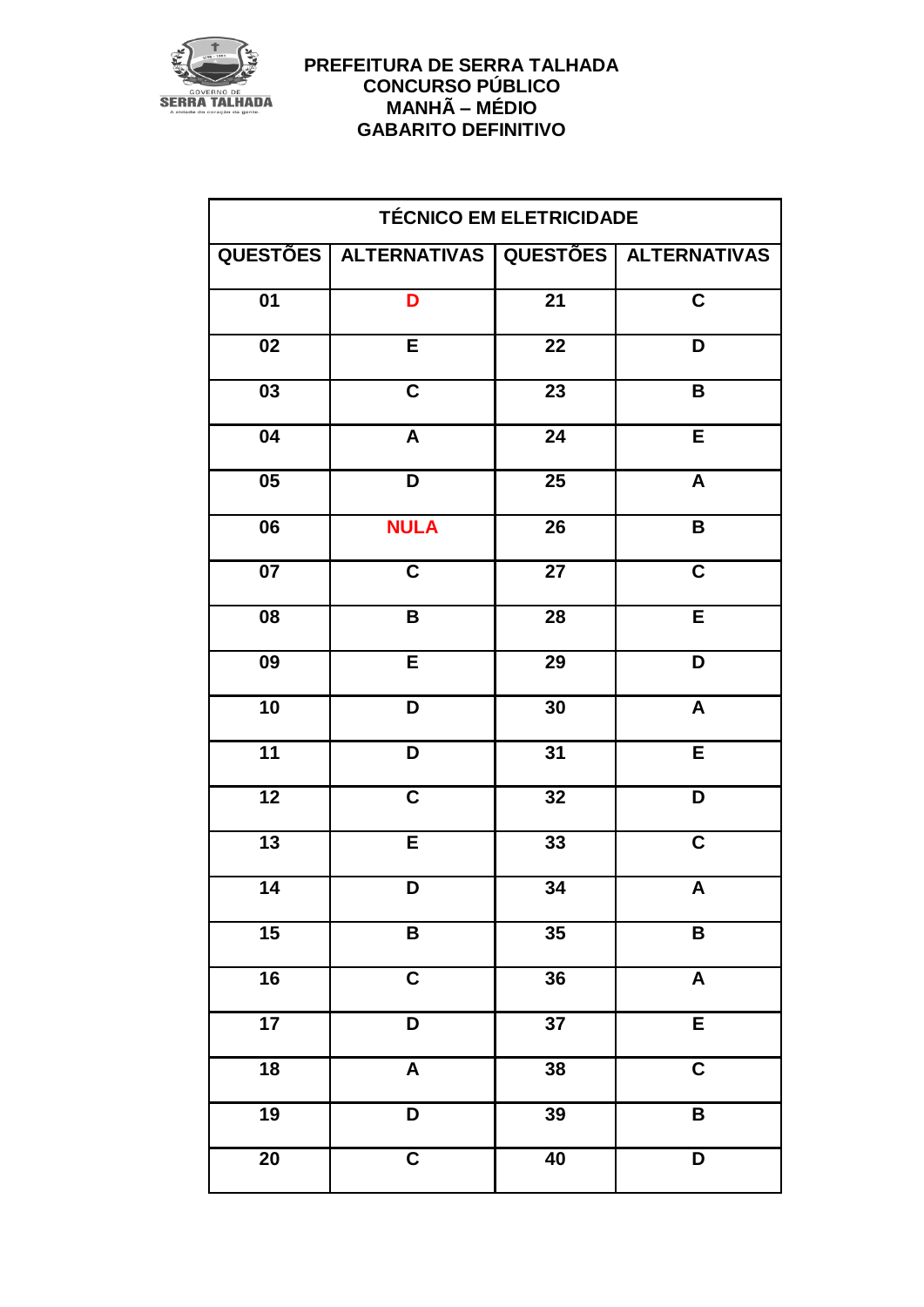

| <b>TÉCNICO EM ENFERMAGEM</b>        |                           |                 |                           |
|-------------------------------------|---------------------------|-----------------|---------------------------|
|                                     | QUESTÕES   ALTERNATIVAS   |                 | QUESTÕES   ALTERNATIVAS   |
| 01                                  | D                         | $\overline{21}$ | $\overline{\mathbf{C}}$   |
| 02                                  | E                         | 22              | D                         |
| $\overline{03}$                     | $\overline{\mathsf{c}}$   | $\overline{23}$ | $\overline{E}$            |
| 04                                  | $\boldsymbol{\mathsf{A}}$ | $\overline{24}$ | $\, {\bf B}$              |
| $\overline{\overline{\textbf{05}}}$ | D                         | $\overline{25}$ | $\overline{\mathbf{C}}$   |
| $\overline{06}$                     | <b>NULA</b>               | $\overline{26}$ | E                         |
| $\overline{07}$                     | $\overline{\mathbf{C}}$   | $\overline{27}$ | $\overline{\mathsf{c}}$   |
| 08                                  | B                         | $\overline{28}$ | $\overline{\mathsf{A}}$   |
| 09                                  | $\overline{E}$            | 29              | $\overline{\mathsf{c}}$   |
| $\overline{10}$                     | D                         | 30              | $\overline{\mathsf{D}}$   |
| $\overline{11}$                     | D                         | $\overline{31}$ | $\overline{\mathsf{A}}$   |
| $\overline{12}$                     | $\overline{\mathbf{C}}$   | $\overline{32}$ | $\overline{\mathbf{C}}$   |
| $\overline{13}$                     | E                         | $\overline{33}$ | $\overline{\mathsf{D}}$   |
| $\overline{14}$                     | D                         | $\overline{34}$ | D                         |
| 15                                  | B                         | $\overline{35}$ | $\boldsymbol{\mathsf{A}}$ |
| $\overline{16}$                     | $\overline{\mathsf{c}}$   | 36              | $\overline{\mathbf{B}}$   |
| $\overline{17}$                     | D                         | $\overline{37}$ | E                         |
| $\overline{18}$                     | $\overline{\mathsf{A}}$   | $\overline{38}$ | $\overline{\mathsf{B}}$   |
| 19                                  | D                         | 39              | $\boldsymbol{\mathsf{A}}$ |
| $\overline{20}$                     | $\overline{\mathbf{C}}$   | 40              | $\overline{\mathsf{D}}$   |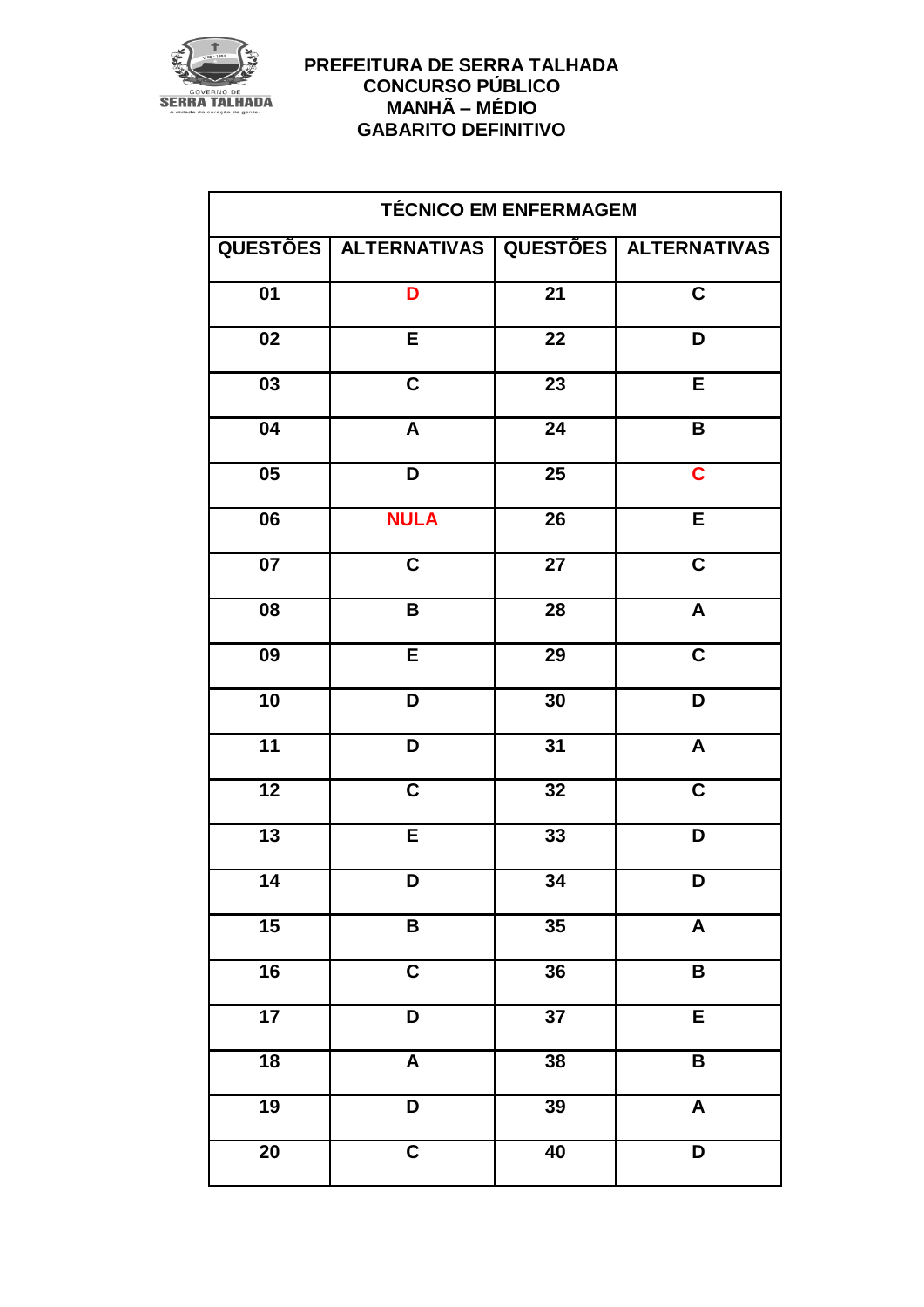

#### PREFEITURA DE SERRA TALHADA **CONCURSO PÚBLICO MANHÃ – MÉDIO**

# **GABARITO**

| <b>PROFESSOR I</b> |                                                   |                 |                           |
|--------------------|---------------------------------------------------|-----------------|---------------------------|
|                    | QUESTÕES   ALTERNATIVAS   QUESTÕES   ALTERNATIVAS |                 |                           |
| $\overline{01}$    | $\overline{\mathsf{c}}$                           | $\overline{21}$ | $\pmb{\mathsf{B}}$        |
| $\overline{02}$    | $\overline{\mathbf{A}}$                           | $\overline{22}$ | <b>NULA</b>               |
| 03                 | E                                                 | 23              | $\boldsymbol{\mathsf{A}}$ |
| $\overline{04}$    | B                                                 | $\overline{24}$ | $\overline{\mathbf{B}}$   |
| $\overline{05}$    | $\overline{\mathsf{E}}$                           | $\overline{25}$ | $\overline{\mathsf{D}}$   |
| $\overline{06}$    | $\overline{\mathsf{D}}$                           | $\overline{26}$ | $\overline{A}$            |
| $\overline{07}$    | $\overline{\mathbf{A}}$                           | $\overline{27}$ | $\overline{\mathsf{D}}$   |
| 08                 | D                                                 | 28              | $\overline{\mathsf{E}}$   |
| $\overline{09}$    | $\overline{\mathsf{C}}$                           | $\overline{29}$ | $\overline{\mathsf{c}}$   |
| 10                 | E                                                 | 30              | $\overline{\mathsf{A}}$   |
| $\overline{11}$    | E                                                 | $\overline{31}$ | $\overline{\mathsf{A}}$   |
| $\overline{12}$    | $\pmb{\mathsf{A}}$                                | 32              | $\overline{\mathbf{B}}$   |
| $\overline{13}$    | D                                                 | 33              | $\overline{\mathbf{B}}$   |
| $\overline{14}$    | Ē                                                 | 34              | $\overline{\mathsf{C}}$   |
| $\overline{15}$    | B                                                 | $\overline{35}$ | D                         |
| $\overline{16}$    | D                                                 | $\overline{36}$ | $\overline{E}$            |
| 17                 | $\overline{\mathbf{C}}$                           | $\overline{37}$ | $\overline{\mathsf{c}}$   |
| $\overline{18}$    | E                                                 | 38              | $\overline{\mathsf{A}}$   |
| $\overline{19}$    | D                                                 | $\overline{39}$ | $\overline{\mathbf{B}}$   |
| $\overline{20}$    | E                                                 | $\overline{40}$ | $\overline{\mathsf{D}}$   |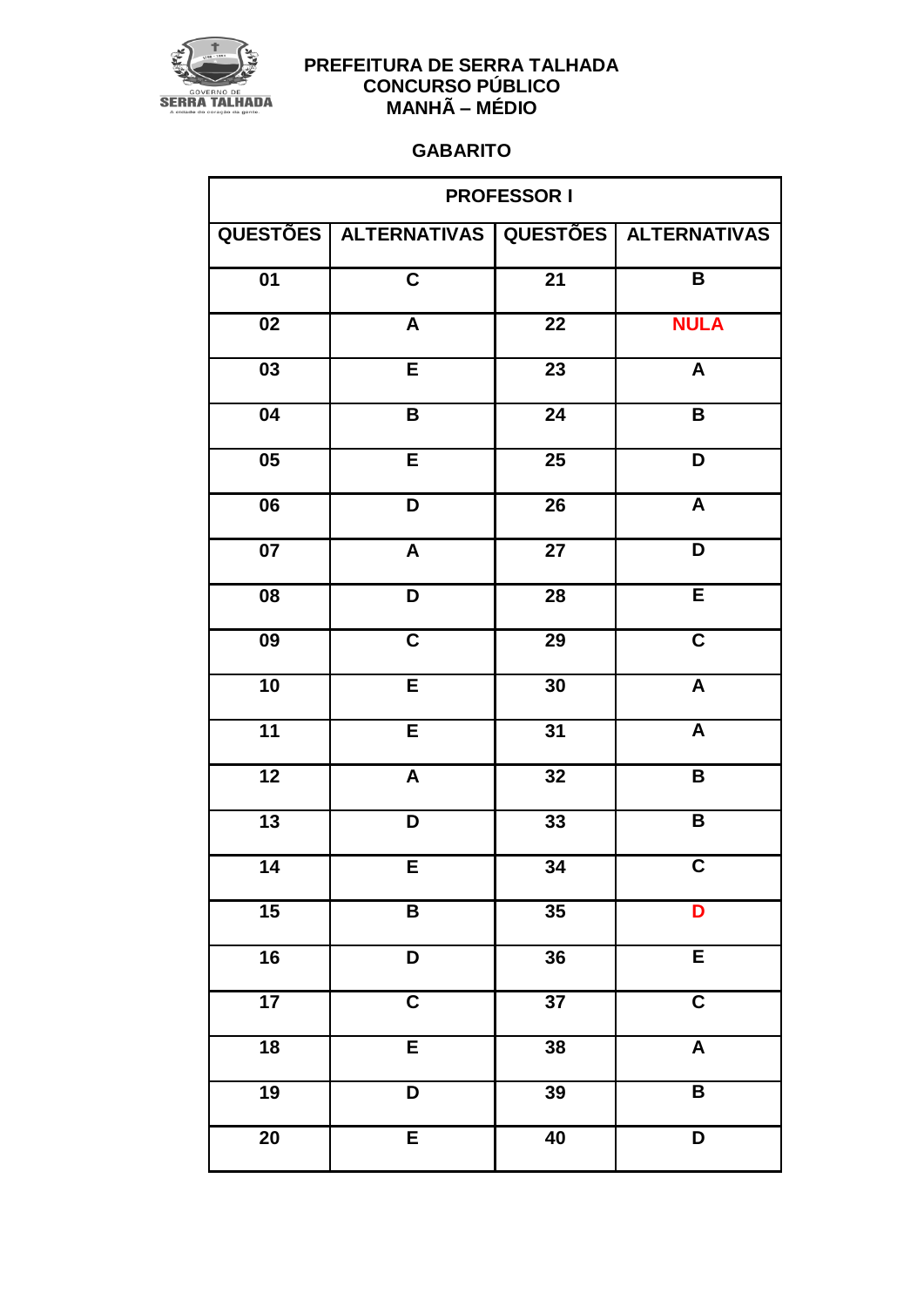

| <b>MÉDICO CARDIOLOGISTA</b> |                                                   |                 |                         |
|-----------------------------|---------------------------------------------------|-----------------|-------------------------|
|                             | QUESTÕES   ALTERNATIVAS   QUESTÕES   ALTERNATIVAS |                 |                         |
| $\overline{01}$             | $\overline{\mathbf{A}}$                           | $\overline{21}$ | B                       |
| 02                          | E                                                 | $\overline{22}$ | $\overline{\mathsf{c}}$ |
| 03                          | D                                                 | 23              | $\overline{E}$          |
| $\overline{04}$             | B                                                 | $\overline{24}$ | $\overline{\mathsf{B}}$ |
| 05                          | $\overline{E}$                                    | $\overline{25}$ | $\overline{\mathsf{c}}$ |
| $\overline{06}$             | $\overline{\mathsf{A}}$                           | $\overline{26}$ | $\overline{\mathsf{c}}$ |
| $\overline{07}$             | $\overline{\mathsf{c}}$                           | $\overline{27}$ | $\overline{\mathsf{E}}$ |
| 08                          | $\overline{E}$                                    | 28              | $\mathsf B$             |
| 09                          | B                                                 | 29              | D                       |
| 10                          | $\overline{E}$                                    | 30              | $\overline{\mathsf{c}}$ |
| $\overline{11}$             | D                                                 | $\overline{31}$ | $\overline{\mathsf{A}}$ |
| $\overline{12}$             | $\pmb{\mathsf{A}}$                                | 32              | $\overline{\mathsf{A}}$ |
| $\overline{13}$             | <b>NULA</b>                                       | 33              | B                       |
| $\overline{14}$             | $\pmb{\mathsf{A}}$                                | $\overline{34}$ | $\overline{\mathsf{D}}$ |
| 15                          | A                                                 | 35              | B                       |
| $\overline{16}$             | E                                                 | 36              | E                       |
| $\overline{17}$             | $\boldsymbol{\mathsf{A}}$                         | $\overline{37}$ | $\overline{\mathbf{C}}$ |
| $\overline{18}$             | $\overline{A}$                                    | $\overline{38}$ | E                       |
| $\overline{19}$             | E                                                 | $\overline{39}$ | $\overline{\mathbf{B}}$ |
| $\overline{20}$             | $\overline{\mathbf{C}}$                           | $\overline{40}$ | $\overline{D}$          |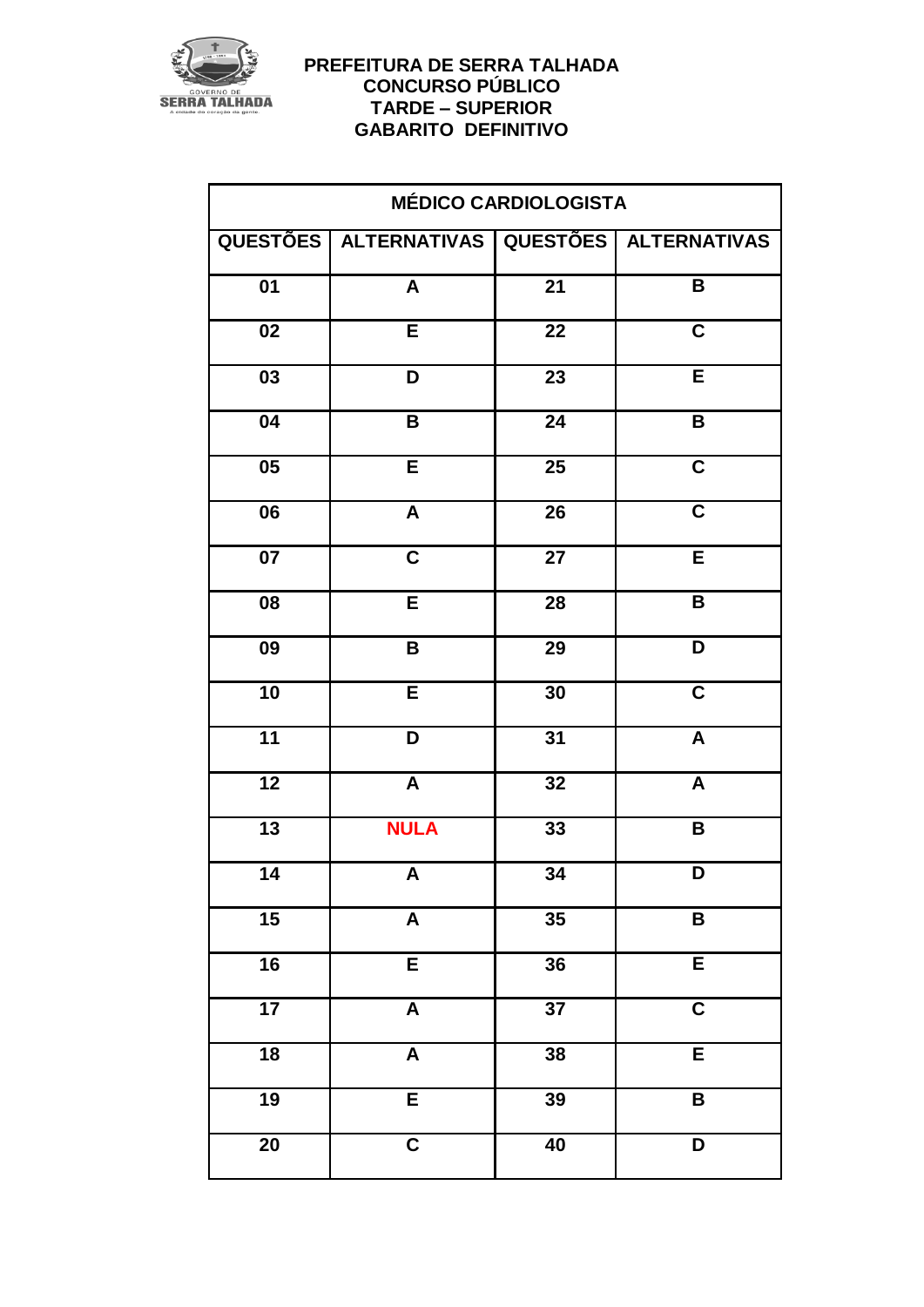

| <b>MÉDICO / CLÍNICO GERAL</b> |                                                   |                 |                           |
|-------------------------------|---------------------------------------------------|-----------------|---------------------------|
|                               | QUESTÕES   ALTERNATIVAS   QUESTÕES   ALTERNATIVAS |                 |                           |
| $\overline{01}$               | $\overline{\mathsf{A}}$                           | $\overline{21}$ | $\mathbf B$               |
| $\overline{02}$               | $\overline{E}$                                    | $\overline{22}$ | $\overline{\mathbf{A}}$   |
| $\overline{03}$               | D                                                 | $\overline{23}$ | $\pmb{\mathsf{A}}$        |
| $\overline{04}$               | B                                                 | $\overline{24}$ | $\overline{\mathbf{B}}$   |
| 05                            | $\overline{E}$                                    | 25              | $\overline{\mathbf{C}}$   |
| $\overline{06}$               | $\overline{\mathbf{A}}$                           | $\overline{26}$ | $\overline{E}$            |
| 07                            | $\overline{\mathbf{C}}$                           | 27              | $\overline{\mathsf{E}}$   |
| 08                            | $\overline{E}$                                    | $\overline{28}$ | D                         |
| $\overline{09}$               | $\overline{\mathbf{B}}$                           | $\overline{29}$ | $\overline{\mathsf{A}}$   |
| 10                            | E                                                 | 30              | $\overline{\mathbf{C}}$   |
| $\overline{11}$               | D                                                 | $\overline{31}$ | $\overline{\mathsf{A}}$   |
| $\overline{12}$               | $\pmb{\mathsf{A}}$                                | 32              | $\mathbf B$               |
| $\overline{13}$               | <b>NULA</b>                                       | $\overline{33}$ | $\pmb{\mathsf{A}}$        |
| $\overline{14}$               | $\pmb{\mathsf{A}}$                                | $\overline{34}$ | Ē                         |
| 15                            | A                                                 | 35              | $\boldsymbol{\mathsf{A}}$ |
| 16                            | E                                                 | $\overline{36}$ | $\overline{\mathsf{A}}$   |
| 17                            | $\boldsymbol{\mathsf{A}}$                         | 37              | $\overline{\mathsf{D}}$   |
| $\overline{18}$               | $\overline{A}$                                    | 38              | $\overline{\mathsf{D}}$   |
| $\overline{19}$               | E                                                 | 39              | $\overline{A}$            |
| $\overline{20}$               | $\overline{\mathbf{C}}$                           | 40              | $\overline{\mathsf{B}}$   |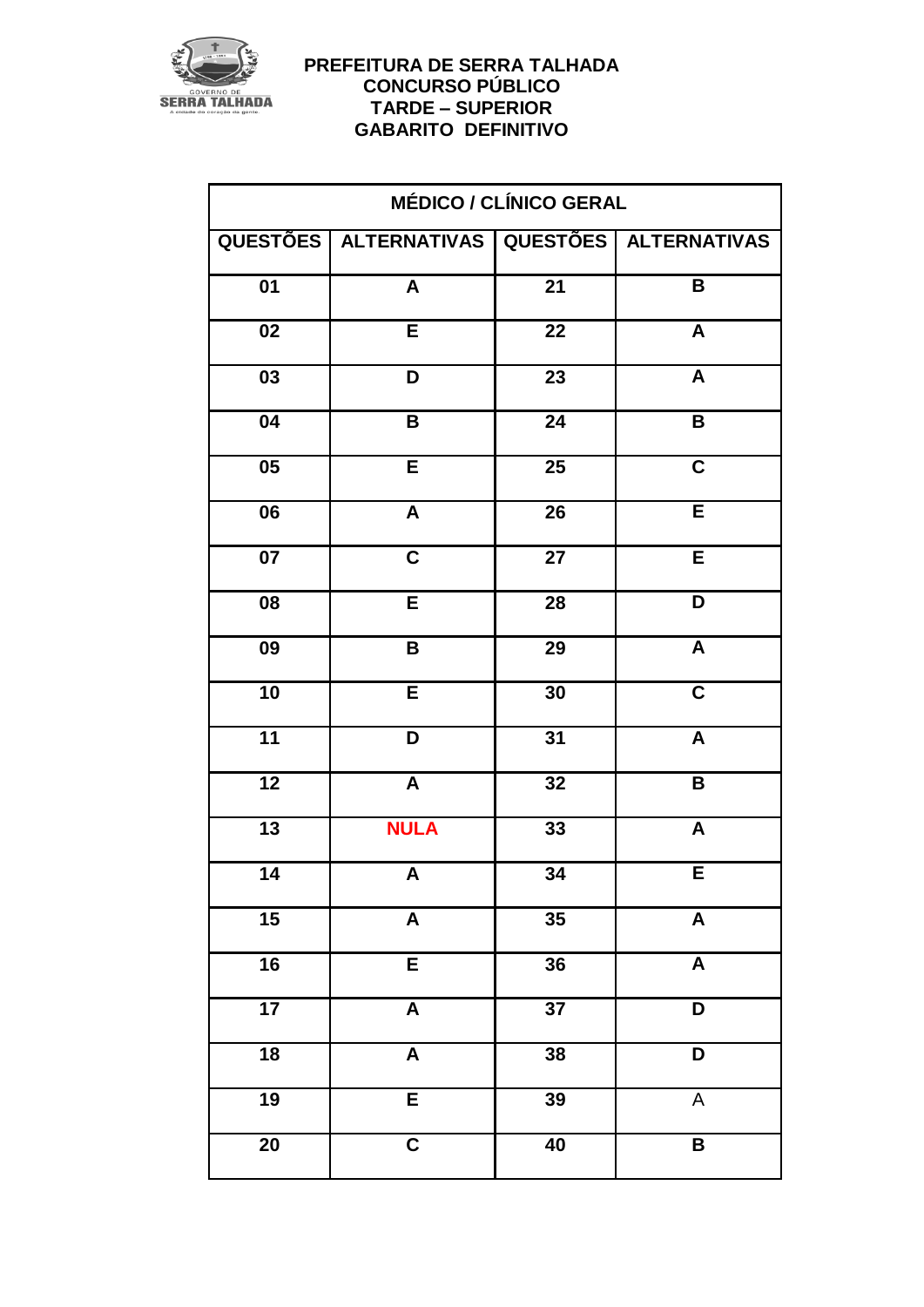

| <b>MÉDICO / GERIATRA</b> |                                                   |                 |                         |
|--------------------------|---------------------------------------------------|-----------------|-------------------------|
|                          | QUESTÕES   ALTERNATIVAS   QUESTÕES   ALTERNATIVAS |                 |                         |
| $\overline{01}$          | $\overline{\mathsf{A}}$                           | $\overline{21}$ | D                       |
| $\overline{02}$          | E                                                 | $\overline{22}$ | $\overline{\mathsf{c}}$ |
| 03                       | D                                                 | $\overline{23}$ | $\mathbf B$             |
| $\overline{04}$          | B                                                 | $\overline{24}$ | $\overline{\mathbf{A}}$ |
| 05                       | E                                                 | 25              | $\overline{\mathbf{C}}$ |
| 06                       | $\pmb{\mathsf{A}}$                                | $\overline{26}$ | $\overline{A}$          |
| $\overline{07}$          | $\overline{\mathsf{c}}$                           | $\overline{27}$ | $\overline{\mathbf{C}}$ |
| 08                       | $\overline{E}$                                    | 28              | D                       |
| $\overline{09}$          | $\overline{\mathbf{B}}$                           | $\overline{29}$ | $\overline{\mathbf{C}}$ |
| 10                       | $\overline{E}$                                    | 30              | $\overline{\mathbf{C}}$ |
| $\overline{11}$          | D                                                 | $\overline{31}$ | D                       |
| $\overline{12}$          | $\pmb{\mathsf{A}}$                                | 32              | $\mathsf E$             |
| 13                       | <b>NULA</b>                                       | 33              | $\pmb{\mathsf{B}}$      |
| $\overline{14}$          | A                                                 | $\overline{34}$ | B                       |
| 15                       | $\boldsymbol{\mathsf{A}}$                         | 35              | D                       |
| $\overline{16}$          | $\overline{E}$                                    | 36              | E                       |
| 17                       | $\boldsymbol{\mathsf{A}}$                         | 37              | D                       |
| $\overline{18}$          | $\pmb{\mathsf{A}}$                                | 38              | $\pmb{\mathsf{B}}$      |
| $\overline{19}$          | E                                                 | 39              | $\overline{\mathsf{D}}$ |
| $\overline{20}$          | $\overline{\mathbf{C}}$                           | 40              | $\overline{\mathsf{B}}$ |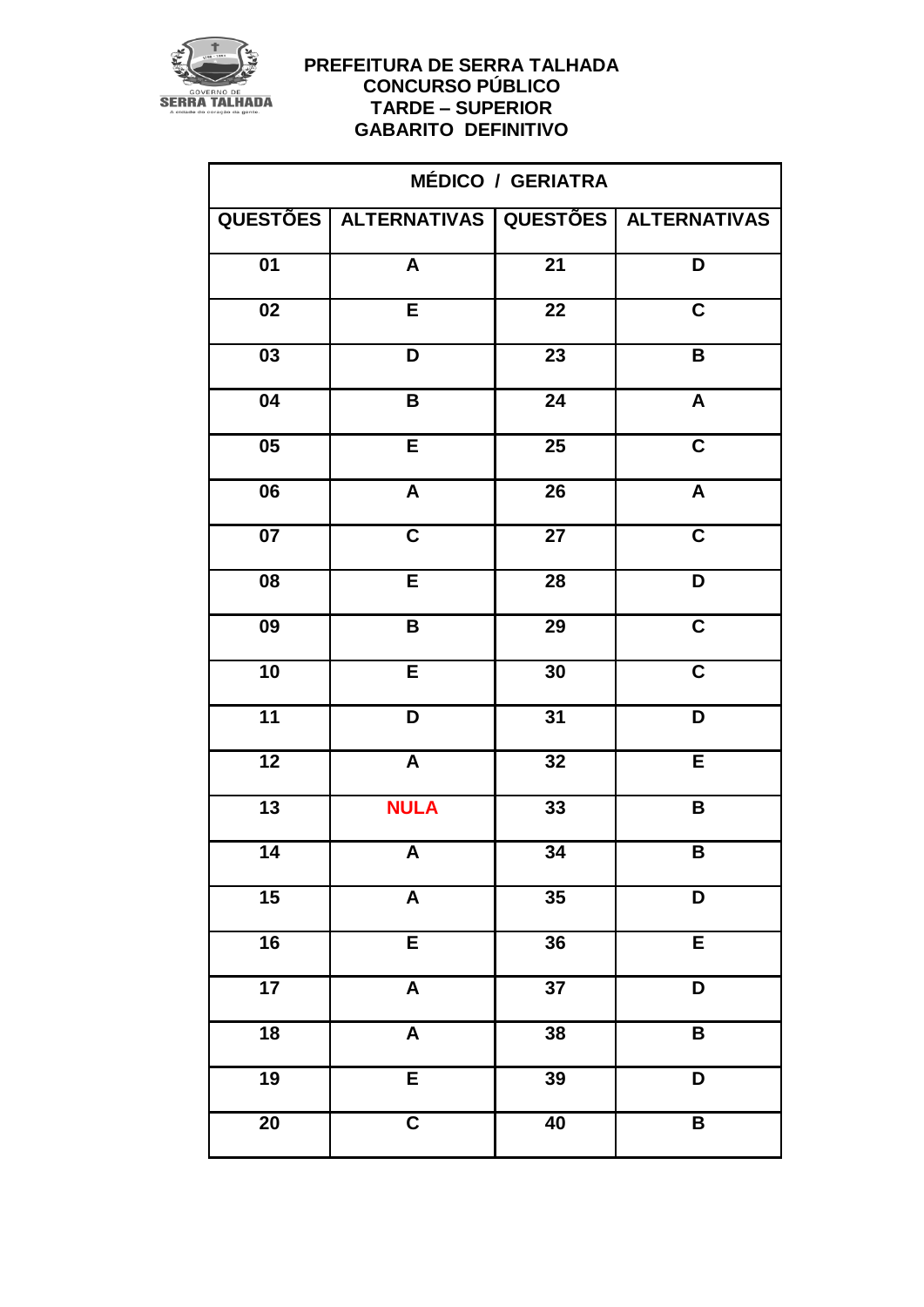

| <b>MÉDICO / MASTOLOGISTA</b>        |                                                   |                 |                         |
|-------------------------------------|---------------------------------------------------|-----------------|-------------------------|
|                                     | QUESTÕES   ALTERNATIVAS   QUESTÕES   ALTERNATIVAS |                 |                         |
| $\overline{01}$                     | $\pmb{\mathsf{A}}$                                | $\overline{21}$ | E                       |
| $\overline{02}$                     | $\overline{E}$                                    | $\overline{22}$ | $\overline{\mathsf{c}}$ |
| 03                                  | D                                                 | 23              | D                       |
| $\overline{04}$                     | B                                                 | $\overline{24}$ | $\overline{E}$          |
| $\overline{\overline{\textbf{05}}}$ | $\overline{\mathsf{E}}$                           | $\overline{25}$ | $\overline{\mathsf{A}}$ |
| $\overline{06}$                     | $\pmb{\mathsf{A}}$                                | $\overline{26}$ | $\overline{\mathsf{c}}$ |
| $\overline{07}$                     | $\overline{\mathsf{C}}$                           | $\overline{27}$ | $\overline{\mathsf{B}}$ |
| 08                                  | $\overline{E}$                                    | 28              | $\overline{A}$          |
| $\overline{09}$                     | B                                                 | $\overline{29}$ | $\overline{\mathsf{D}}$ |
| 10                                  | E                                                 | 30              | $\overline{\mathsf{C}}$ |
| 11                                  | D                                                 | 31              | E                       |
| $\overline{12}$                     | $\boldsymbol{\mathsf{A}}$                         | 32              | $\overline{\mathsf{D}}$ |
| 13                                  | <b>NULA</b>                                       | 33              | D                       |
| $\overline{14}$                     | A                                                 | $\overline{34}$ | $\mathsf B$             |
| 15                                  | $\pmb{\mathsf{A}}$                                | 35              | $\overline{\mathsf{D}}$ |
| $\overline{16}$                     | $\overline{E}$                                    | $\overline{36}$ | $\overline{c}$          |
| 17                                  | $\boldsymbol{\mathsf{A}}$                         | $\overline{37}$ | $\overline{\mathsf{B}}$ |
| 18                                  | $\pmb{\mathsf{A}}$                                | 38              | $\overline{\mathsf{D}}$ |
| $\overline{19}$                     | E                                                 | $\overline{39}$ | $\overline{\mathsf{A}}$ |
| $\overline{20}$                     | $\overline{\mathbf{C}}$                           | $\overline{40}$ | $\overline{\mathbf{B}}$ |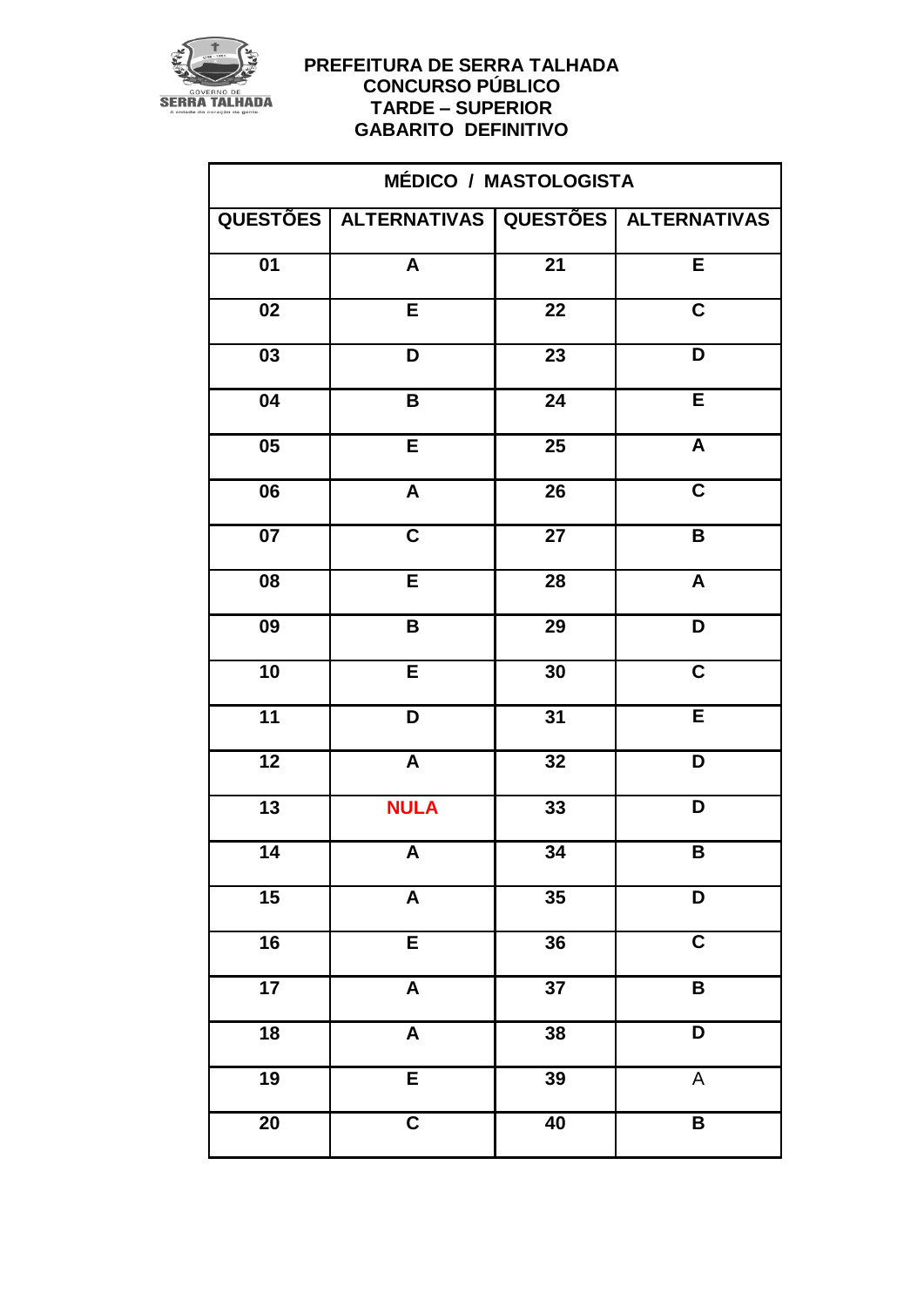

| MÉDICO / OFTALMOLOGISTA |                                                   |                 |                         |
|-------------------------|---------------------------------------------------|-----------------|-------------------------|
|                         | QUESTÕES   ALTERNATIVAS   QUESTÕES   ALTERNATIVAS |                 |                         |
| 01                      | $\boldsymbol{\mathsf{A}}$                         | $\overline{21}$ | $\overline{E}$          |
| $\overline{02}$         | E                                                 | $\overline{22}$ | $\overline{\mathsf{c}}$ |
| 03                      | D                                                 | 23              | $\overline{\mathbf{A}}$ |
| 04                      | B                                                 | $\overline{24}$ | D                       |
| 05                      | E                                                 | 25              | $\overline{A}$          |
| 06                      | A                                                 | 26              | E                       |
| $\overline{07}$         | $\overline{\mathsf{C}}$                           | $\overline{27}$ | E                       |
| 08                      | $\overline{\mathsf{E}}$                           | $\overline{28}$ | $\overline{\mathsf{D}}$ |
| 09                      | $\pmb{\mathsf{B}}$                                | $\overline{29}$ | <b>NULA</b>             |
| 10                      | E                                                 | 30              | $\overline{\mathsf{c}}$ |
| $\overline{11}$         | D                                                 | 31              | B                       |
| $\overline{12}$         | $\overline{A}$                                    | 32              | $\overline{\mathbf{B}}$ |
| 13                      | <b>NULA</b>                                       | 33              | B                       |
| $\overline{14}$         | A                                                 | $\overline{34}$ | D                       |
| 15                      | $\pmb{\mathsf{A}}$                                | 35              | D                       |
| 16                      | E                                                 | 36              | $\pmb{\mathsf{A}}$      |
| 17                      | $\pmb{\mathsf{A}}$                                | $\overline{37}$ | E                       |
| $\overline{18}$         | $\boldsymbol{\mathsf{A}}$                         | 38              | $\overline{\mathbf{B}}$ |
| $\overline{19}$         | $\overline{\mathsf{E}}$                           | $\overline{39}$ | <b>NULA</b>             |
| $\overline{20}$         | $\overline{\mathbf{C}}$                           | $\overline{40}$ | $\overline{\mathsf{E}}$ |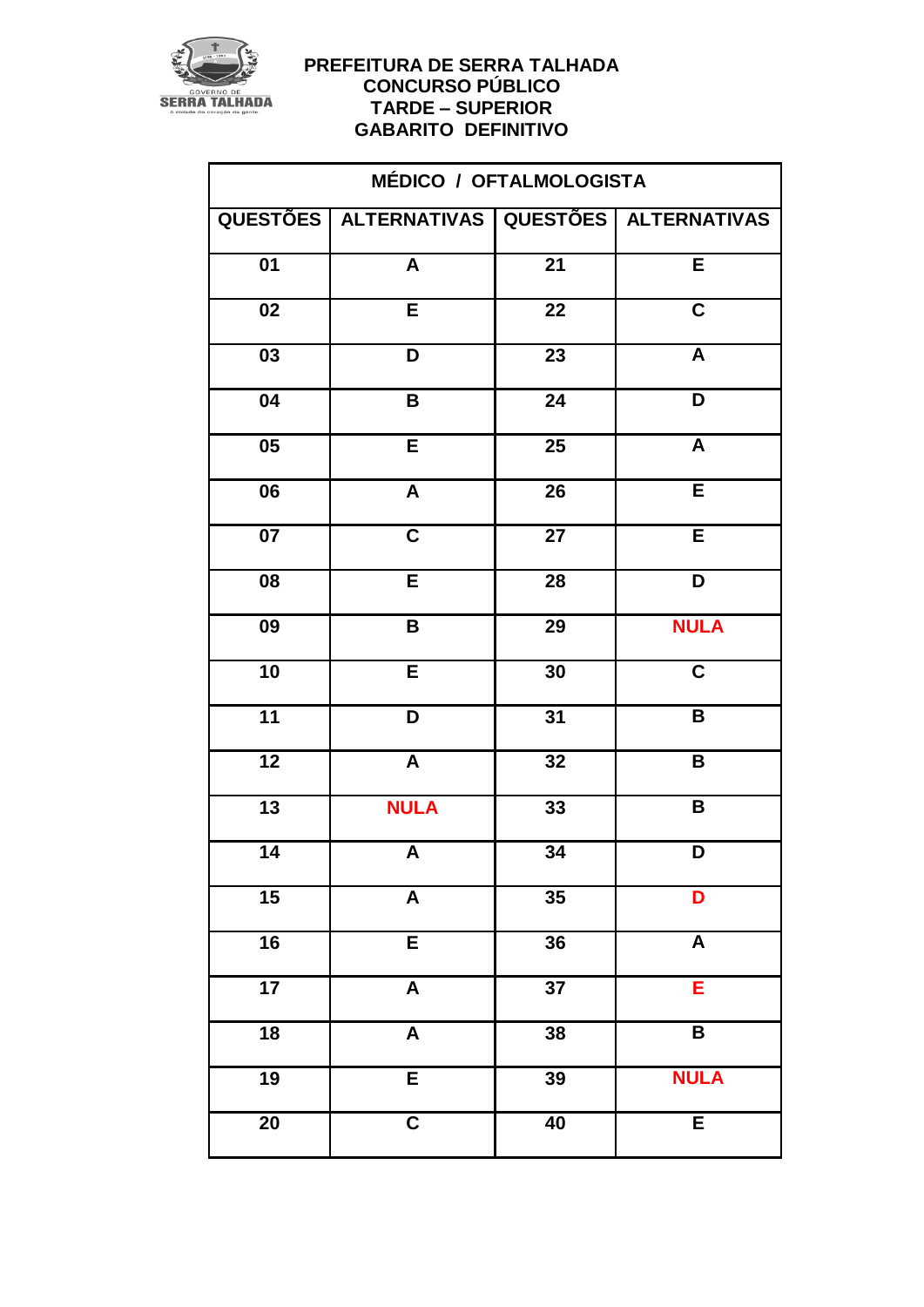

| MÉDICO / ORTOPEDISTA |                                                   |                 |                           |
|----------------------|---------------------------------------------------|-----------------|---------------------------|
|                      | QUESTÕES   ALTERNATIVAS   QUESTÕES   ALTERNATIVAS |                 |                           |
| $\overline{01}$      | $\boldsymbol{\mathsf{A}}$                         | $\overline{21}$ | $\overline{\mathsf{c}}$   |
| $\overline{02}$      | E                                                 | $\overline{22}$ | $\overline{\mathsf{D}}$   |
| 03                   | D                                                 | 23              | $\boldsymbol{\mathsf{A}}$ |
| $\overline{04}$      | B                                                 | $\overline{24}$ | D                         |
| $\overline{05}$      | $\overline{\mathsf{E}}$                           | $\overline{25}$ | $\overline{\mathsf{D}}$   |
| $\overline{06}$      | $\boldsymbol{\mathsf{A}}$                         | $\overline{26}$ | $\overline{\mathsf{c}}$   |
| $\overline{07}$      | $\overline{\mathsf{C}}$                           | $\overline{27}$ | $\overline{\mathsf{A}}$   |
| 08                   | E                                                 | 28              | E                         |
| $\overline{09}$      | $\overline{\mathbf{B}}$                           | $\overline{29}$ | $\overline{\mathsf{B}}$   |
| 10                   | E                                                 | 30              | $\overline{E}$            |
| 11                   | D                                                 | $\overline{31}$ | B                         |
| $\overline{12}$      | $\boldsymbol{\mathsf{A}}$                         | 32              | $\overline{\mathsf{c}}$   |
| 13                   | <b>NULA</b>                                       | 33              | $\pmb{\mathsf{A}}$        |
| $\overline{14}$      | $\boldsymbol{A}$                                  | $\overline{34}$ | $\overline{\mathsf{c}}$   |
| 15                   | A                                                 | 35              | $\overline{E}$            |
| 16                   | $\overline{E}$                                    | 36              | $\overline{c}$            |
| $\overline{17}$      | $\boldsymbol{\mathsf{A}}$                         | $\overline{37}$ | $\overline{\mathsf{B}}$   |
| $\overline{18}$      | $\boldsymbol{\mathsf{A}}$                         | 38              | $\overline{A}$            |
| $\overline{19}$      | E                                                 | 39              | $\overline{\mathsf{D}}$   |
| $\overline{20}$      | $\overline{\mathbf{C}}$                           | $\overline{40}$ | $\overline{\mathsf{E}}$   |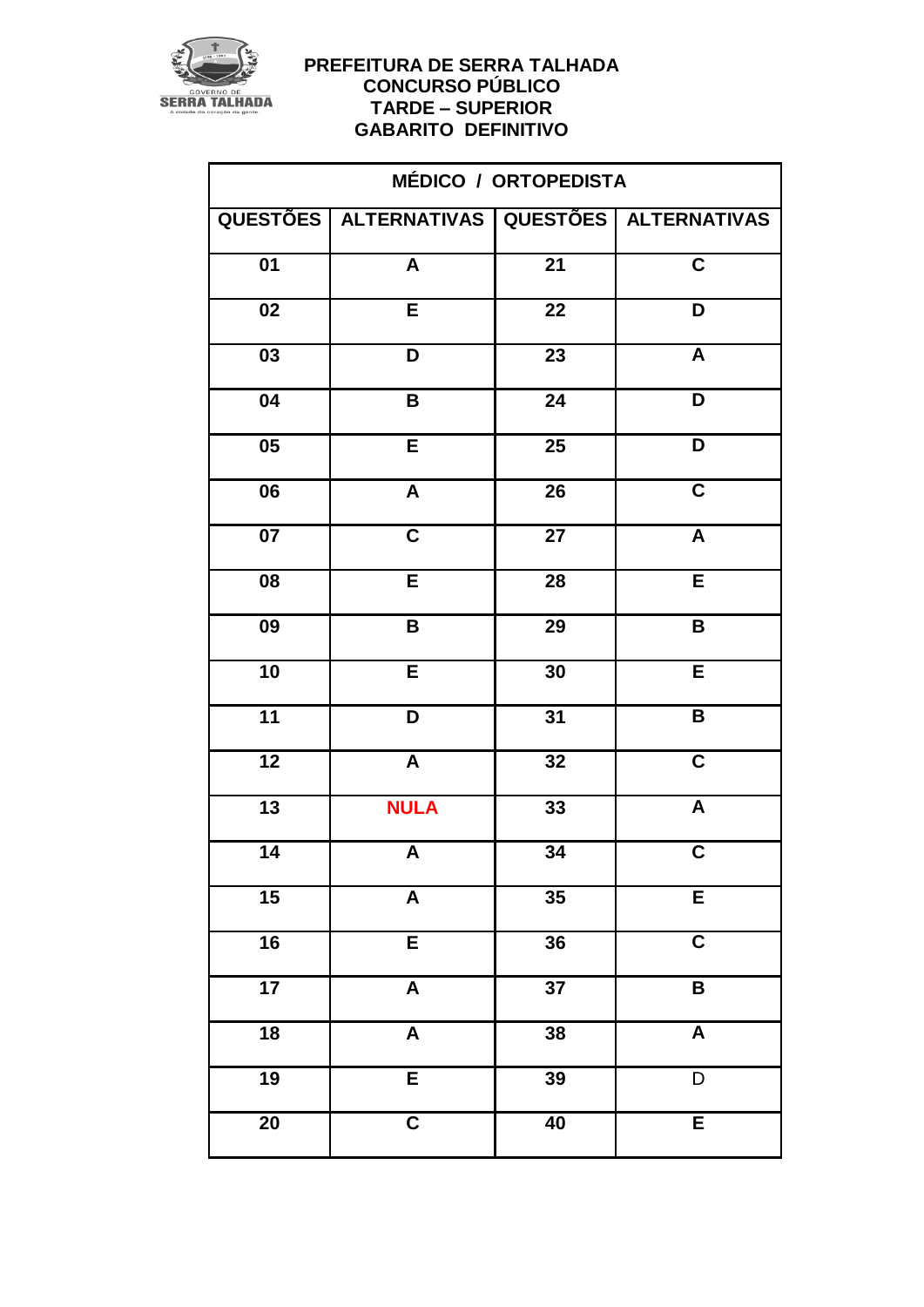

| <b>MÉDICO / PSIQUIATRA</b> |                                                   |                 |                         |
|----------------------------|---------------------------------------------------|-----------------|-------------------------|
|                            | QUESTÕES   ALTERNATIVAS   QUESTÕES   ALTERNATIVAS |                 |                         |
| $\overline{01}$            | $\overline{\mathsf{A}}$                           | $\overline{21}$ | $\overline{A}$          |
| $\overline{02}$            | $\overline{E}$                                    | $\overline{22}$ | $\overline{\mathsf{c}}$ |
| $\overline{03}$            | D                                                 | $\overline{23}$ | $\overline{\mathbf{C}}$ |
| $\overline{04}$            | B                                                 | $\overline{24}$ | $\overline{\mathbf{B}}$ |
| 05                         | $\overline{E}$                                    | 25              | $\mathsf{A}$            |
| $\overline{06}$            | $\pmb{\mathsf{A}}$                                | $\overline{26}$ | $\pmb{\mathsf{B}}$      |
| $\overline{07}$            | $\overline{\mathsf{C}}$                           | $\overline{27}$ | $\overline{\mathsf{B}}$ |
| 08                         | $\overline{E}$                                    | $\overline{28}$ | $\pmb{\mathsf{A}}$      |
| $\overline{09}$            | $\overline{\mathbf{B}}$                           | $\overline{29}$ | E                       |
| 10                         | $\overline{E}$                                    | 30              | $\overline{E}$          |
| $\overline{11}$            | D                                                 | 31              | $\overline{\mathbf{C}}$ |
| $\overline{12}$            | $\pmb{\mathsf{A}}$                                | 32              | $\overline{\mathsf{c}}$ |
| 13                         | <b>NULA</b>                                       | 33              | E                       |
| $\overline{14}$            | $\pmb{\mathsf{A}}$                                | $\overline{34}$ | $\overline{c}$          |
| 15                         | $\boldsymbol{\mathsf{A}}$                         | 35              | E                       |
| $\overline{16}$            | E                                                 | 36              | D                       |
| 17                         | $\boldsymbol{\mathsf{A}}$                         | 37              | $\overline{E}$          |
| $\overline{18}$            | $\pmb{\mathsf{A}}$                                | 38              | $\overline{\mathbf{A}}$ |
| $\overline{19}$            | E                                                 | 39              | $\overline{\mathbf{B}}$ |
| $\overline{20}$            | $\overline{\mathbf{C}}$                           | 40              | $\overline{\mathsf{D}}$ |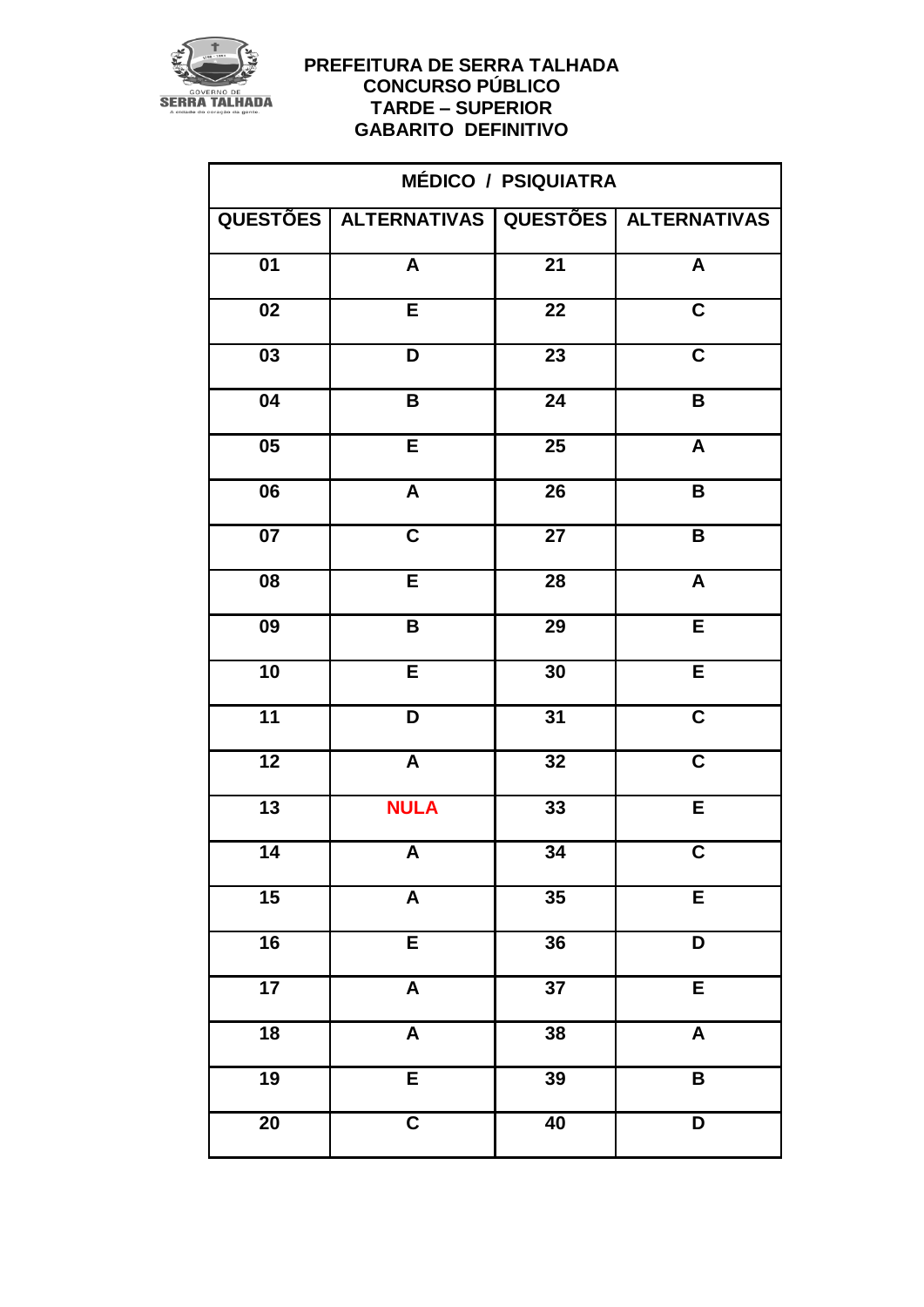

| MÉDICO / ULTRASSONOGRAFISTA         |                           |                 |                         |
|-------------------------------------|---------------------------|-----------------|-------------------------|
| <b>QUESTÕES</b>                     | <b>ALTERNATIVAS</b>       |                 | QUESTÕES ALTERNATIVAS   |
| $\overline{01}$                     | $\overline{\mathbf{A}}$   | $\overline{21}$ | $\overline{\mathsf{A}}$ |
| $\overline{02}$                     | $\overline{E}$            | $\overline{22}$ | $\overline{\mathbf{B}}$ |
| 03                                  | D                         | $\overline{23}$ | $\overline{\mathsf{D}}$ |
| 04                                  | B                         | $\overline{24}$ | $\overline{\mathbf{c}}$ |
| $\overline{\overline{\textbf{05}}}$ | $\overline{E}$            | 25              | $\overline{\mathsf{E}}$ |
| 06                                  | $\boldsymbol{\mathsf{A}}$ | $\overline{26}$ | D                       |
| $\overline{07}$                     | $\overline{\mathsf{C}}$   | $\overline{27}$ | $\overline{\mathsf{c}}$ |
| $\overline{08}$                     | $\overline{E}$            | 28              | $\overline{\mathsf{c}}$ |
| 09                                  | B                         | 29              | $\overline{\mathsf{c}}$ |
| 10                                  | E                         | 30              | $\overline{\mathsf{A}}$ |
| $\overline{11}$                     | D                         | 31              | $\overline{\mathbf{C}}$ |
| $\overline{12}$                     | $\pmb{\mathsf{A}}$        | $\overline{32}$ | $\overline{\mathsf{A}}$ |
| 13                                  | <b>NULA</b>               | $\overline{3}3$ | $\overline{\mathbf{C}}$ |
| $\overline{14}$                     | A                         | $\overline{34}$ | $\pmb{\mathsf{B}}$      |
| $\overline{15}$                     | $\pmb{\mathsf{A}}$        | 35              | $\overline{E}$          |
| $\overline{16}$                     | $\overline{E}$            | 36              | $\overline{E}$          |
| 17                                  | $\boldsymbol{\mathsf{A}}$ | $\overline{37}$ | $\overline{\mathbf{A}}$ |
| $\overline{18}$                     | $\overline{A}$            | 38              | $\overline{\mathsf{B}}$ |
| 19                                  | E                         | $\overline{39}$ | $\overline{\mathrm{C}}$ |
| $\overline{20}$                     | $\overline{\mathsf{c}}$   | $\overline{40}$ | $\overline{\mathsf{D}}$ |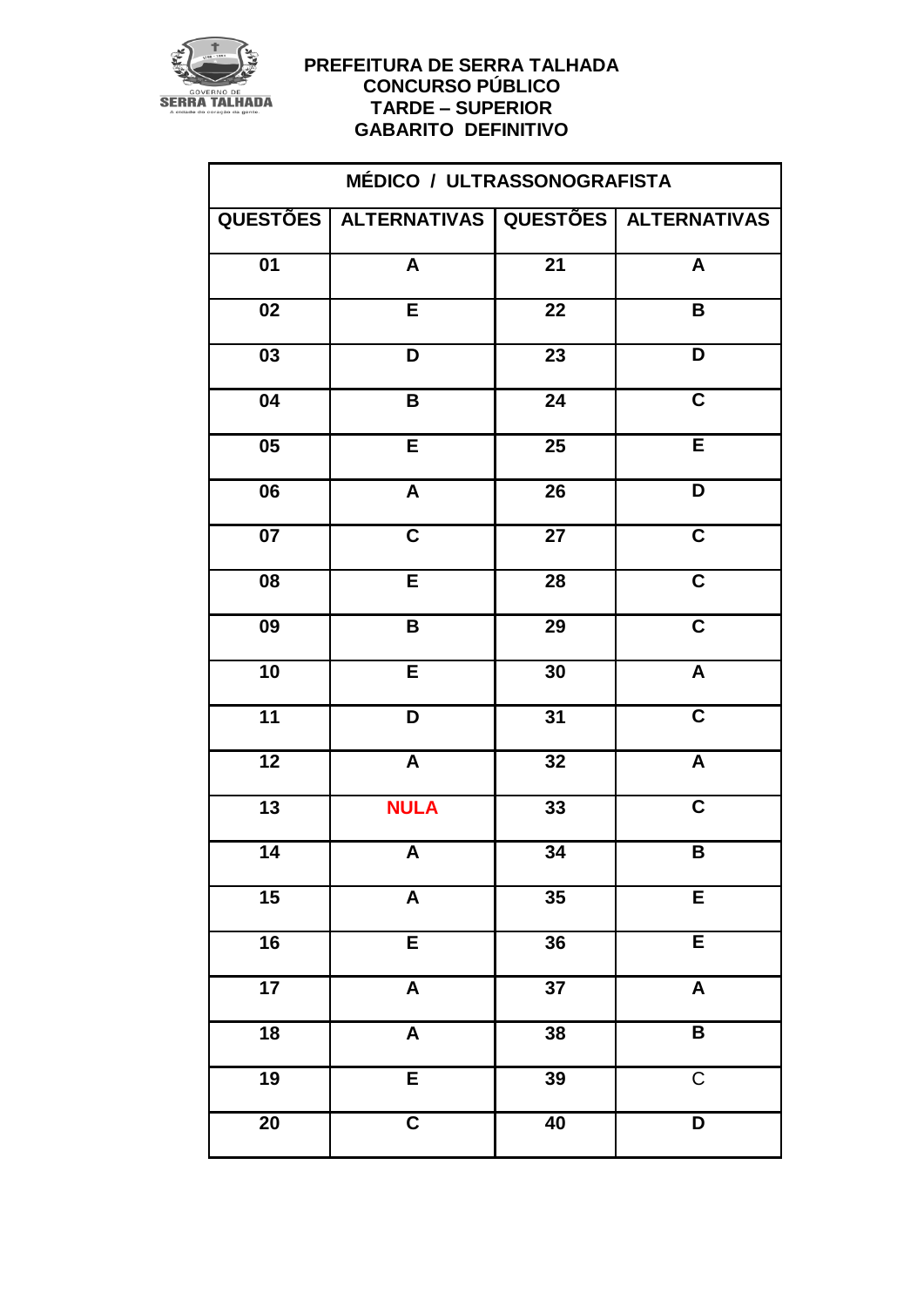

| <b>MÉDICO / UROLOGISTA</b> |                           |                 |                           |
|----------------------------|---------------------------|-----------------|---------------------------|
|                            | QUESTÕES   ALTERNATIVAS   |                 | QUESTÕES ALTERNATIVAS     |
| $\overline{01}$            | $\mathsf{A}$              | $\overline{21}$ | $\boldsymbol{\mathsf{A}}$ |
| 02                         | E                         | 22              | B                         |
| $\overline{03}$            | D                         | $\overline{23}$ | $\pmb{\mathsf{A}}$        |
| 04                         | $\overline{\mathsf{B}}$   | $\overline{24}$ | D                         |
| 05                         | E                         | 25              | $\boldsymbol{\mathsf{A}}$ |
| 06                         | $\boldsymbol{\mathsf{A}}$ | 26              | E                         |
| $\overline{07}$            | $\overline{\mathsf{c}}$   | $\overline{27}$ | D                         |
| 08                         | $\overline{E}$            | $\overline{28}$ | D                         |
| $\overline{09}$            | $\overline{\mathbf{B}}$   | $\overline{29}$ | $\overline{\mathsf{B}}$   |
| 10                         | $\overline{E}$            | 30              | D                         |
| $\overline{11}$            | D                         | $\overline{31}$ | $\overline{\mathbf{C}}$   |
| $\overline{12}$            | A                         | 32              | $\overline{\mathbf{C}}$   |
| $\overline{13}$            | <b>NULA</b>               | 33              | $\overline{\mathbf{B}}$   |
| 14                         | A                         | 34              | E                         |
| 15                         | $\pmb{\mathsf{A}}$        | 35              | $\overline{\mathbf{B}}$   |
| $\overline{16}$            | E                         | $\overline{36}$ | $\overline{\mathbf{C}}$   |
| $\overline{17}$            | $\overline{\mathsf{A}}$   | $\overline{37}$ | $\overline{\mathsf{D}}$   |
| 18                         | $\boldsymbol{\mathsf{A}}$ | 38              | E                         |
| 19                         | E                         | 39              | D                         |
| $\overline{20}$            | $\overline{\mathsf{C}}$   | $\overline{40}$ | $\overline{\mathsf{B}}$   |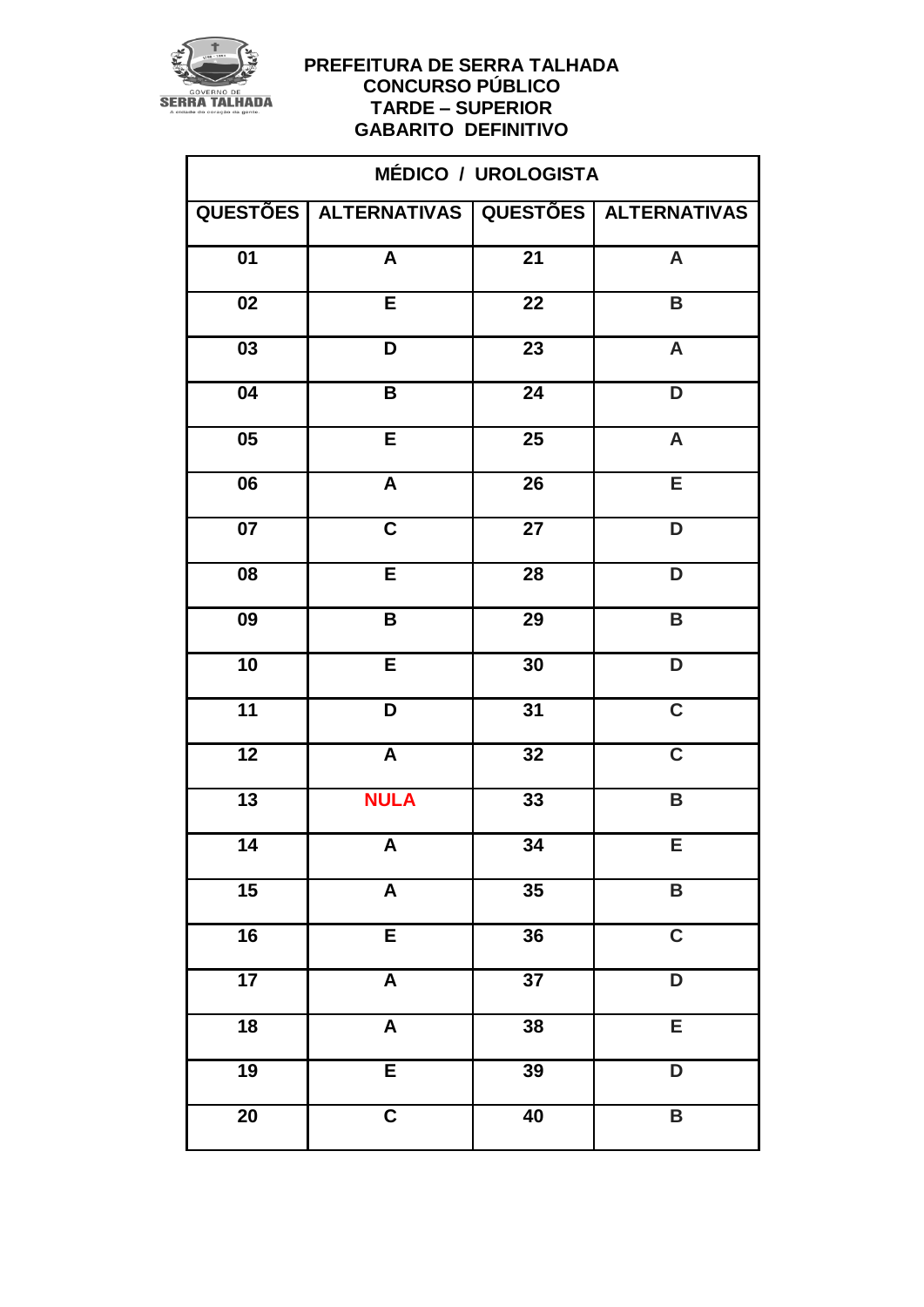

| <b>MÉDICO / VETERINÁRIO</b> |                                                   |                 |                           |
|-----------------------------|---------------------------------------------------|-----------------|---------------------------|
|                             | QUESTÕES   ALTERNATIVAS   QUESTÕES   ALTERNATIVAS |                 |                           |
| $\overline{01}$             | $\overline{\mathbf{C}}$                           | $\overline{21}$ | B                         |
| $\overline{02}$             | $\boldsymbol{A}$                                  | $\overline{22}$ | $\overline{\mathbf{C}}$   |
| 03                          | $\overline{c}$                                    | 23              | D                         |
| $\overline{04}$             | $\overline{\mathsf{c}}$                           | $\overline{24}$ | B                         |
| $\overline{05}$             | $\overline{\mathsf{D}}$                           | 25              | $\overline{\mathsf{D}}$   |
| 06                          | <b>NULA</b>                                       | $\overline{26}$ | $\overline{\mathbf{C}}$   |
| $\overline{07}$             | A                                                 | $\overline{27}$ | D                         |
| 08                          | $\pmb{\mathsf{B}}$                                | $\overline{28}$ | $\overline{\mathsf{A}}$   |
| $\overline{09}$             | E                                                 | $\overline{29}$ | $\overline{\mathsf{D}}$   |
| 10                          | D                                                 | 30              | $\overline{\mathbf{C}}$   |
| 11                          | D                                                 | $\overline{31}$ | $\overline{\mathsf{A}}$   |
| $\overline{12}$             | $\mathbf B$                                       | 32              | $\overline{\mathsf{E}}$   |
| $\overline{13}$             | B                                                 | 33              | E                         |
| $\overline{14}$             | A                                                 | 34              | $\boldsymbol{\mathsf{A}}$ |
| $\overline{15}$             | $\pmb{\mathsf{A}}$                                | 35              | B                         |
| 16                          | E                                                 | $\overline{36}$ | D                         |
| 17                          | B                                                 | 37              | $\overline{\mathsf{C}}$   |
| $\overline{18}$             | $\overline{\mathsf{D}}$                           | 38              | <b>NULA</b>               |
| $\overline{19}$             | $\pmb{\mathsf{A}}$                                | 39              | <b>NULA</b>               |
| $\overline{20}$             | $\overline{\mathsf{c}}$                           | $\overline{40}$ | <b>NULA</b>               |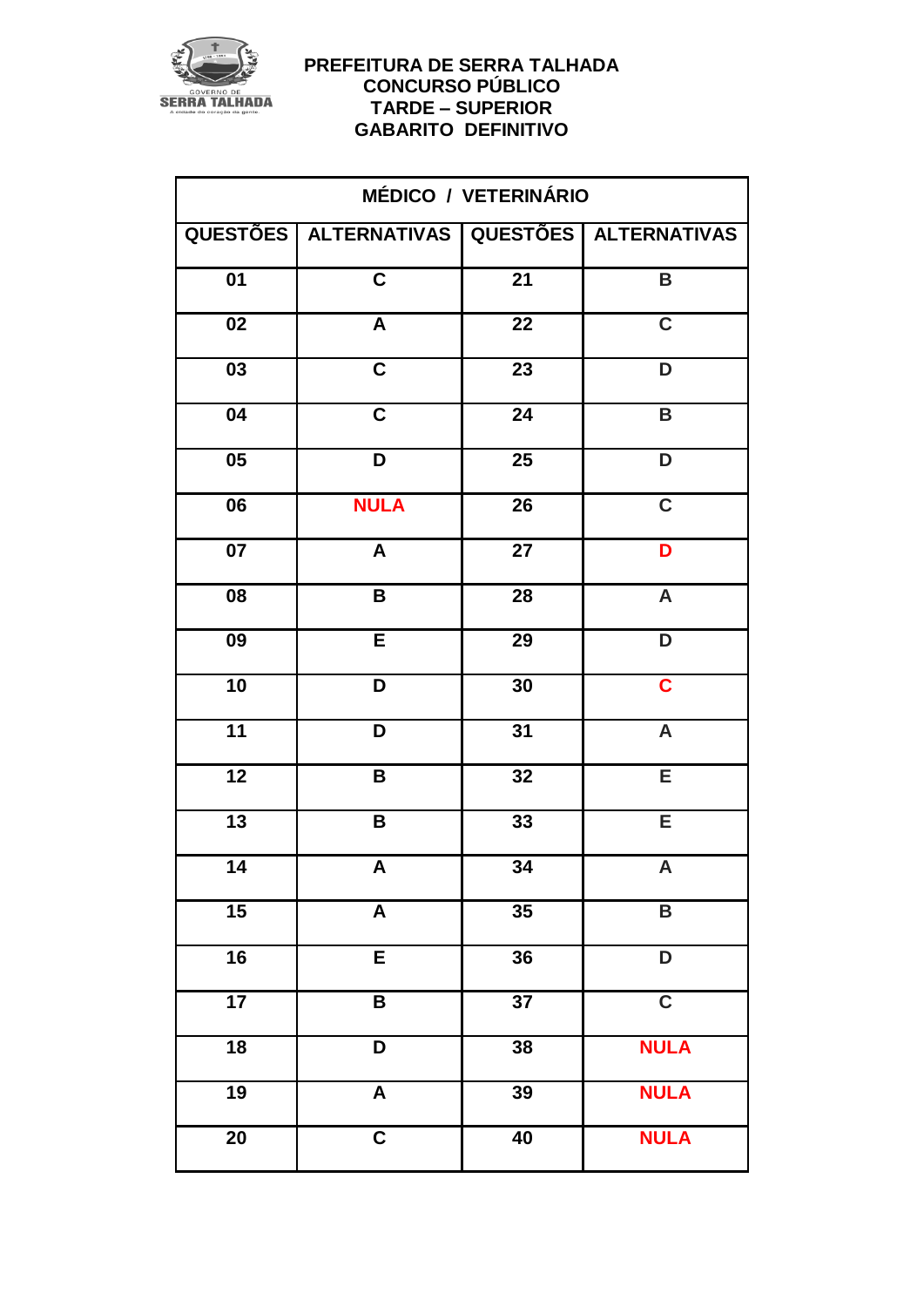

| <b>ANALISTA DE SISTEMAS</b> |                                                   |                 |                           |
|-----------------------------|---------------------------------------------------|-----------------|---------------------------|
|                             | QUESTÕES   ALTERNATIVAS   QUESTÕES   ALTERNATIVAS |                 |                           |
| $\overline{01}$             | <b>NULA</b>                                       | $\overline{21}$ | $\overline{\mathbf{C}}$   |
| 02                          | A                                                 | 22              | E                         |
| 03                          | $\overline{\mathbf{C}}$                           | 23              | $\boldsymbol{\mathsf{A}}$ |
| 04                          | $\mathbf C$                                       | 24              | D                         |
| 05                          | D                                                 | 25              | E                         |
| 06                          | <b>NULA</b>                                       | 26              | $\mathsf{A}$              |
| 07                          | A                                                 | 27              | $\overline{E}$            |
| 08                          | B                                                 | $\overline{28}$ | E                         |
| $\overline{09}$             | $\overline{E}$                                    | $\overline{29}$ | $\overline{\mathbf{C}}$   |
| 10                          | D                                                 | 30              | $\mathsf B$               |
| $\overline{11}$             | D                                                 | 31              | $\overline{c}$            |
| $\overline{12}$             | B                                                 | 32              | $\overline{\mathsf{D}}$   |
| $\overline{13}$             | B                                                 | 33              | B                         |
| 14                          | A                                                 | $\overline{34}$ | A                         |
| 15                          | $\boldsymbol{\mathsf{A}}$                         | $\overline{35}$ | D                         |
| 16                          | E                                                 | 36              | $\mathsf B$               |
| 17                          | B                                                 | $\overline{37}$ | E                         |
| $\overline{18}$             | $\overline{\mathsf{D}}$                           | $\overline{38}$ | $\overline{\mathsf{A}}$   |
| $\overline{19}$             | $\pmb{\mathsf{A}}$                                | 39              | $\overline{\mathsf{D}}$   |
| $\overline{20}$             | $\overline{\mathbf{c}}$                           | $\overline{40}$ | $\overline{\mathbf{C}}$   |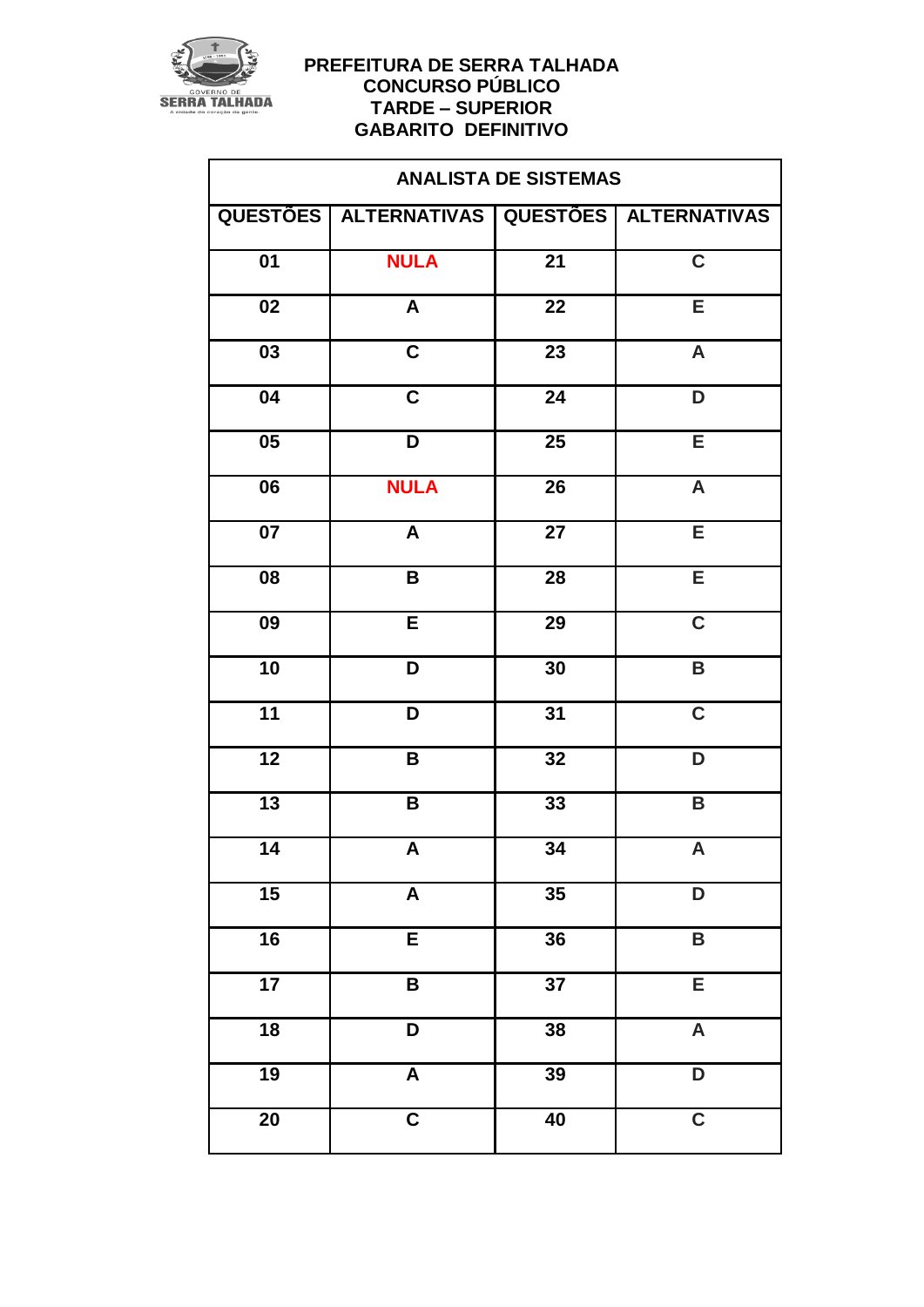

| <b>ARQUITETO</b> |                                                   |                 |                         |  |
|------------------|---------------------------------------------------|-----------------|-------------------------|--|
|                  | QUESTÕES   ALTERNATIVAS   QUESTÕES   ALTERNATIVAS |                 |                         |  |
| $\overline{01}$  | <b>NULA</b>                                       | $\overline{21}$ | E                       |  |
| 02               | $\boldsymbol{\mathsf{A}}$                         | 22              | $\overline{\mathsf{c}}$ |  |
| $\overline{03}$  | $\overline{\mathbf{C}}$                           | $\overline{23}$ | $\overline{E}$          |  |
| 04               | $\overline{\mathbf{C}}$                           | $\overline{24}$ | $\overline{\mathsf{A}}$ |  |
| 05               | D                                                 | 25              | $\overline{E}$          |  |
| 06               | <b>NULA</b>                                       | $\overline{26}$ | $\overline{\mathbf{C}}$ |  |
| $\overline{07}$  | A                                                 | $\overline{27}$ | $\overline{\mathsf{c}}$ |  |
| $\overline{08}$  | B                                                 | $\overline{28}$ | $\overline{\mathsf{A}}$ |  |
| $\overline{09}$  | E                                                 | $\overline{29}$ | $\overline{\mathsf{c}}$ |  |
| 10               | $\overline{\mathsf{D}}$                           | $\overline{30}$ | D                       |  |
| $\overline{11}$  | D                                                 | 31              | D                       |  |
| 12               | B                                                 | 32              | $\overline{\mathbf{C}}$ |  |
| $\overline{13}$  | B                                                 | 33              | B                       |  |
| $\overline{14}$  | A                                                 | $\overline{34}$ | $\mathsf B$             |  |
| $\overline{15}$  | $\pmb{\mathsf{A}}$                                | 35              | D                       |  |
| $\overline{16}$  | E                                                 | $\overline{36}$ | $\overline{E}$          |  |
| 17               | B                                                 | $\overline{37}$ | $\overline{D}$          |  |
| $\overline{18}$  | D                                                 | 38              | D                       |  |
| $\overline{19}$  | $\boldsymbol{\mathsf{A}}$                         | 39              | $\pmb{\mathsf{B}}$      |  |
| $\overline{20}$  | $\overline{\mathbf{C}}$                           | 40              | E                       |  |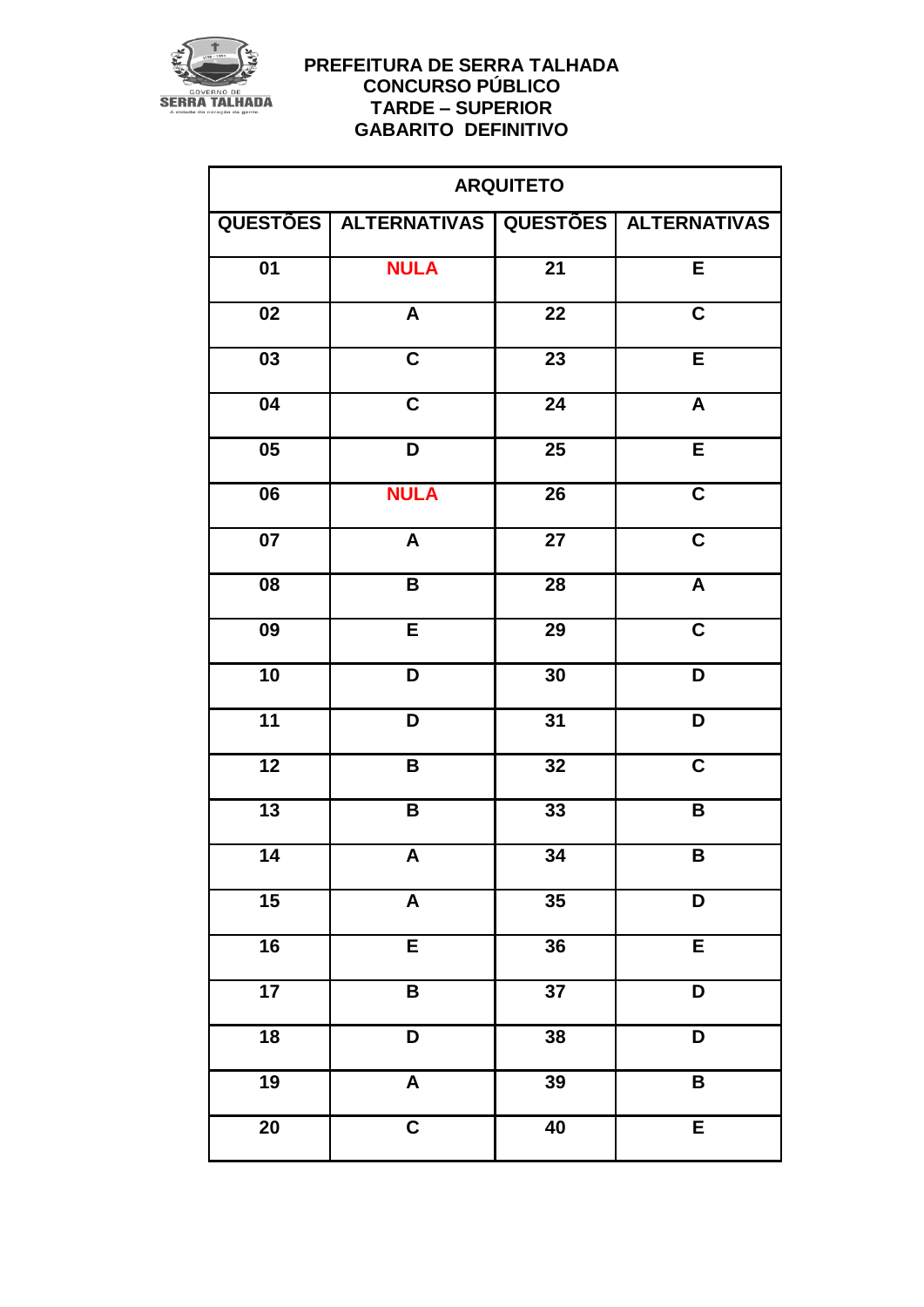

| <b>ASSISTENTE SOCIAL</b> |                                                   |                 |                           |
|--------------------------|---------------------------------------------------|-----------------|---------------------------|
|                          | QUESTÕES   ALTERNATIVAS   QUESTÕES   ALTERNATIVAS |                 |                           |
| $\overline{01}$          | <b>NULA</b>                                       | $\overline{21}$ | $\boldsymbol{\mathsf{A}}$ |
| $\overline{02}$          | $\pmb{\mathsf{A}}$                                | $\overline{22}$ | $\overline{\mathsf{c}}$   |
| 03                       | $\overline{c}$                                    | 23              | <b>NULA</b>               |
| 04                       | $\mathbf C$                                       | 24              | A                         |
| $\overline{05}$          | $\overline{\mathsf{D}}$                           | $\overline{25}$ | $\overline{\mathbf{C}}$   |
| $\overline{06}$          | <b>NULA</b>                                       | $\overline{26}$ | D                         |
| $\overline{07}$          | A                                                 | $\overline{27}$ | E                         |
| 08                       | B                                                 | 28              | $\pmb{\mathsf{A}}$        |
| $\overline{09}$          | $\overline{E}$                                    | $\overline{29}$ | $\overline{\mathsf{c}}$   |
| 10                       | D                                                 | 30              | $\overline{\mathsf{c}}$   |
| $\overline{11}$          | D                                                 | 31              | D                         |
| $\overline{12}$          | $\, {\bf B}$                                      | 32              | $\pmb{\mathsf{B}}$        |
| $\overline{13}$          | B                                                 | $\overline{33}$ | E                         |
| $\overline{14}$          | A                                                 | $\overline{34}$ | $\boldsymbol{A}$          |
| 15                       | $\pmb{\mathsf{A}}$                                | $\overline{35}$ | $\pmb{\mathsf{B}}$        |
| 16                       | $\overline{E}$                                    | 36              | $\overline{c}$            |
| 17                       | B                                                 | $\overline{37}$ | $\overline{E}$            |
| $\overline{18}$          | D                                                 | 38              | $\overline{\mathbf{C}}$   |
| $\overline{19}$          | $\overline{\mathbf{A}}$                           | $\overline{39}$ | E                         |
| $\overline{20}$          | $\overline{\mathbf{C}}$                           | $\overline{40}$ | $\overline{\mathbf{C}}$   |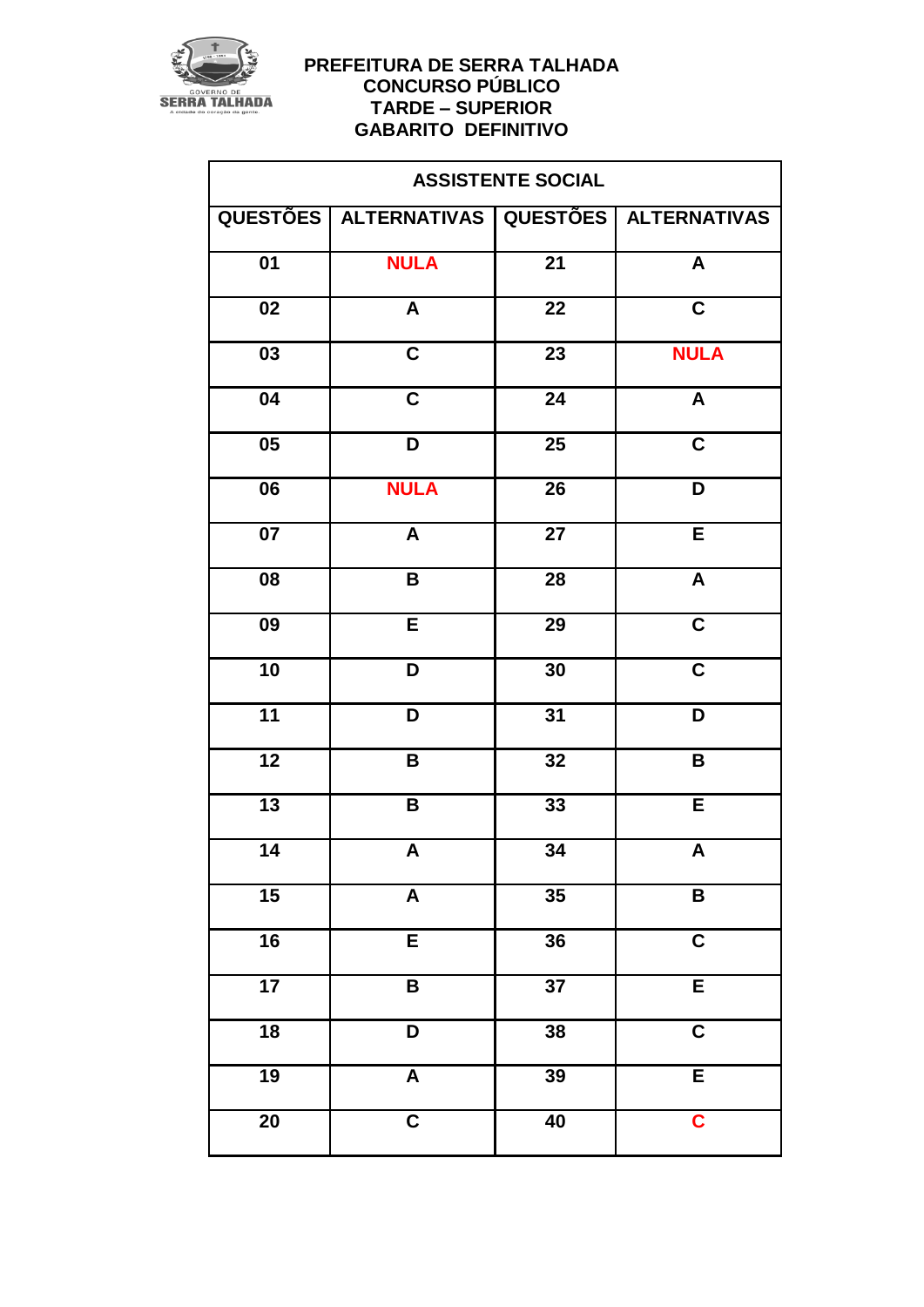

| <b>BIOMÉDICO</b> |                                                   |                 |                           |  |
|------------------|---------------------------------------------------|-----------------|---------------------------|--|
|                  | QUESTÕES   ALTERNATIVAS   QUESTÕES   ALTERNATIVAS |                 |                           |  |
| $\overline{01}$  | <b>NULA</b>                                       | $\overline{21}$ | E                         |  |
| $\overline{02}$  | $\pmb{\mathsf{A}}$                                | $\overline{22}$ | $\overline{\mathsf{D}}$   |  |
| 03               | $\overline{c}$                                    | 23              | D                         |  |
| 04               | $\mathbf C$                                       | 24              | $\boldsymbol{\mathsf{A}}$ |  |
| $\overline{05}$  | $\overline{\mathsf{D}}$                           | $\overline{25}$ | $\overline{\mathsf{D}}$   |  |
| 06               | <b>NULA</b>                                       | $\overline{26}$ | $\overline{\mathbf{C}}$   |  |
| $\overline{07}$  | A                                                 | $\overline{27}$ | $\overline{\mathsf{A}}$   |  |
| 08               | B                                                 | 28              | D                         |  |
| $\overline{09}$  | $\overline{E}$                                    | $\overline{29}$ | $\overline{E}$            |  |
| 10               | D                                                 | 30              | $\mathsf B$               |  |
| $\overline{11}$  | D                                                 | $\overline{31}$ | D                         |  |
| $\overline{12}$  | B                                                 | 32              | E                         |  |
| $\overline{13}$  | B                                                 | 33              | $\boldsymbol{\mathsf{A}}$ |  |
| $\overline{14}$  | A                                                 | $\overline{34}$ | B                         |  |
| 15               | $\pmb{\mathsf{A}}$                                | 35              | $\boldsymbol{\mathsf{A}}$ |  |
| 16               | E                                                 | $\overline{36}$ | D                         |  |
| $\overline{17}$  | $\overline{\mathbf{B}}$                           | $\overline{37}$ | $\overline{\mathsf{D}}$   |  |
| $\overline{18}$  | D                                                 | 38              | $\overline{\mathbf{C}}$   |  |
| 19               | $\overline{\mathsf{A}}$                           | $\overline{39}$ | $\overline{\mathsf{D}}$   |  |
| $\overline{20}$  | $\overline{\mathbf{C}}$                           | $\overline{40}$ | E                         |  |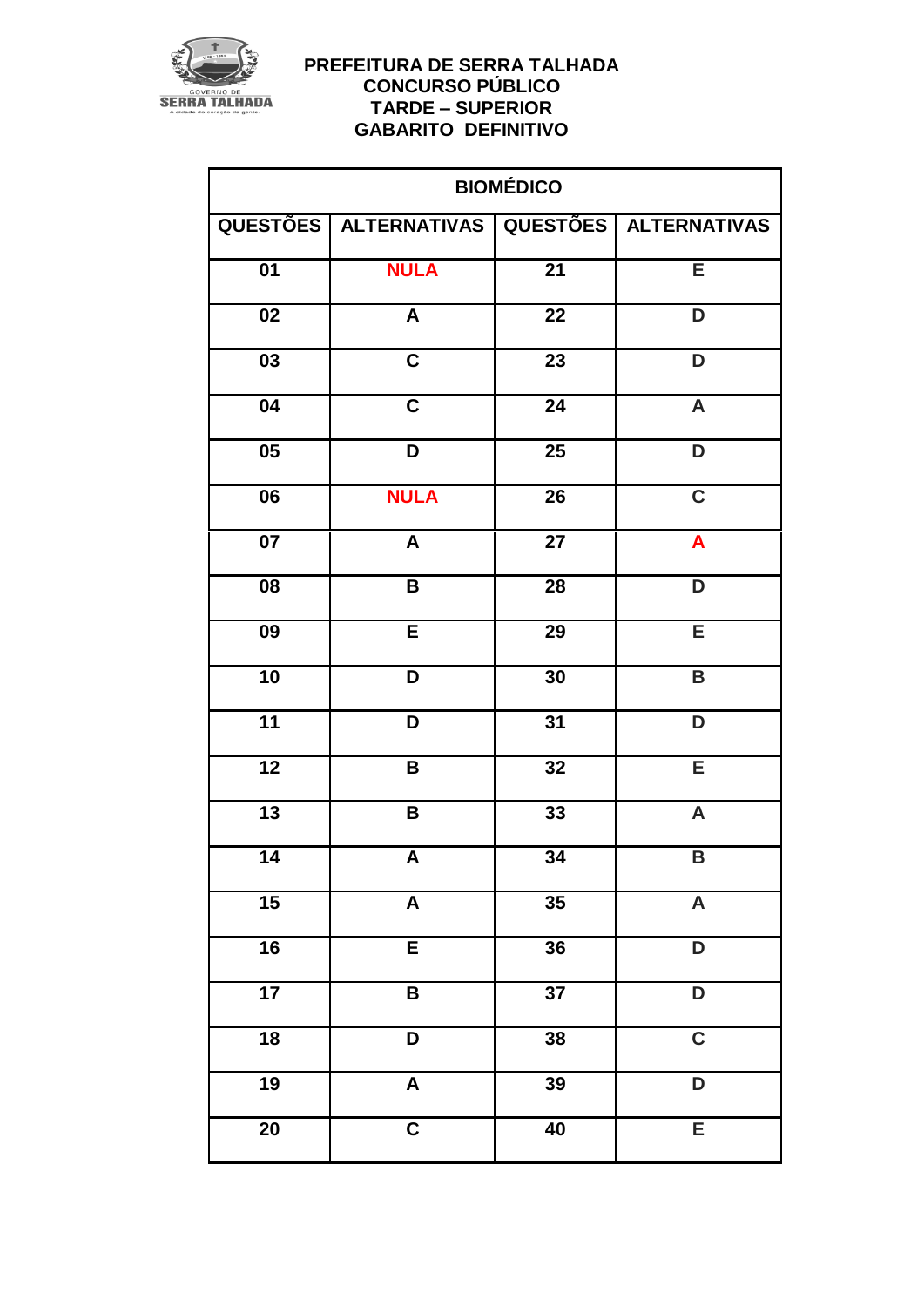

| <b>EDUCADOR FÍSICO</b> |                           |                 |                           |
|------------------------|---------------------------|-----------------|---------------------------|
|                        | QUESTÕES   ALTERNATIVAS   | <b>QUESTÕES</b> | ALTERNATIVAS              |
| $\overline{01}$        | <b>NULA</b>               | $\overline{21}$ | E                         |
| 02                     | $\boldsymbol{\mathsf{A}}$ | 22              | $\boldsymbol{\mathsf{A}}$ |
| $\overline{03}$        | $\overline{\mathbf{C}}$   | $\overline{23}$ | $\overline{E}$            |
| 04                     | $\overline{\mathbf{C}}$   | $\overline{24}$ | $\overline{\mathbf{C}}$   |
| 05                     | D                         | 25              | $\overline{\mathbf{C}}$   |
| 06                     | <b>NULA</b>               | $\overline{26}$ | $\overline{\mathbf{B}}$   |
| 07                     | $\boldsymbol{\mathsf{A}}$ | 27              | D                         |
| 08                     | B                         | $\overline{28}$ | E                         |
| 09                     | $\overline{E}$            | $\overline{29}$ | $\overline{\mathbf{C}}$   |
| 10                     | D                         | 30              | D                         |
| $\overline{11}$        | D                         | $\overline{31}$ | D                         |
| $\overline{12}$        | B                         | 32              | $\boldsymbol{\mathsf{A}}$ |
| $\overline{13}$        | $\overline{\mathbf{B}}$   | $\overline{33}$ | $\overline{\mathbf{C}}$   |
| 14                     | A                         | 34              | A                         |
| $\overline{15}$        | $\pmb{\mathsf{A}}$        | 35              | B                         |
| $\overline{16}$        | E                         | $\overline{36}$ | $\overline{\mathsf{A}}$   |
| $\overline{17}$        | B                         | $\overline{37}$ | $\overline{\mathbf{B}}$   |
| $\overline{18}$        | $\overline{\mathsf{D}}$   | 38              | E                         |
| 19                     | $\boldsymbol{\mathsf{A}}$ | 39              | $\overline{c}$            |
| $\overline{20}$        | $\overline{\mathbf{C}}$   | $\overline{40}$ | $\overline{\mathsf{D}}$   |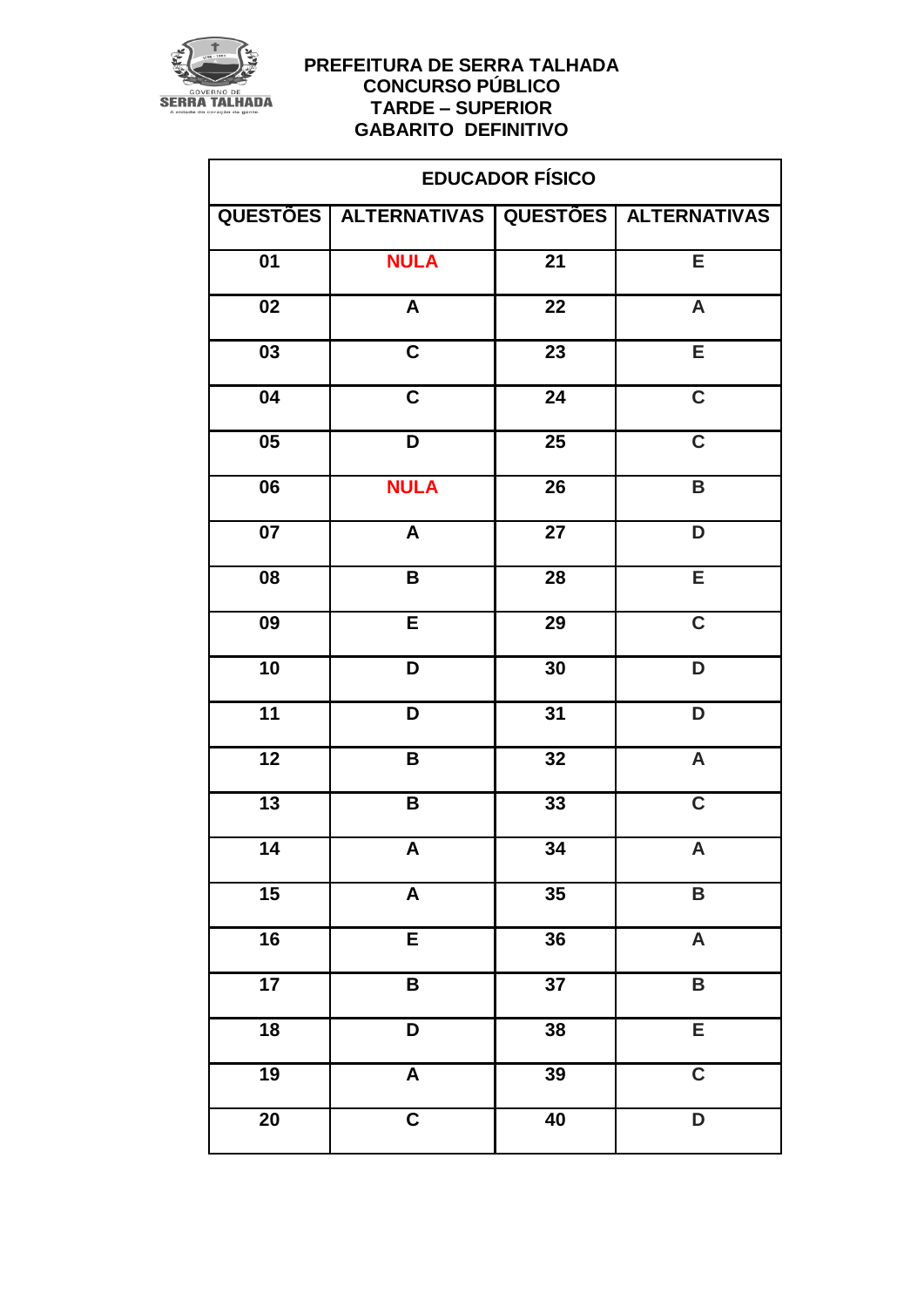

| <b>ENFERMEIRO</b> |                           |                 |                           |  |
|-------------------|---------------------------|-----------------|---------------------------|--|
|                   | QUESTÕES   ALTERNATIVAS   |                 | QUESTÕES   ALTERNATIVAS   |  |
| $\overline{01}$   | <b>NULA</b>               | $\overline{21}$ | $\overline{\mathbf{B}}$   |  |
| 02                | $\boldsymbol{\mathsf{A}}$ | 22              | $\boldsymbol{\mathsf{A}}$ |  |
| $\overline{03}$   | $\overline{\mathbf{C}}$   | $\overline{23}$ | D                         |  |
| 04                | $\overline{\mathbf{C}}$   | 24              | E                         |  |
| $\overline{05}$   | $\overline{\mathsf{D}}$   | $\overline{25}$ | $\overline{\mathbf{C}}$   |  |
| 06                | <b>NULA</b>               | $\overline{26}$ | $\mathsf B$               |  |
| $\overline{07}$   | A                         | $\overline{27}$ | $\overline{\mathsf{D}}$   |  |
| 08                | B                         | $\overline{28}$ | E                         |  |
| 09                | $\overline{E}$            | $\overline{29}$ | $\overline{\mathsf{A}}$   |  |
| $\overline{10}$   | D                         | $\overline{30}$ | $\overline{\mathbf{C}}$   |  |
| $\overline{11}$   | D                         | $\overline{31}$ | $\overline{\mathsf{A}}$   |  |
| $\overline{12}$   | B                         | 32              | B                         |  |
| $\overline{13}$   | $\overline{\mathbf{B}}$   | $\overline{33}$ | $\overline{\mathbf{B}}$   |  |
| 14                | A                         | 34              | B                         |  |
| $\overline{15}$   | $\pmb{\mathsf{A}}$        | $\overline{35}$ | $\overline{\mathbf{B}}$   |  |
| 16                | $\overline{E}$            | 36              | $\overline{\mathbf{C}}$   |  |
| 17                | B                         | $\overline{37}$ | $\overline{\mathsf{D}}$   |  |
| 18                | D                         | 38              | $\mathsf B$               |  |
| 19                | $\boldsymbol{\mathsf{A}}$ | $\overline{39}$ | $\overline{\mathsf{A}}$   |  |
| $\overline{20}$   | $\overline{\mathbf{C}}$   | $\overline{40}$ | $\overline{\mathsf{A}}$   |  |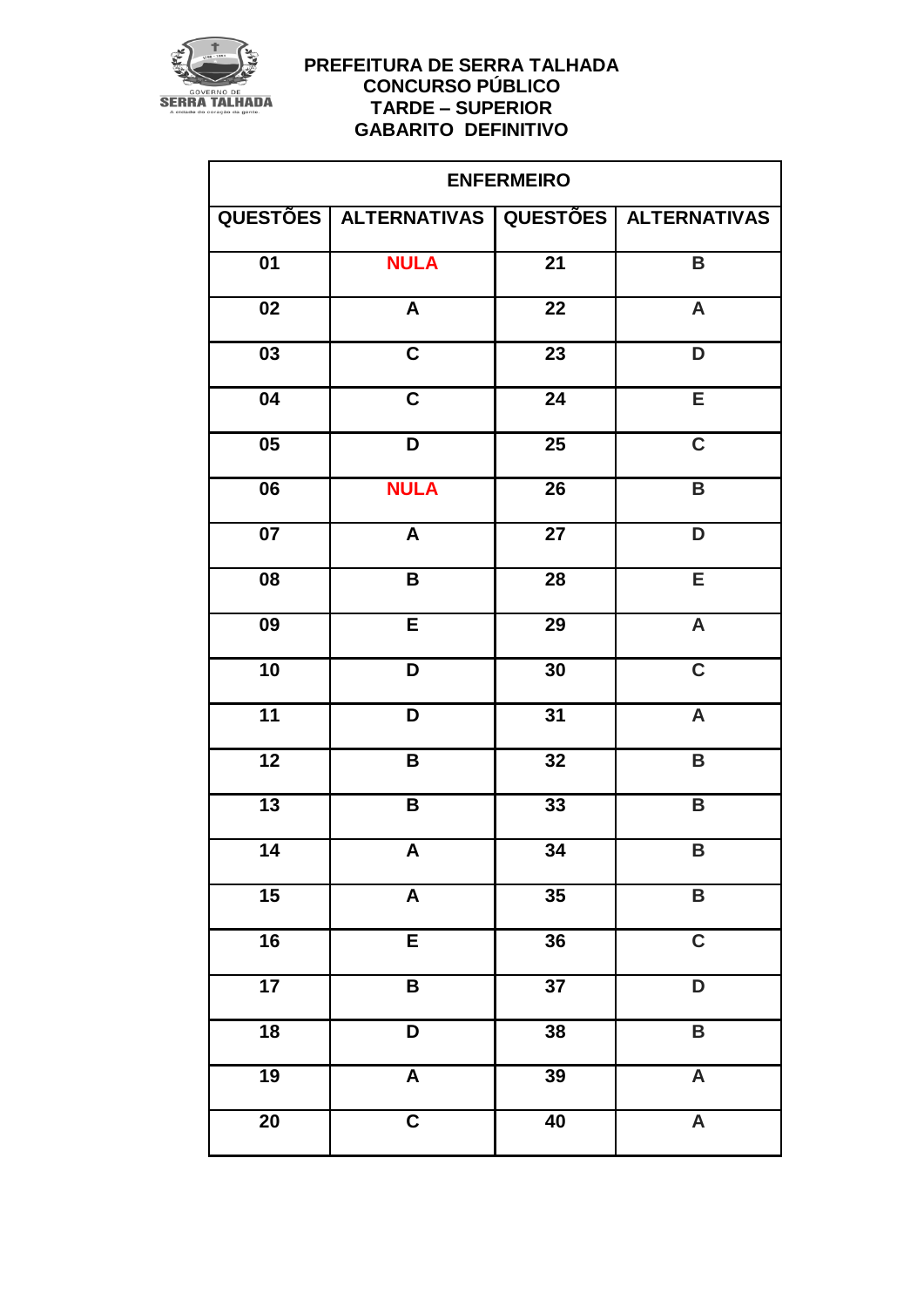

| <b>ZOOTECNISTA</b>                  |                           |                 |                         |
|-------------------------------------|---------------------------|-----------------|-------------------------|
|                                     | QUESTÕES   ALTERNATIVAS   |                 | QUESTÕES ALTERNATIVAS   |
| $\overline{01}$                     | <b>NULA</b>               | $\overline{21}$ | E                       |
| $\overline{02}$                     | A                         | $\overline{22}$ | D                       |
| 03                                  | $\overline{\mathbf{C}}$   | 23              | $\mathbf C$             |
| $\overline{04}$                     | $\overline{\mathsf{c}}$   | $\overline{24}$ | E                       |
| $\overline{\overline{\textbf{05}}}$ | D                         | $\overline{25}$ | $\overline{\mathbf{C}}$ |
| $\overline{06}$                     | <b>NULA</b>               | $\overline{26}$ | $\overline{\mathsf{D}}$ |
| $\overline{07}$                     | $\overline{\mathsf{A}}$   | $\overline{27}$ | $\overline{\mathsf{D}}$ |
| $\overline{08}$                     | $\pmb{\mathsf{B}}$        | $\overline{28}$ | E                       |
| 09                                  | $\overline{E}$            | 29              | $\mathsf B$             |
| $\overline{10}$                     | D                         | 30              | $\overline{\mathsf{A}}$ |
| $\overline{11}$                     | D                         | $\overline{31}$ | $\overline{\mathbf{C}}$ |
| $\overline{12}$                     | B                         | $\overline{32}$ | $\overline{\mathsf{D}}$ |
| 13                                  | B                         | 33              | $\overline{\mathbf{C}}$ |
| 14                                  | A                         | 34              | $\mathbf C$             |
| 15                                  | $\boldsymbol{\mathsf{A}}$ | $\overline{35}$ | $\overline{c}$          |
| $\overline{16}$                     | $\overline{E}$            | 36              | $\overline{\mathsf{C}}$ |
| $\overline{17}$                     | $\overline{\mathsf{B}}$   | $\overline{37}$ | $\overline{\mathsf{A}}$ |
| $\overline{18}$                     | $\overline{\mathsf{D}}$   | $\overline{38}$ | $\overline{\mathbf{C}}$ |
| 19                                  | $\overline{\mathsf{A}}$   | $\overline{39}$ | $\overline{\mathsf{C}}$ |
| $\overline{20}$                     | $\overline{\mathsf{c}}$   | $\overline{40}$ | $\overline{\mathsf{D}}$ |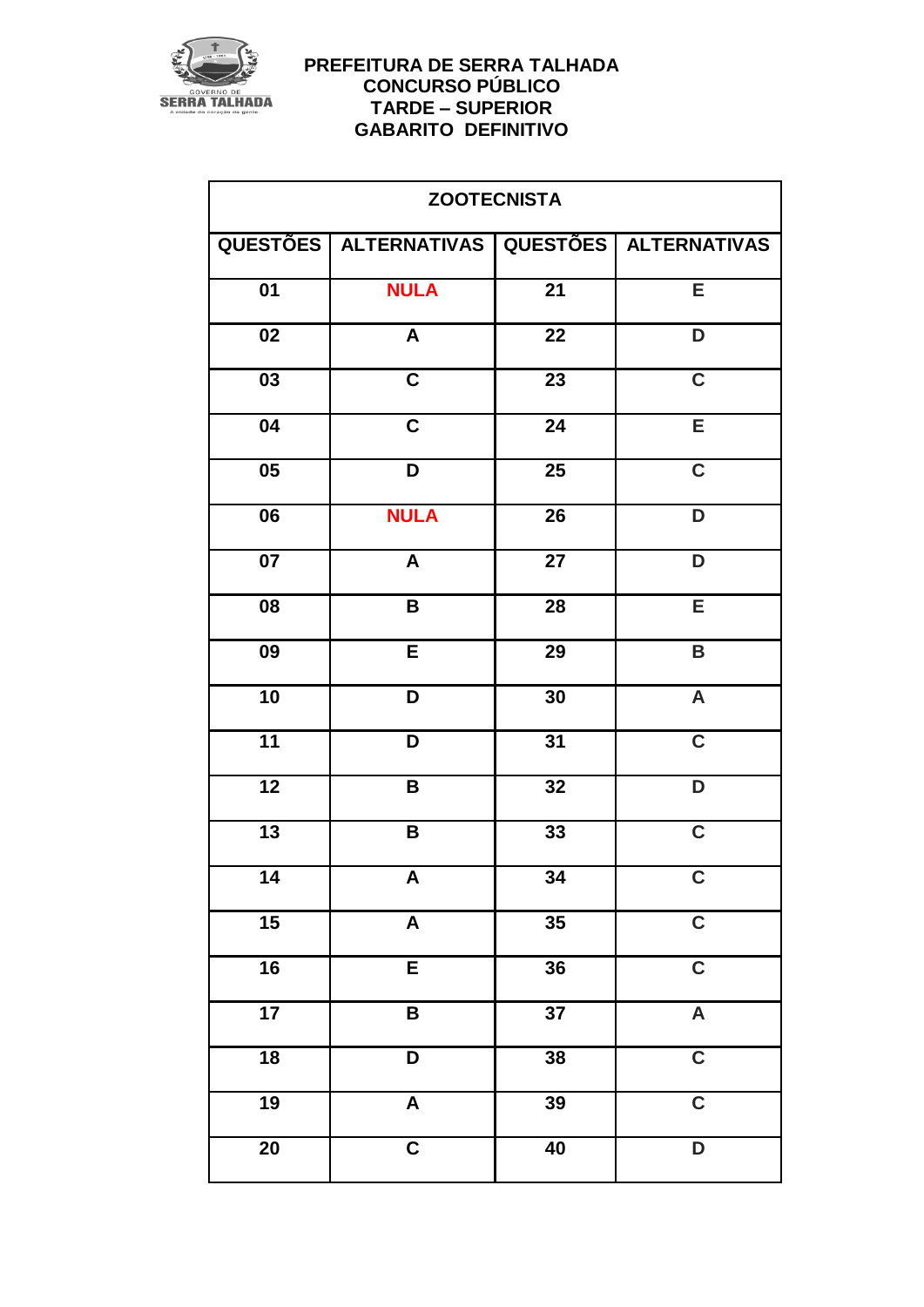

| <b>PSICOPEDAGOGO</b>                |                           |                 |                           |
|-------------------------------------|---------------------------|-----------------|---------------------------|
|                                     | QUESTÕES   ALTERNATIVAS   | <b>QUESTÕES</b> | <b>ALTERNATIVAS</b>       |
| $\overline{01}$                     | <b>NULA</b>               | $\overline{21}$ | E                         |
| 02                                  | $\boldsymbol{A}$          | $\overline{22}$ | D                         |
| 03                                  | $\mathbf C$               | $\overline{23}$ | $\boldsymbol{\mathsf{A}}$ |
| $\overline{04}$                     | $\overline{\mathbf{C}}$   | $\overline{24}$ | $\overline{\mathsf{A}}$   |
| $\overline{\overline{\textbf{05}}}$ | D                         | $\overline{25}$ | $\overline{\mathsf{B}}$   |
| $\overline{06}$                     | <b>NULA</b>               | $\overline{26}$ | $\overline{\mathbf{C}}$   |
| 07                                  | $\boldsymbol{\mathsf{A}}$ | $\overline{27}$ | $\mathsf B$               |
| $\overline{08}$                     | $\pmb{\mathsf{B}}$        | $\overline{28}$ | $\overline{\mathsf{D}}$   |
| 09                                  | $\overline{E}$            | 29              | $\boldsymbol{\mathsf{A}}$ |
| 10                                  | D                         | 30              | $\overline{E}$            |
| $\overline{11}$                     | D                         | $\overline{31}$ | $\overline{\mathsf{C}}$   |
| $\overline{12}$                     | B                         | 32              | $\overline{\mathbf{C}}$   |
| $\overline{13}$                     | B                         | 33              | $\overline{\mathsf{B}}$   |
| 14                                  | A                         | 34              | $\mathbf C$               |
| $\overline{15}$                     | $\overline{A}$            | $\overline{35}$ | $\overline{\mathsf{A}}$   |
| 16                                  | $\overline{E}$            | $\overline{36}$ | $\overline{\mathsf{D}}$   |
| 17                                  | $\overline{\mathbf{B}}$   | $\overline{37}$ | E                         |
| $\overline{18}$                     | D                         | $\overline{38}$ | $\overline{\mathsf{B}}$   |
| 19                                  | $\overline{\mathsf{A}}$   | 39              | $\overline{\mathsf{A}}$   |
| $\overline{20}$                     | $\overline{\mathsf{C}}$   | 40              | $\overline{\mathsf{D}}$   |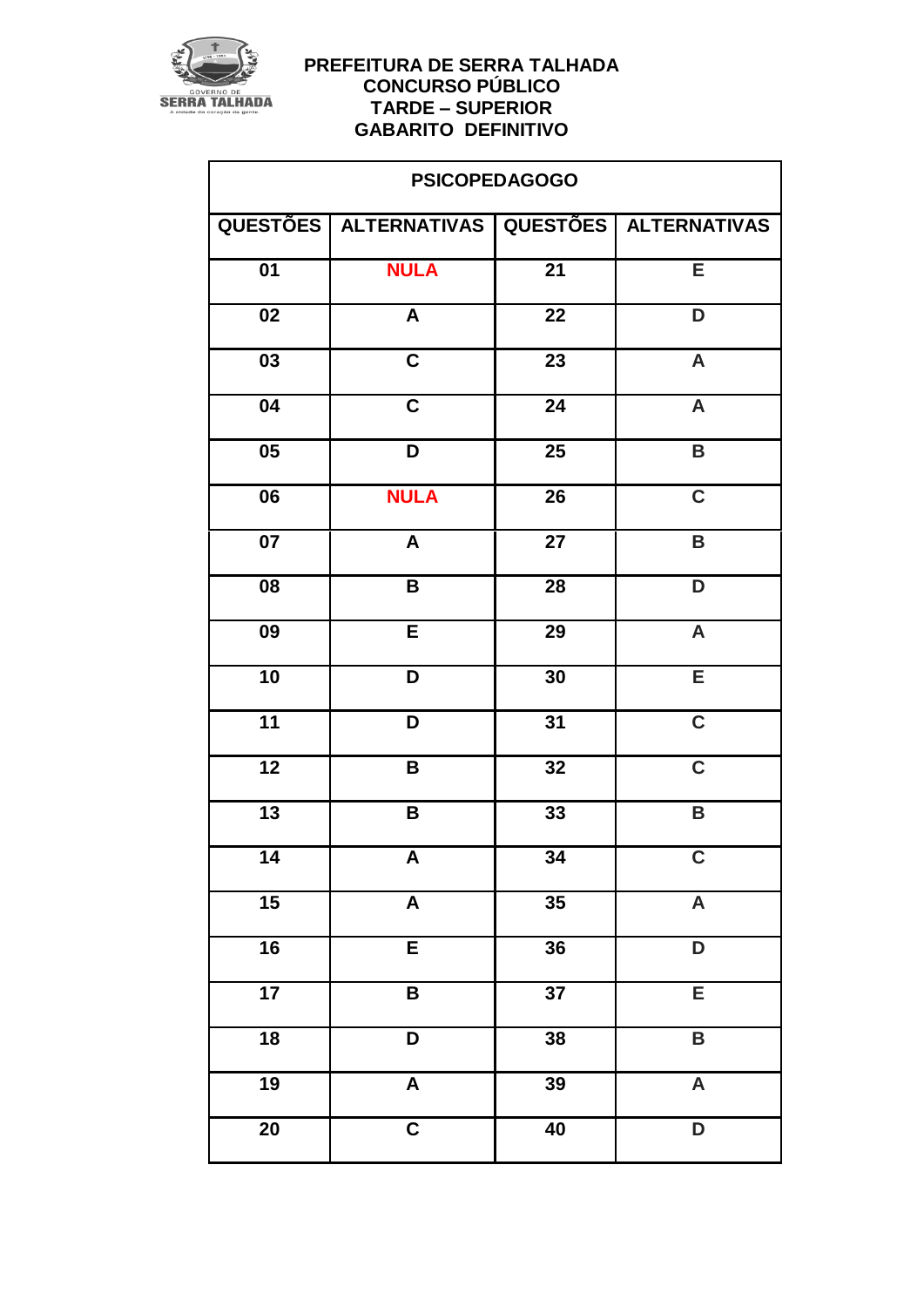

| <b>PSICÓLOGO</b> |                                                   |                 |                           |
|------------------|---------------------------------------------------|-----------------|---------------------------|
|                  | QUESTÕES   ALTERNATIVAS   QUESTÕES   ALTERNATIVAS |                 |                           |
| 01               | <b>NULA</b>                                       | $\overline{21}$ | D                         |
| $\overline{02}$  | $\overline{A}$                                    | $\overline{22}$ | $\overline{\mathsf{A}}$   |
| $\overline{03}$  | $\overline{\mathbf{C}}$                           | $\overline{23}$ | E                         |
| 04               | $\overline{c}$                                    | $\overline{24}$ | $\overline{\mathbf{C}}$   |
| $\overline{05}$  | D                                                 | $\overline{25}$ | $\overline{\mathbf{C}}$   |
| $\overline{06}$  | <b>NULA</b>                                       | $\overline{26}$ | $\overline{\mathsf{D}}$   |
| 07               | $\boldsymbol{\mathsf{A}}$                         | $\overline{27}$ | $\boldsymbol{\mathsf{A}}$ |
| $\overline{08}$  | B                                                 | $\overline{28}$ | $\overline{\mathsf{B}}$   |
| 09               | E                                                 | $\overline{29}$ | E                         |
| $\overline{10}$  | D                                                 | $\overline{30}$ | $\overline{\mathsf{A}}$   |
| $\overline{11}$  | D                                                 | $\overline{31}$ | $\overline{\mathsf{C}}$   |
| $\overline{12}$  | B                                                 | 32              | $\mathsf B$               |
| $\overline{13}$  | B                                                 | $\overline{33}$ | E                         |
| $\overline{14}$  | A                                                 | 34              | E                         |
| $\overline{15}$  | $\overline{\mathsf{A}}$                           | $\overline{35}$ | $\overline{\mathsf{A}}$   |
| $\overline{16}$  | $\overline{E}$                                    | $\overline{36}$ | $\overline{\mathbf{C}}$   |
| 17               | $\overline{\mathsf{B}}$                           | $\overline{37}$ | $\overline{\mathsf{B}}$   |
| $\overline{18}$  | D                                                 | $\overline{38}$ | $\overline{\mathsf{D}}$   |
| 19               | $\overline{\mathsf{A}}$                           | 39              | $\overline{\mathsf{D}}$   |
| $\overline{20}$  | $\overline{\mathsf{c}}$                           | $\overline{40}$ | $\overline{\mathsf{B}}$   |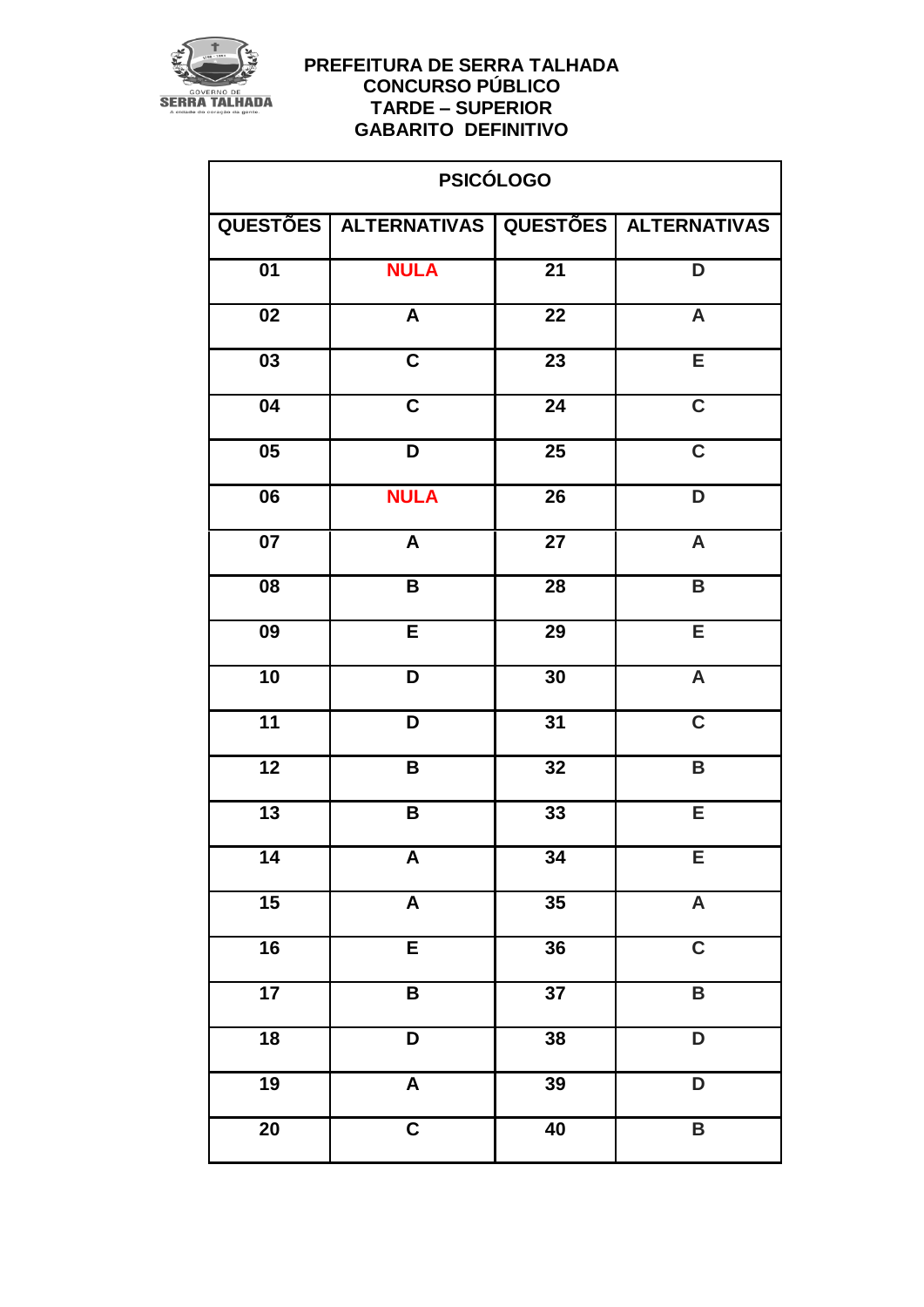

| PROCURADOR MUNICIPAL |                           |                 |                           |
|----------------------|---------------------------|-----------------|---------------------------|
|                      | QUESTÕES   ALTERNATIVAS   |                 | QUESTÕES   ALTERNATIVAS   |
| 01                   | <b>NULA</b>               | 21              | E                         |
| $\overline{02}$      | A                         | $\overline{22}$ | $\boldsymbol{A}$          |
| 03                   | $\overline{\mathbf{C}}$   | $\overline{23}$ | $\pmb{\mathsf{A}}$        |
| $\overline{04}$      | $\overline{\mathsf{c}}$   | 24              | $\mathbf B$               |
| $\overline{05}$      | D                         | $\overline{25}$ | D                         |
| $\overline{06}$      | <b>NULA</b>               | $\overline{26}$ | $\overline{\mathsf{c}}$   |
| $\overline{07}$      | $\boldsymbol{\mathsf{A}}$ | $\overline{27}$ | $\overline{E}$            |
| 08                   | $\, {\bf B}$              | $\overline{28}$ | $\overline{c}$            |
| 09                   | E                         | 29              | <b>NULA</b>               |
| 10                   | D                         | 30              | $\overline{E}$            |
| 11                   | D                         | $\overline{31}$ | $\boldsymbol{\mathsf{A}}$ |
| $\overline{12}$      | B                         | 32              | D                         |
| $\overline{13}$      | B                         | 33              | D                         |
| 14                   | A                         | 34              | B                         |
| $\overline{15}$      | $\overline{A}$            | $\overline{35}$ | $\overline{\mathsf{D}}$   |
| 16                   | E                         | 36              | $\mathbf C$               |
| $\overline{17}$      | $\overline{\mathsf{B}}$   | $\overline{37}$ | $\overline{\mathsf{A}}$   |
| $\overline{18}$      | $\overline{\mathsf{D}}$   | $\overline{38}$ | $\overline{E}$            |
| 19                   | $\overline{\mathsf{A}}$   | 39              | $\overline{\mathsf{D}}$   |
| $\overline{20}$      | $\overline{\mathsf{c}}$   | 40              | $\overline{\mathsf{B}}$   |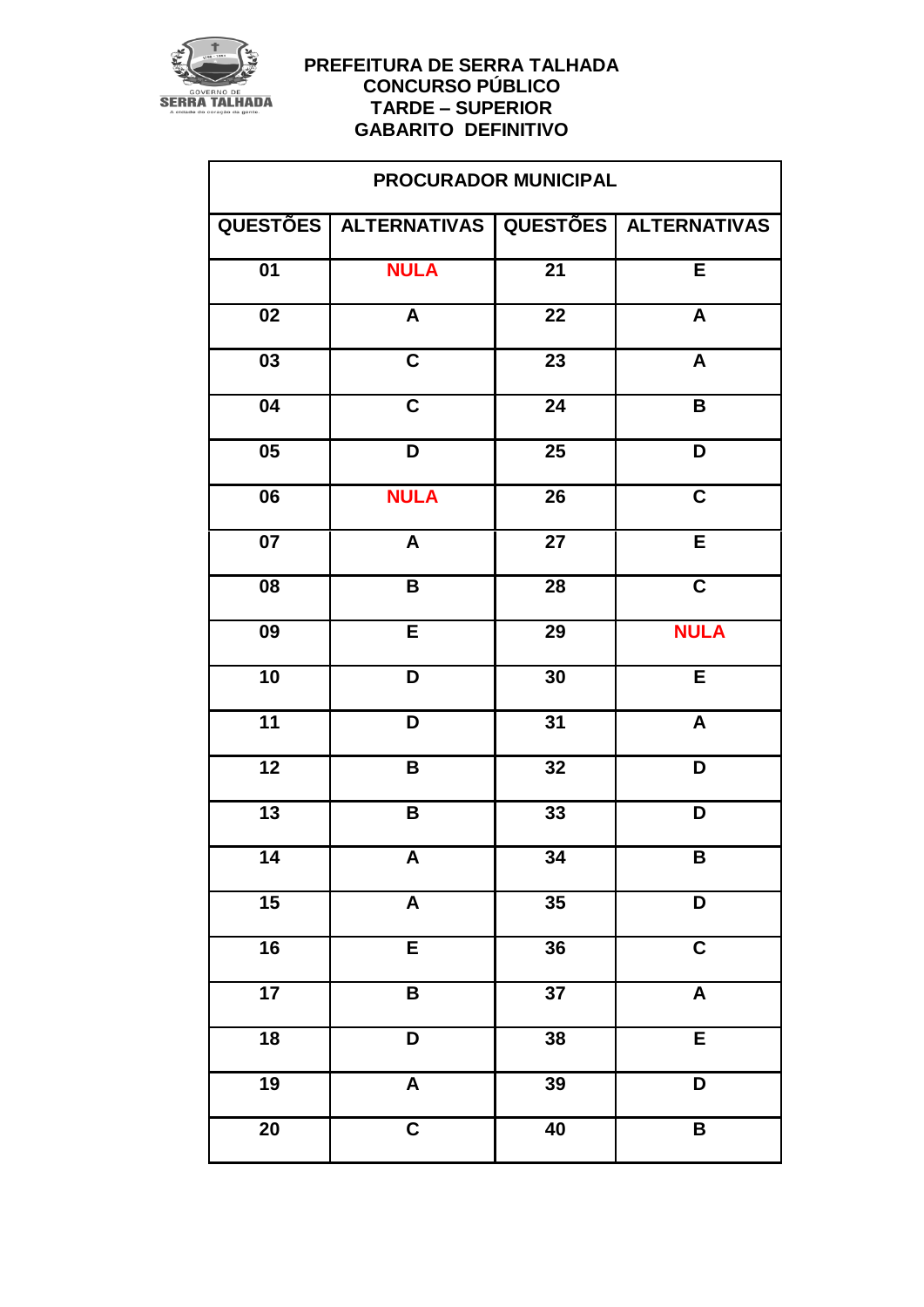

| <b>NUTRICIONISTA</b> |                           |                 |                           |
|----------------------|---------------------------|-----------------|---------------------------|
|                      | QUESTÕES   ALTERNATIVAS   | QUESTÕES        | <b>ALTERNATIVAS</b>       |
| $\overline{01}$      | <b>NULA</b>               | $\overline{21}$ | $\boldsymbol{\mathsf{A}}$ |
| $\overline{02}$      | A                         | $\overline{22}$ | $\boldsymbol{\mathsf{A}}$ |
| 03                   | $\mathbf C$               | $\overline{23}$ | $\mathsf B$               |
| 04                   | $\overline{\mathbf{C}}$   | 24              | B                         |
| $\overline{05}$      | D                         | $\overline{25}$ | D                         |
| $\overline{06}$      | <b>NULA</b>               | $\overline{26}$ | $\overline{\mathsf{D}}$   |
| $\overline{07}$      | $\boldsymbol{\mathsf{A}}$ | $\overline{27}$ | $\overline{\mathbf{C}}$   |
| $\overline{08}$      | $\overline{\mathbf{B}}$   | $\overline{28}$ | $\overline{\mathsf{B}}$   |
| 09                   | E                         | 29              | D                         |
| 10                   | D                         | 30              | $\overline{E}$            |
| 11                   | D                         | $\overline{31}$ | $\overline{\mathsf{D}}$   |
| $\overline{12}$      | $\mathbf B$               | $\overline{32}$ | $\mathsf B$               |
| $\overline{13}$      | B                         | 33              | $\overline{\mathbf{C}}$   |
| 14                   | A                         | 34              | D                         |
| $\overline{15}$      | $\overline{\mathsf{A}}$   | $\overline{35}$ | $\overline{\mathbf{C}}$   |
| 16                   | $\overline{E}$            | 36              | E                         |
| 17                   | $\overline{\mathbf{B}}$   | $\overline{37}$ | E                         |
| $\overline{18}$      | $\overline{\mathsf{D}}$   | 38              | $\overline{\mathsf{D}}$   |
| 19                   | $\overline{\mathsf{A}}$   | 39              | E                         |
| $\overline{20}$      | $\overline{\mathsf{C}}$   | $\overline{40}$ | $\overline{\mathsf{D}}$   |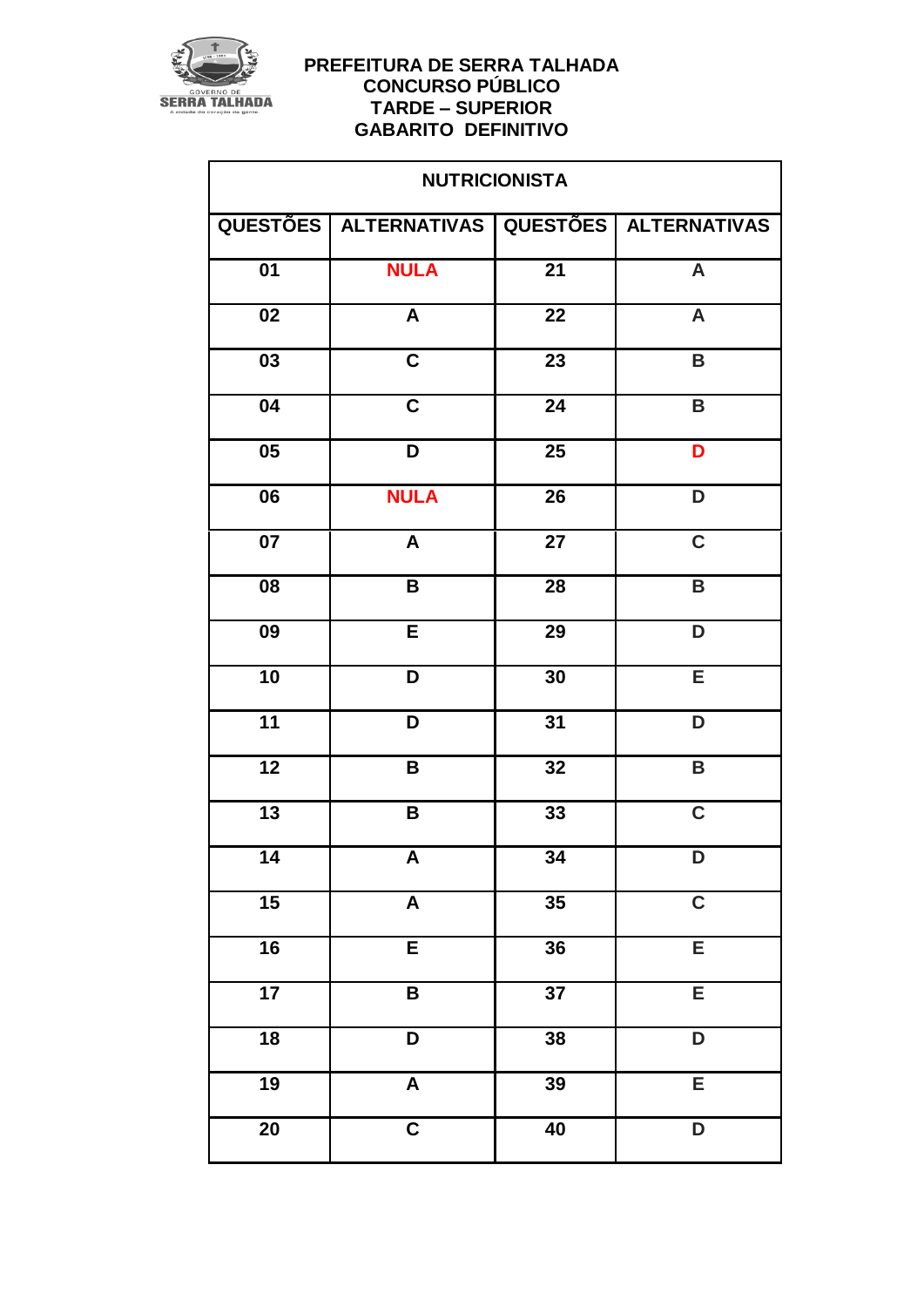

| <b>FISCAL AMBIENTAL</b> |                           |                 |                         |
|-------------------------|---------------------------|-----------------|-------------------------|
|                         | QUESTÕES   ALTERNATIVAS   |                 | QUESTÕES   ALTERNATIVAS |
| 01                      | <b>NULA</b>               | $\overline{21}$ | E                       |
| $\overline{02}$         | A                         | $\overline{22}$ | D                       |
| 03                      | $\mathbf C$               | 23              | $\mathbf C$             |
| $\overline{04}$         | $\overline{\mathsf{c}}$   | $\overline{24}$ | $\overline{\mathsf{A}}$ |
| $\overline{05}$         | D                         | $\overline{25}$ | $\overline{A}$          |
| $\overline{06}$         | <b>NULA</b>               | $\overline{26}$ | $\overline{A}$          |
| $\overline{07}$         | $\boldsymbol{\mathsf{A}}$ | $\overline{27}$ | $\overline{\mathsf{B}}$ |
| $\overline{08}$         | $\overline{\mathbf{B}}$   | $\overline{28}$ | $\overline{\mathbf{C}}$ |
| 09                      | $\overline{E}$            | 29              | $\overline{\mathbf{C}}$ |
| 10                      | D                         | 30              | $\overline{\mathbf{B}}$ |
| $\overline{11}$         | D                         | $\overline{31}$ | D                       |
| $\overline{12}$         | B                         | 32              | D                       |
| $\overline{13}$         | B                         | 33              | E                       |
| 14                      | A                         | 34              | E                       |
| $\overline{15}$         | $\boldsymbol{\mathsf{A}}$ | 35              | $\overline{\mathbf{A}}$ |
| 16                      | $\overline{E}$            | 36              | D                       |
| 17                      | $\overline{\mathsf{B}}$   | $\overline{37}$ | $\overline{\mathsf{D}}$ |
| $\overline{18}$         | $\overline{\mathsf{D}}$   | $\overline{38}$ | $\overline{\mathsf{A}}$ |
| 19                      | $\overline{\mathsf{A}}$   | 39              | $\overline{\mathsf{c}}$ |
| $\overline{20}$         | $\overline{\mathsf{c}}$   | 40              | $\overline{\mathsf{A}}$ |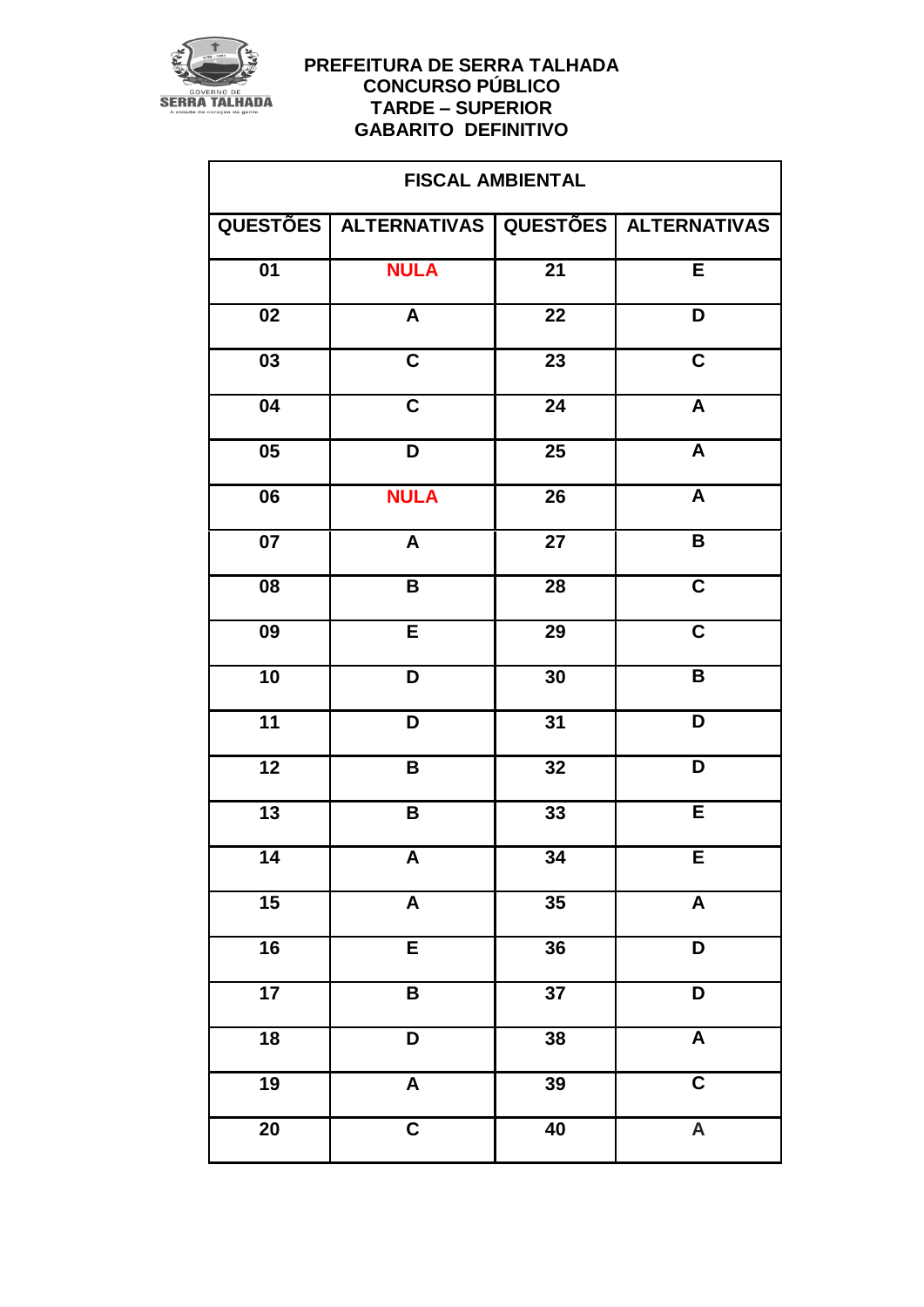

| <b>AUDITOR FISCAL</b> |                         |                 |                           |
|-----------------------|-------------------------|-----------------|---------------------------|
|                       | QUESTÕES   ALTERNATIVAS | <b>QUESTÕES</b> | <b>ALTERNATIVAS</b>       |
| $\overline{01}$       | <b>NULA</b>             | $\overline{21}$ | $\pmb{\mathsf{A}}$        |
| 02                    | A                       | $\overline{22}$ | $\overline{c}$            |
| 03                    | $\mathbf C$             | $\overline{23}$ | $\boldsymbol{\mathsf{A}}$ |
| $\overline{04}$       | $\overline{\mathsf{C}}$ | $\overline{24}$ | $\, {\bf B}$              |
| $\overline{05}$       | $\overline{\mathsf{D}}$ | $\overline{25}$ | $\overline{A}$            |
| $\overline{06}$       | <b>NULA</b>             | $\overline{26}$ | $\overline{\mathbf{B}}$   |
| 07                    | A                       | $\overline{27}$ | E                         |
| $\overline{08}$       | $\pmb{\mathsf{B}}$      | $\overline{28}$ | $\overline{\mathsf{A}}$   |
| 09                    | $\overline{E}$          | 29              | $\overline{\mathbf{C}}$   |
| 10                    | D                       | 30              | $\pmb{\mathsf{B}}$        |
| $\overline{11}$       | D                       | $\overline{31}$ | $\overline{\mathsf{D}}$   |
| $\overline{12}$       | B                       | 32              | $\overline{\mathbf{C}}$   |
| $\overline{13}$       | B                       | 33              | $\overline{\mathsf{A}}$   |
| 14                    | A                       | 34              | $\mathbf C$               |
| $\overline{15}$       | $\overline{\mathbf{A}}$ | $\overline{35}$ | $\pmb{\mathsf{B}}$        |
| 16                    | $\overline{E}$          | 36              | $\mathsf B$               |
| 17                    | $\overline{\mathbf{B}}$ | $\overline{37}$ | $\overline{\mathsf{D}}$   |
| $\overline{18}$       | D                       | $\overline{38}$ | $\overline{\mathsf{D}}$   |
| 19                    | $\overline{\mathsf{A}}$ | $\overline{39}$ | $\overline{\mathsf{A}}$   |
| $\overline{20}$       | $\overline{\mathsf{C}}$ | $\overline{40}$ | $\overline{\mathsf{C}}$   |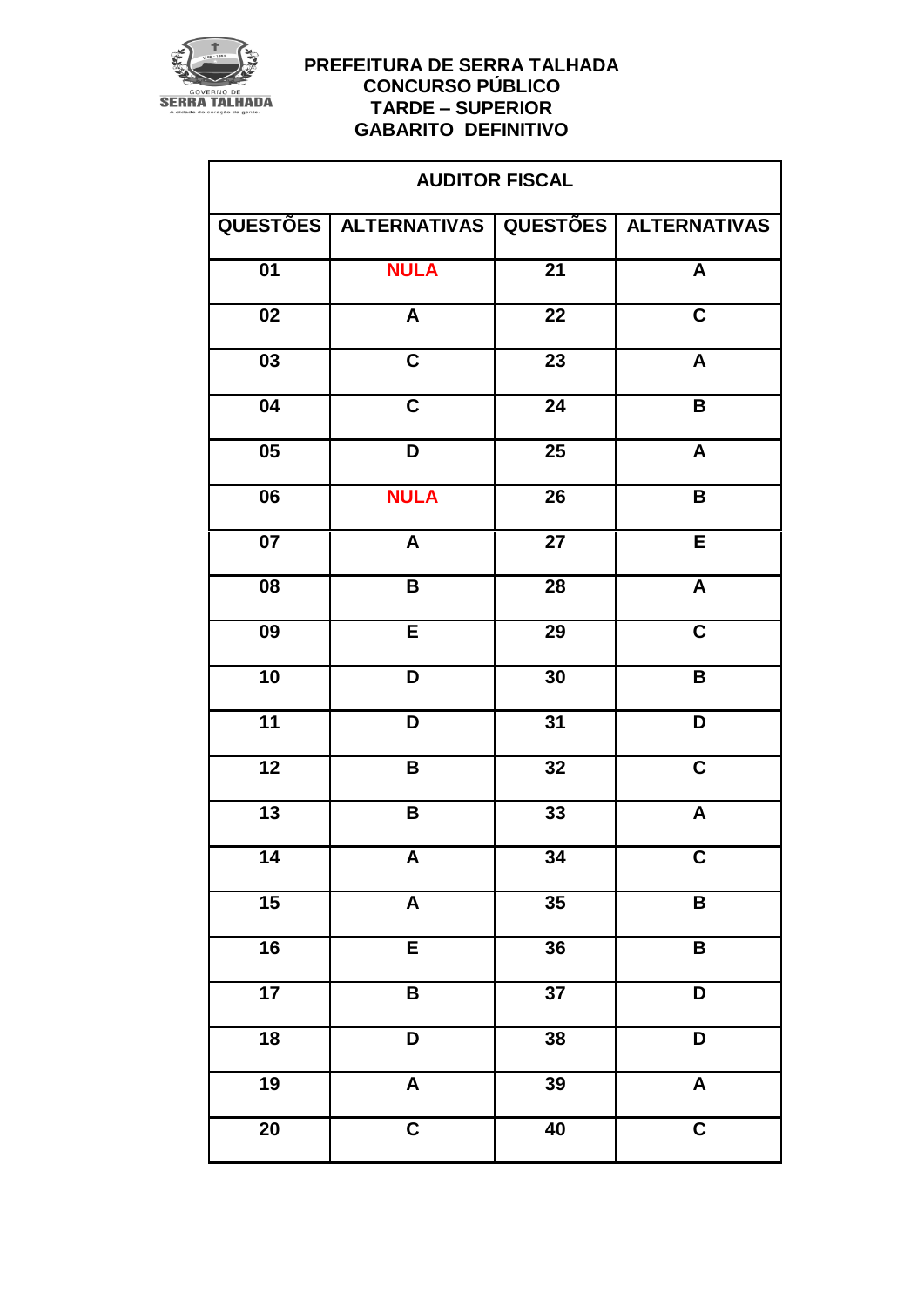

| <b>FARMACÊUTICO</b> |                                                   |                 |                           |
|---------------------|---------------------------------------------------|-----------------|---------------------------|
|                     | QUESTÕES   ALTERNATIVAS   QUESTÕES   ALTERNATIVAS |                 |                           |
| 01                  | <b>NULA</b>                                       | 21              | $\mathbf C$               |
| $\overline{02}$     | $\overline{\mathbf{A}}$                           | $\overline{22}$ | $\overline{\mathsf{A}}$   |
| $\overline{03}$     | $\overline{\mathbf{C}}$                           | $\overline{23}$ | $\overline{\mathsf{D}}$   |
| 04                  | $\overline{\mathbf{C}}$                           | 24              | $\boldsymbol{\mathsf{A}}$ |
| $\overline{05}$     | D                                                 | $\overline{25}$ | $\overline{\mathsf{B}}$   |
| $\overline{06}$     | <b>NULA</b>                                       | $\overline{26}$ | $\overline{\mathsf{E}}$   |
| $\overline{07}$     | $\overline{\mathbf{A}}$                           | $\overline{27}$ | $\overline{\mathbf{C}}$   |
| $\overline{08}$     | $\pmb{\mathsf{B}}$                                | $\overline{28}$ | $\overline{\mathsf{A}}$   |
| 09                  | $\overline{E}$                                    | 29              | $\pmb{\mathsf{B}}$        |
| 10                  | D                                                 | 30              | $\overline{\mathsf{D}}$   |
| $\overline{11}$     | D                                                 | 31              | $\overline{\mathbf{C}}$   |
| $\overline{12}$     | B                                                 | 32              | $\overline{\mathbf{C}}$   |
| $\overline{13}$     | $\pmb{\mathsf{B}}$                                | 33              | $\overline{\mathsf{E}}$   |
| 14                  | A                                                 | 34              | D                         |
| 15                  | $\overline{\mathsf{A}}$                           | $\overline{35}$ | $\overline{\mathsf{E}}$   |
| $\overline{16}$     | E                                                 | $\overline{36}$ | $\overline{\mathbf{B}}$   |
| $\overline{17}$     | $\overline{\mathbf{B}}$                           | $\overline{37}$ | $\overline{\mathsf{A}}$   |
| $\overline{18}$     | D                                                 | 38              | E                         |
| 19                  | $\overline{\mathsf{A}}$                           | 39              | $\overline{\mathbf{c}}$   |
| $\overline{20}$     | $\overline{\mathbf{C}}$                           | 40              | $\overline{\mathsf{D}}$   |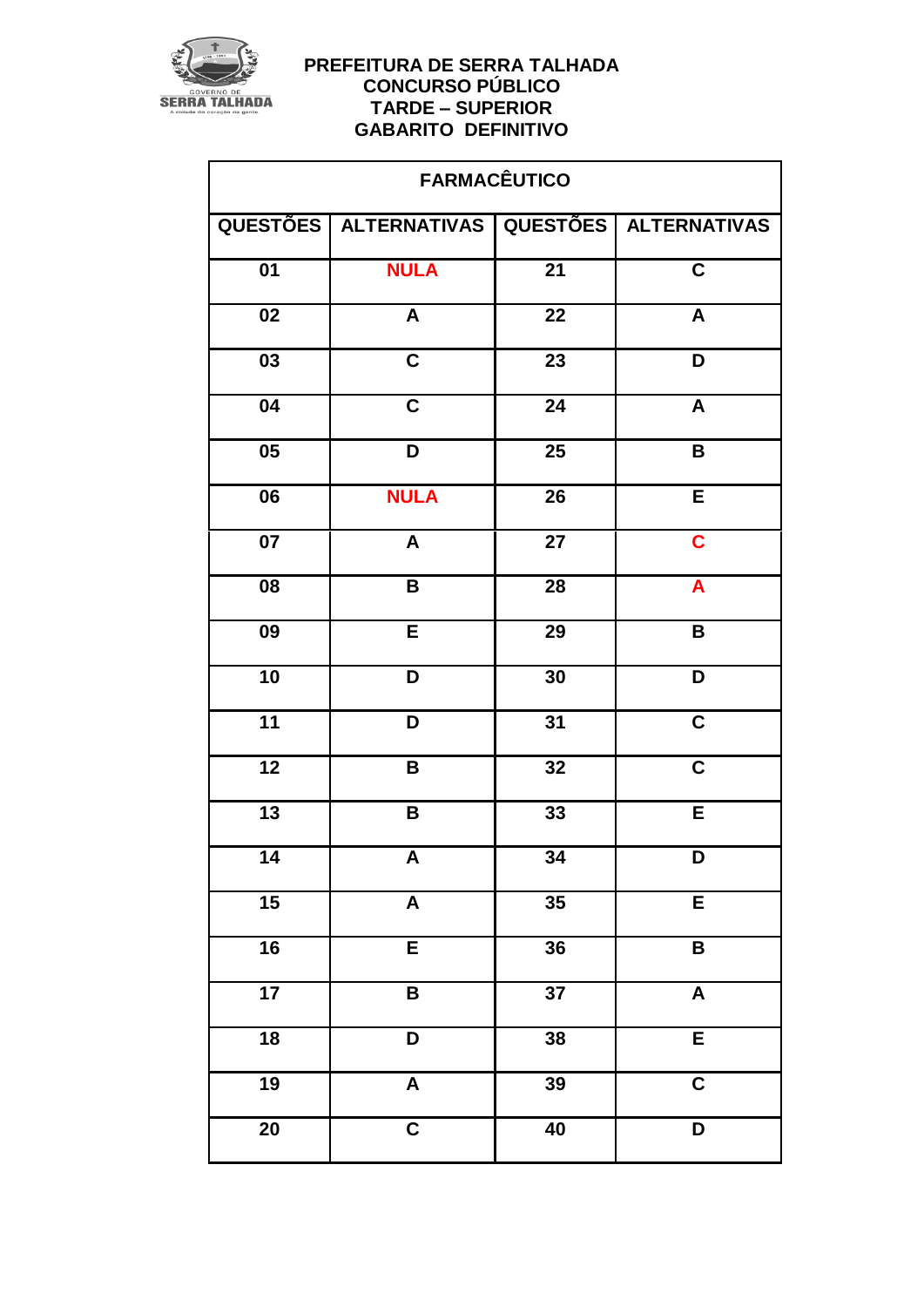

| <b>PEDAGOGO</b> |                                                   |                 |                           |
|-----------------|---------------------------------------------------|-----------------|---------------------------|
|                 | QUESTÕES   ALTERNATIVAS   QUESTÕES   ALTERNATIVAS |                 |                           |
| 01              | <b>NULA</b>                                       | $\overline{21}$ | E                         |
| $\overline{02}$ | A                                                 | $\overline{22}$ | $\overline{\mathsf{D}}$   |
| $\overline{03}$ | $\overline{\mathbf{C}}$                           | $\overline{23}$ | $\overline{\mathbf{B}}$   |
| 04              | $\overline{\mathbf{C}}$                           | 24              | $\boldsymbol{\mathsf{A}}$ |
| $\overline{05}$ | D                                                 | $\overline{25}$ | $\overline{\mathbf{B}}$   |
| $\overline{06}$ | <b>NULA</b>                                       | $\overline{26}$ | $\overline{\mathbf{C}}$   |
| $\overline{07}$ | $\boldsymbol{\mathsf{A}}$                         | $\overline{27}$ | $\overline{\mathbf{B}}$   |
| $\overline{08}$ | B                                                 | $\overline{28}$ | $\overline{\mathbf{C}}$   |
| 09              | E                                                 | 29              | $\pmb{\mathsf{A}}$        |
| $\overline{10}$ | D                                                 | 30              | $\overline{\mathsf{B}}$   |
| $\overline{11}$ | D                                                 | $\overline{3}1$ | D                         |
| $\overline{12}$ | B                                                 | 32              | $\overline{E}$            |
| $\overline{13}$ | $\pmb{\mathsf{B}}$                                | $\overline{33}$ | $\overline{\mathsf{A}}$   |
| 14              | $\pmb{\mathsf{A}}$                                | 34              | $\overline{\mathbf{C}}$   |
| 15              | $\overline{\mathsf{A}}$                           | $\overline{35}$ | $\overline{\mathsf{D}}$   |
| $\overline{16}$ | $\overline{E}$                                    | $\overline{36}$ | $\overline{\mathbf{A}}$   |
| 17              | $\overline{\mathsf{B}}$                           | $\overline{37}$ | $\overline{\mathsf{c}}$   |
| $\overline{18}$ | D                                                 | 38              | $\overline{\mathsf{D}}$   |
| 19              | $\overline{\mathsf{A}}$                           | $\overline{39}$ | $\overline{\mathsf{A}}$   |
| $\overline{20}$ | $\overline{\mathsf{c}}$                           | 40              | $\overline{\mathbf{C}}$   |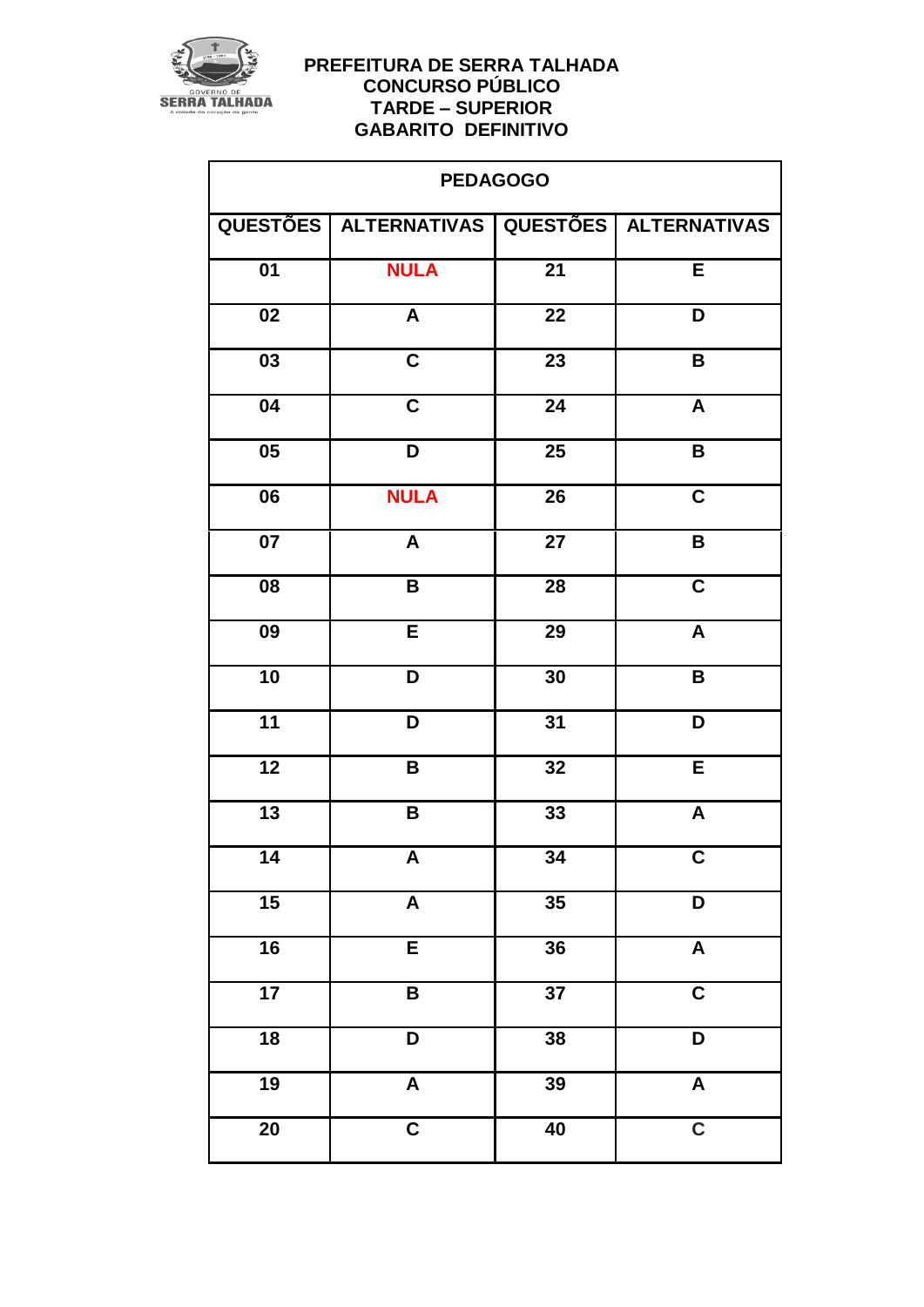

| <b>ENGENHEIRO CIVIL</b> |                           |                 |                           |
|-------------------------|---------------------------|-----------------|---------------------------|
|                         | QUESTÕES   ALTERNATIVAS   |                 | QUESTÕES ALTERNATIVAS     |
| 01                      | <b>NULA</b>               | $\overline{21}$ | B                         |
| $\overline{02}$         | $\overline{A}$            | $\overline{22}$ | $\overline{\mathsf{C}}$   |
| 03                      | $\mathbf C$               | 23              | E                         |
| $\overline{04}$         | $\overline{\mathsf{c}}$   | $\overline{24}$ | $\overline{\mathsf{D}}$   |
| 05                      | D                         | $\overline{25}$ | $\overline{\mathbf{C}}$   |
| $\overline{06}$         | <b>NULA</b>               | $\overline{26}$ | $\overline{\mathsf{B}}$   |
| 07                      | $\boldsymbol{A}$          | 27              | $\mathsf{A}$              |
| 08                      | B                         | 28              | D                         |
| $\overline{09}$         | E                         | $\overline{29}$ | $\overline{\mathbf{C}}$   |
| 10                      | D                         | 30              | E                         |
| 11                      | D                         | 31              | $\overline{\mathsf{C}}$   |
| $\overline{12}$         | B                         | $\overline{32}$ | $\overline{\mathsf{D}}$   |
| $\overline{13}$         | $\overline{\mathbf{B}}$   | $\overline{33}$ | $\overline{\mathbf{B}}$   |
| 14                      | Α                         | $\overline{34}$ | E                         |
| 15                      | $\boldsymbol{\mathsf{A}}$ | 35              | $\boldsymbol{\mathsf{A}}$ |
| 16                      | $\overline{E}$            | $\overline{36}$ | $\overline{\mathsf{B}}$   |
| $\overline{17}$         | $\overline{\mathsf{B}}$   | $\overline{37}$ | $\overline{\mathsf{A}}$   |
| $\overline{18}$         | D                         | 38              | E                         |
| $\overline{19}$         | $\overline{A}$            | $\overline{39}$ | $\overline{\mathbf{C}}$   |
| $\overline{20}$         | $\overline{\mathbf{C}}$   | $\overline{40}$ | <b>NULA</b>               |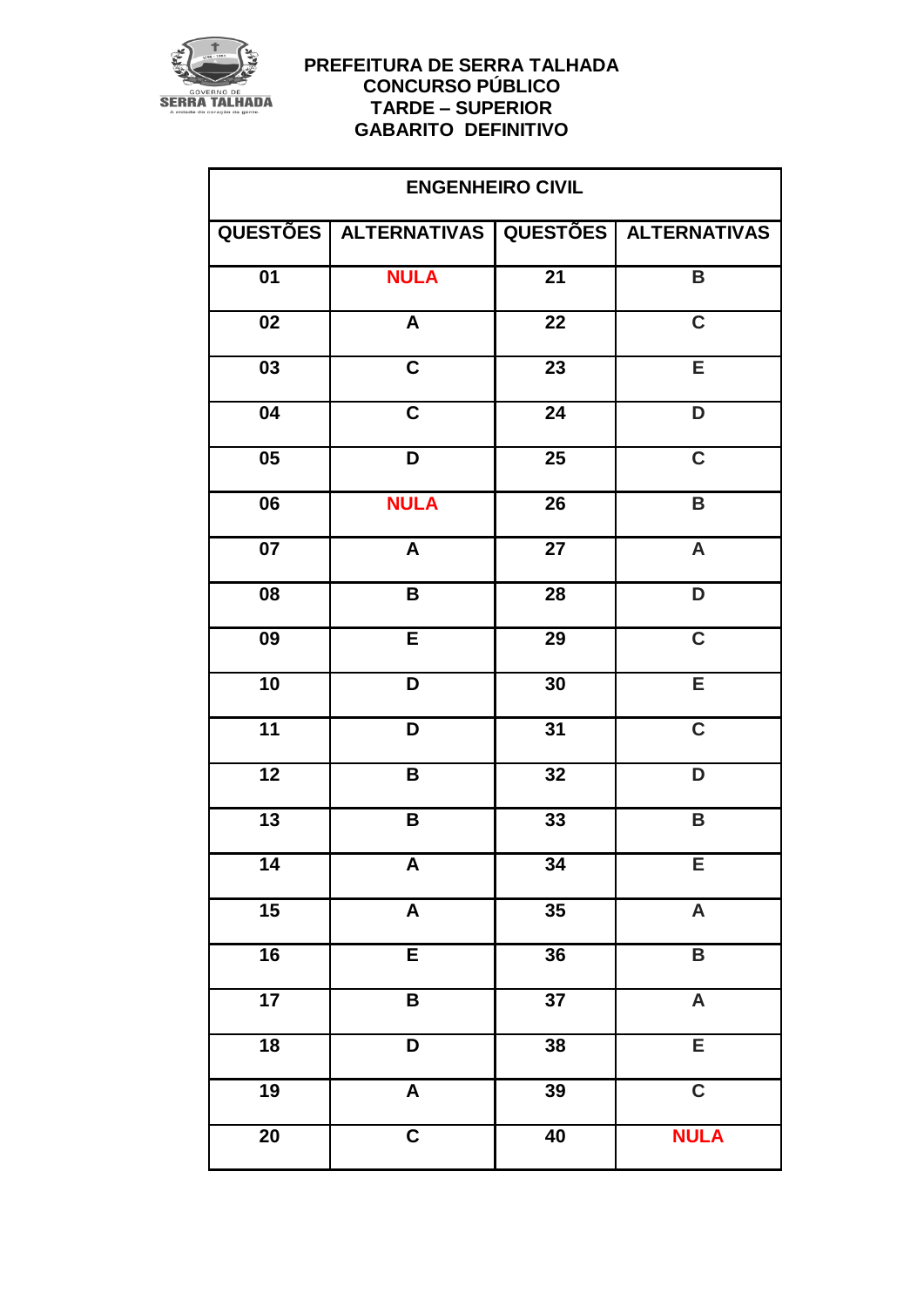

| <b>ENGENHEIRO AGRÔNOMO</b>          |                         |                 |                           |
|-------------------------------------|-------------------------|-----------------|---------------------------|
|                                     | QUESTÕES   ALTERNATIVAS | <b>QUESTÕES</b> | <b>ALTERNATIVAS</b>       |
| $\overline{01}$                     | <b>NULA</b>             | $\overline{21}$ | $\overline{\mathbf{C}}$   |
| 02                                  | A                       | $\overline{22}$ | $\overline{\mathbf{B}}$   |
| 03                                  | $\mathbf C$             | $\overline{23}$ | D                         |
| $\overline{04}$                     | $\overline{\mathsf{c}}$ | $\overline{24}$ | $\overline{\mathbf{B}}$   |
| $\overline{\overline{\textbf{05}}}$ | $\overline{\mathsf{D}}$ | $\overline{25}$ | $\overline{\mathsf{C}}$   |
| $\overline{06}$                     | <b>NULA</b>             | $\overline{26}$ | $\overline{\mathsf{C}}$   |
| 07                                  | A                       | $\overline{27}$ | E                         |
| $\overline{08}$                     | $\pmb{\mathsf{B}}$      | $\overline{28}$ | $\overline{\mathsf{B}}$   |
| 09                                  | E                       | 29              | $\boldsymbol{\mathsf{A}}$ |
| 10                                  | D                       | 30              | $\overline{\mathbf{C}}$   |
| $\overline{11}$                     | D                       | $\overline{31}$ | $\overline{\mathsf{B}}$   |
| $\overline{12}$                     | B                       | 32              | $\boldsymbol{\mathsf{A}}$ |
| $\overline{13}$                     | B                       | 33              | $\overline{\mathsf{C}}$   |
| 14                                  | A                       | 34              | A                         |
| $\overline{15}$                     | $\overline{\mathbf{A}}$ | $\overline{35}$ | $\overline{\mathbf{C}}$   |
| 16                                  | $\overline{E}$          | $\overline{36}$ | $\overline{\mathbf{B}}$   |
| 17                                  | $\overline{\mathbf{B}}$ | $\overline{37}$ | $\overline{\mathbf{C}}$   |
| $\overline{18}$                     | D                       | $\overline{38}$ | $\overline{\mathsf{D}}$   |
| 19                                  | $\overline{\mathsf{A}}$ | $\overline{39}$ | D                         |
| $\overline{20}$                     | $\overline{\mathsf{C}}$ | 40              | $\overline{\mathsf{D}}$   |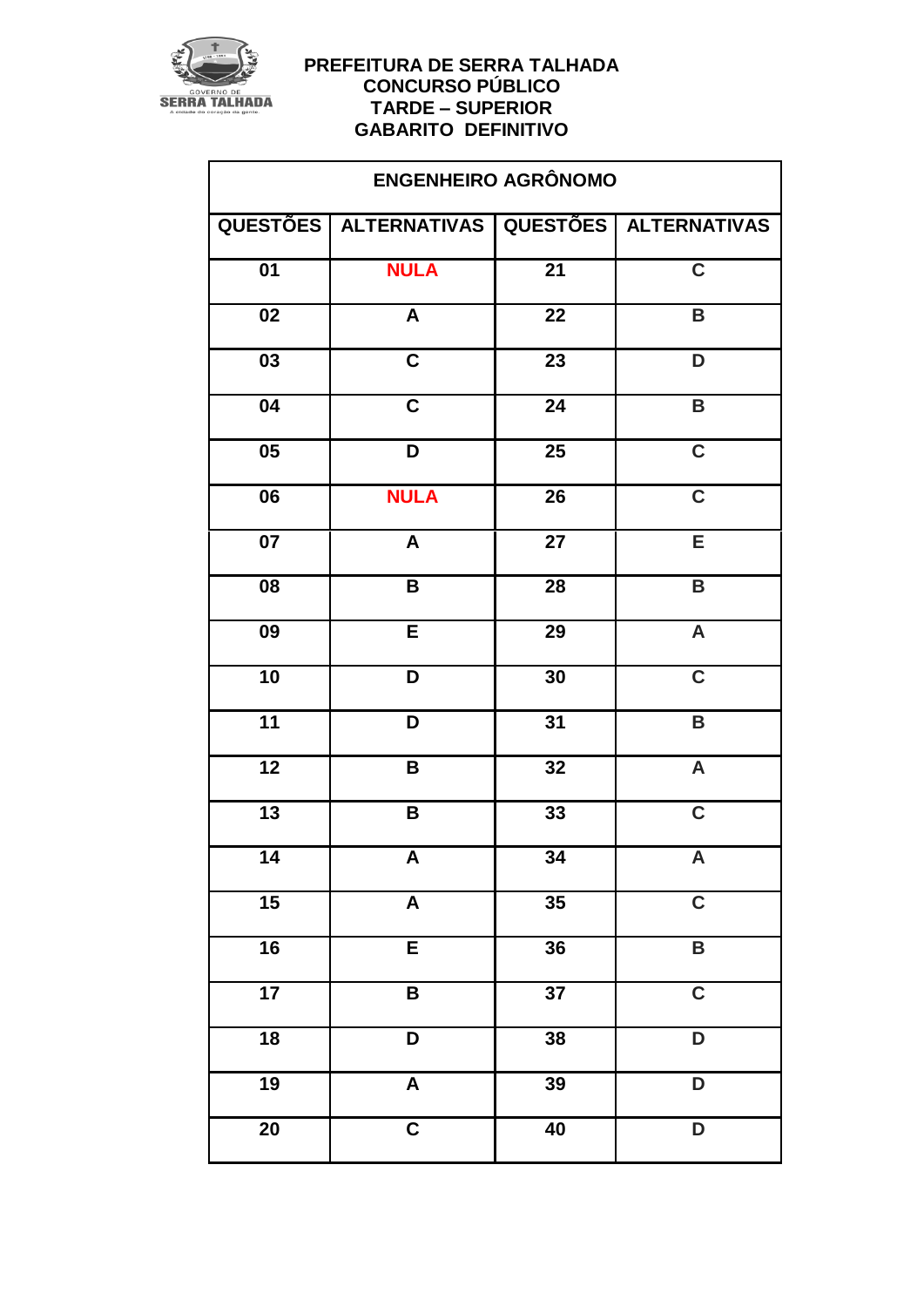

| <b>ENGENHEIRO DE PESCA</b>          |                           |                 |                           |
|-------------------------------------|---------------------------|-----------------|---------------------------|
|                                     | QUESTÕES   ALTERNATIVAS   |                 | QUESTÕES   ALTERNATIVAS   |
| $\overline{01}$                     | <b>NULA</b>               | $\overline{21}$ | $\overline{\mathbf{C}}$   |
| $\overline{02}$                     | A                         | $\overline{22}$ | E                         |
| 03                                  | $\mathbf C$               | 23              | $\mathbf c$               |
| $\overline{04}$                     | $\overline{\mathsf{c}}$   | $\overline{24}$ | $\overline{\mathsf{A}}$   |
| $\overline{\overline{\textbf{05}}}$ | D                         | $\overline{25}$ | $\overline{\mathbf{C}}$   |
| $\overline{06}$                     | <b>NULA</b>               | $\overline{26}$ | $\overline{\mathsf{A}}$   |
| $\overline{07}$                     | A                         | $\overline{27}$ | $\overline{\mathbf{B}}$   |
| $\overline{08}$                     | $\, {\bf B}$              | $\overline{28}$ | $\overline{\mathbf{B}}$   |
| 09                                  | E                         | 29              | $\boldsymbol{\mathsf{A}}$ |
| 10                                  | D                         | 30              | D                         |
| $\overline{11}$                     | D                         | $\overline{31}$ | $\overline{\mathsf{D}}$   |
| $\overline{12}$                     | B                         | 32              | $\overline{c}$            |
| $\overline{13}$                     | B                         | 33              | $\overline{A}$            |
| 14                                  | A                         | 34              | $\mathbf C$               |
| 15                                  | $\boldsymbol{\mathsf{A}}$ | $\overline{35}$ | $\overline{c}$            |
| 16                                  | $\overline{E}$            | $\overline{36}$ | $\overline{\mathbf{B}}$   |
| 17                                  | $\overline{\mathsf{B}}$   | $\overline{37}$ | $\overline{\mathbf{C}}$   |
| $\overline{18}$                     | $\overline{\mathsf{D}}$   | $\overline{38}$ | $\overline{\mathbf{C}}$   |
| 19                                  | $\overline{\mathsf{A}}$   | 39              | E                         |
| $\overline{20}$                     | $\overline{\mathsf{C}}$   | $\overline{40}$ | $\overline{\mathsf{C}}$   |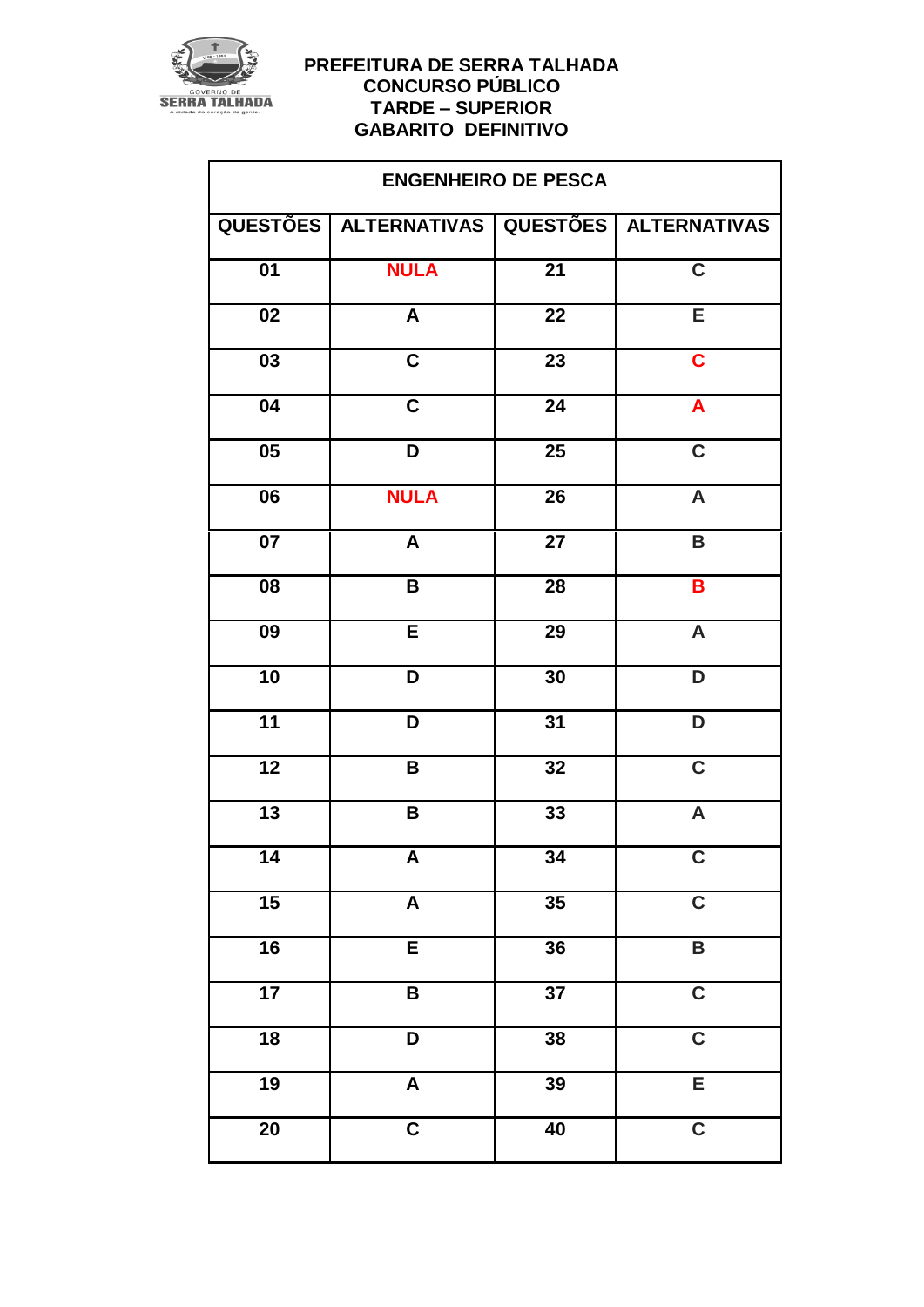

| PROFESSOR II / LÍNGUA PORTUGUESA |                         |                 |                           |  |  |
|----------------------------------|-------------------------|-----------------|---------------------------|--|--|
|                                  | QUESTÕES   ALTERNATIVAS |                 | QUESTÕES ALTERNATIVAS     |  |  |
| $\overline{01}$                  | <b>NULA</b>             | $\overline{21}$ | $\overline{\mathbf{B}}$   |  |  |
| $\overline{02}$                  | A                       | $\overline{22}$ | $\overline{\mathsf{C}}$   |  |  |
| 03                               | $\mathbf C$             | $\overline{2}3$ | $\mathbf C$               |  |  |
| $\overline{04}$                  | $\overline{\mathbf{C}}$ | $\overline{24}$ | $\overline{\mathsf{B}}$   |  |  |
| 05                               | D                       | 25              | $\overline{\mathbf{C}}$   |  |  |
| 06                               | <b>NULA</b>             | 26              | $\overline{\mathbf{C}}$   |  |  |
| $\overline{07}$                  | $\boldsymbol{A}$        | $\overline{27}$ | <b>NULA</b>               |  |  |
| 08                               | B                       | 28              | $\overline{\mathbf{C}}$   |  |  |
| $\overline{09}$                  | $\overline{\mathsf{E}}$ | $\overline{29}$ | $\overline{\mathsf{C}}$   |  |  |
| 10                               | D                       | 30              | E                         |  |  |
| $\overline{11}$                  | D                       | 31              | $\overline{\mathsf{A}}$   |  |  |
| $\overline{12}$                  | $\overline{\mathsf{c}}$ | $\overline{32}$ | $\overline{\mathsf{E}}$   |  |  |
| $\overline{13}$                  | $\mathbf C$             | 33              | $\boldsymbol{\mathsf{A}}$ |  |  |
| 14                               | D                       | 34              | $\overline{\mathsf{C}}$   |  |  |
| $\overline{15}$                  | $\pmb{\mathsf{B}}$      | $\overline{35}$ | D                         |  |  |
| $\overline{16}$                  | $\overline{\mathsf{c}}$ | $\overline{36}$ | $\overline{\mathsf{A}}$   |  |  |
| $\overline{17}$                  | $\overline{\mathsf{A}}$ | $\overline{37}$ | $\overline{\mathsf{D}}$   |  |  |
| $\overline{18}$                  | D                       | 38              | $\pmb{\mathsf{A}}$        |  |  |
| 19                               | B                       | 39              | A                         |  |  |
| $\overline{20}$                  | D                       | 40              | D                         |  |  |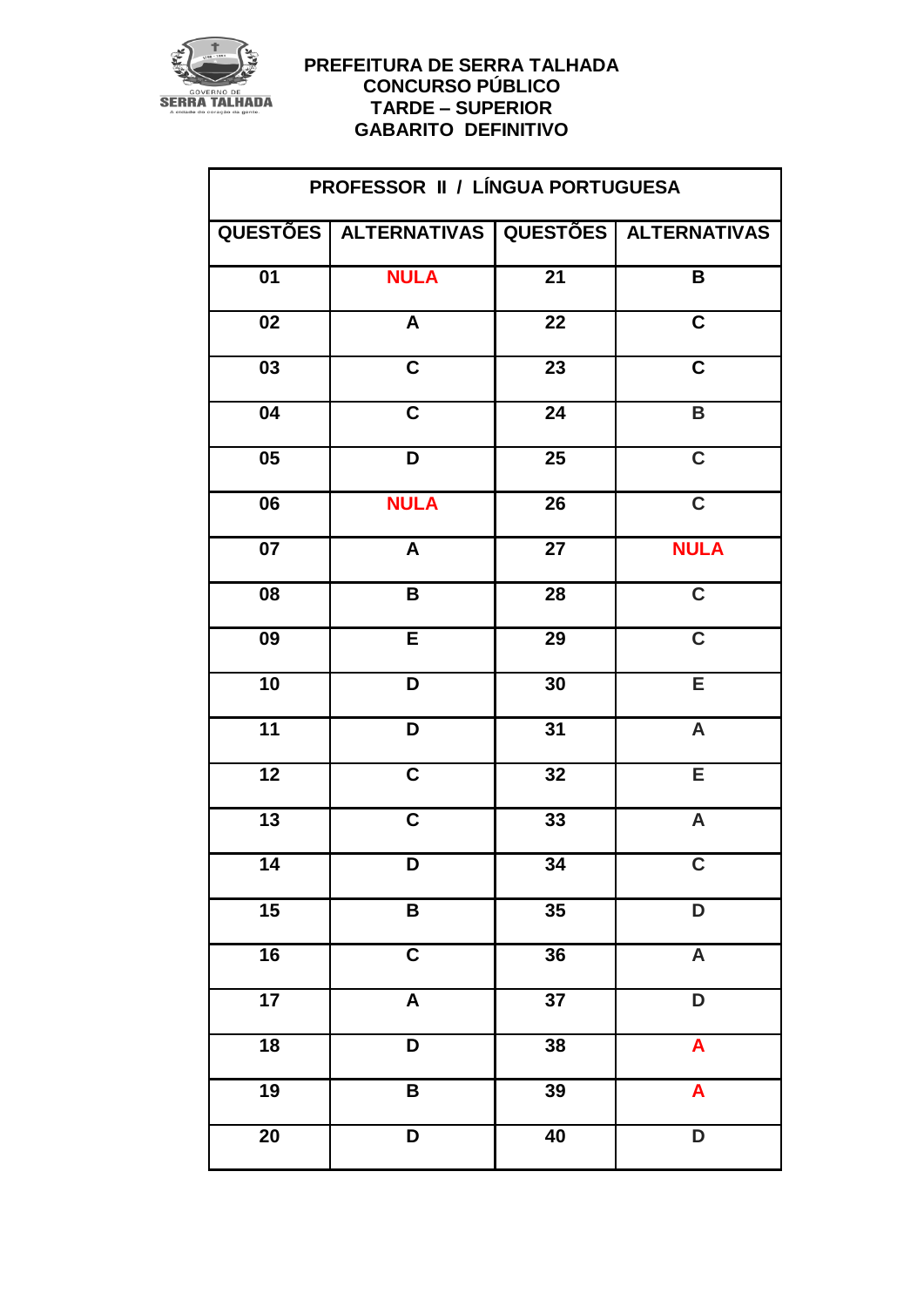

| PROFESSOR II / MATEMÁTICA           |                         |                 |                           |  |  |
|-------------------------------------|-------------------------|-----------------|---------------------------|--|--|
|                                     | QUESTÕES   ALTERNATIVAS |                 | QUESTÕES   ALTERNATIVAS   |  |  |
| $\overline{01}$                     | <b>NULA</b>             | $\overline{21}$ | $\, {\bf B}$              |  |  |
| $\overline{02}$                     | A                       | $\overline{22}$ | $\overline{\mathbf{C}}$   |  |  |
| 03                                  | $\mathbf C$             | 23              | $\overline{\mathbf{C}}$   |  |  |
| $\overline{04}$                     | $\overline{\mathsf{c}}$ | $\overline{24}$ | $\overline{\mathsf{B}}$   |  |  |
| $\overline{\overline{\textbf{05}}}$ | D                       | $\overline{25}$ | $\overline{\mathbf{C}}$   |  |  |
| $\overline{06}$                     | <b>NULA</b>             | $\overline{26}$ | $\overline{\mathbf{C}}$   |  |  |
| $\overline{07}$                     | A                       | $\overline{27}$ | <b>NULA</b>               |  |  |
| $\overline{08}$                     | $\, {\bf B}$            | $\overline{28}$ | $\overline{\mathsf{C}}$   |  |  |
| 09                                  | E                       | 29              | $\overline{\mathsf{C}}$   |  |  |
| 10                                  | D                       | 30              | E                         |  |  |
| $\overline{11}$                     | D                       | $\overline{31}$ | $\overline{\mathsf{D}}$   |  |  |
| $\overline{12}$                     | $\overline{\mathbf{C}}$ | $\overline{32}$ | B                         |  |  |
| $\overline{13}$                     | $\overline{\mathsf{c}}$ | 33              | $\boldsymbol{\mathsf{A}}$ |  |  |
| 14                                  | D                       | 34              | <b>NULA</b>               |  |  |
| $\overline{15}$                     | $\pmb{\mathsf{B}}$      | 35              | <b>NULA</b>               |  |  |
| 16                                  | $\mathbf C$             | 36              | D                         |  |  |
| $\overline{17}$                     | $\overline{\mathsf{A}}$ | $\overline{37}$ | $\overline{\mathsf{D}}$   |  |  |
| $\overline{18}$                     | $\overline{\mathsf{D}}$ | 38              | $\overline{\mathsf{A}}$   |  |  |
| 19                                  | $\overline{\mathsf{B}}$ | $\overline{39}$ | $\overline{\mathsf{C}}$   |  |  |
| $\overline{20}$                     | D                       | $\overline{40}$ | $\overline{\mathsf{D}}$   |  |  |